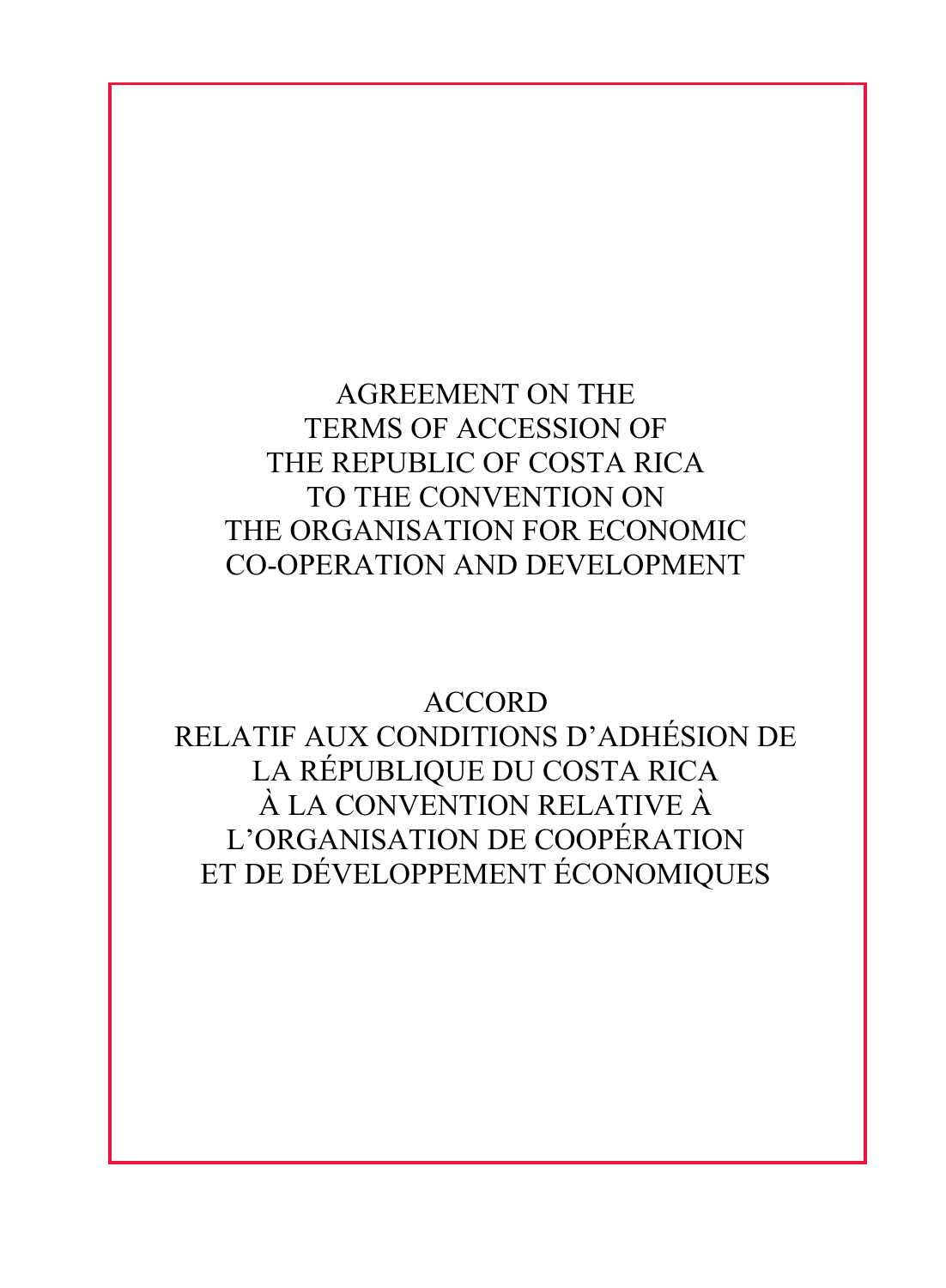# **STATEMENT BY THE GOVERNMENT OF THE REPUBLIC OF COSTA RICA CONCERNING THE ACCEPTANCE BY THE REPUBLIC OF COSTA RICA OF THE OBLIGATIONS OF MEMBERSHIP OF THE ORGANISATION FOR ECONOMIC CO-OPERATION AND DEVELOPMENT**

#### 31 March 2020

#### **THE GOVERNMENT OF THE REPUBLIC OF COSTA RICA:**

Having regard to the Convention on the Organisation for Economic Co-operation and Development of 14 December 1960 (hereinafter referred to as "the Convention") and to Supplementary Protocols Nos. 1 and 2 to the Convention;

Having regard to Article 16 of the Convention which provides that the Council may decide to invite any Government prepared to assume the obligations of membership to accede to the Convention;

Having regard to the decision of the Council adopted on 9 April 2015 by which Council decided to open accession discussions with the Republic of Costa Rica [C(2015)43/REV1; C/M(2015)8/REV1, Item 64, d)];

Having regard to the Roadmap for the Accession of Costa Rica to the OECD Convention [C(2015)93/FINAL], adopted by Council on 8 July 2015 which set out the terms, conditions and process for the accession of the Republic of Costa Rica to the Organisation for Economic Co-operation and Development (hereinafter referred to as "the Organisation");

#### **STATES the following:**

#### **A. GENERAL STATEMENT OF ACCEPTANCE**

1. The Republic of Costa Rica shall, by the deposit of its instrument of accession to the Convention, assume all obligations of membership of the Organisation including, *inter alia*, the acceptance of:

- i) the aims of the Organisation, as set out in Article 1 of the Convention as well as in the Report of the OECD Preparatory Committee of December 1960;
- ii) all of the undertakings and commitments set out in Articles 2 and 3 of the Convention;
- iii) Supplementary Protocols Nos. 1 and 2 to the Convention;
- iv) all decisions, resolutions, rules, regulations and conclusions adopted by the Organisation relating to its management and functioning including those concerning the governance of the Organisation, the financial contributions of Members including to optional activities and bodies, as well as costs related to the evaluation of post-accession progress reports, other financial and budget matters, staff matters (including the judgments of the Administrative Tribunal), procedural matters, relations with non-Members and classification of information;
- v) the financial statements of the Organisation;
- vi) the working methods of the Organisation;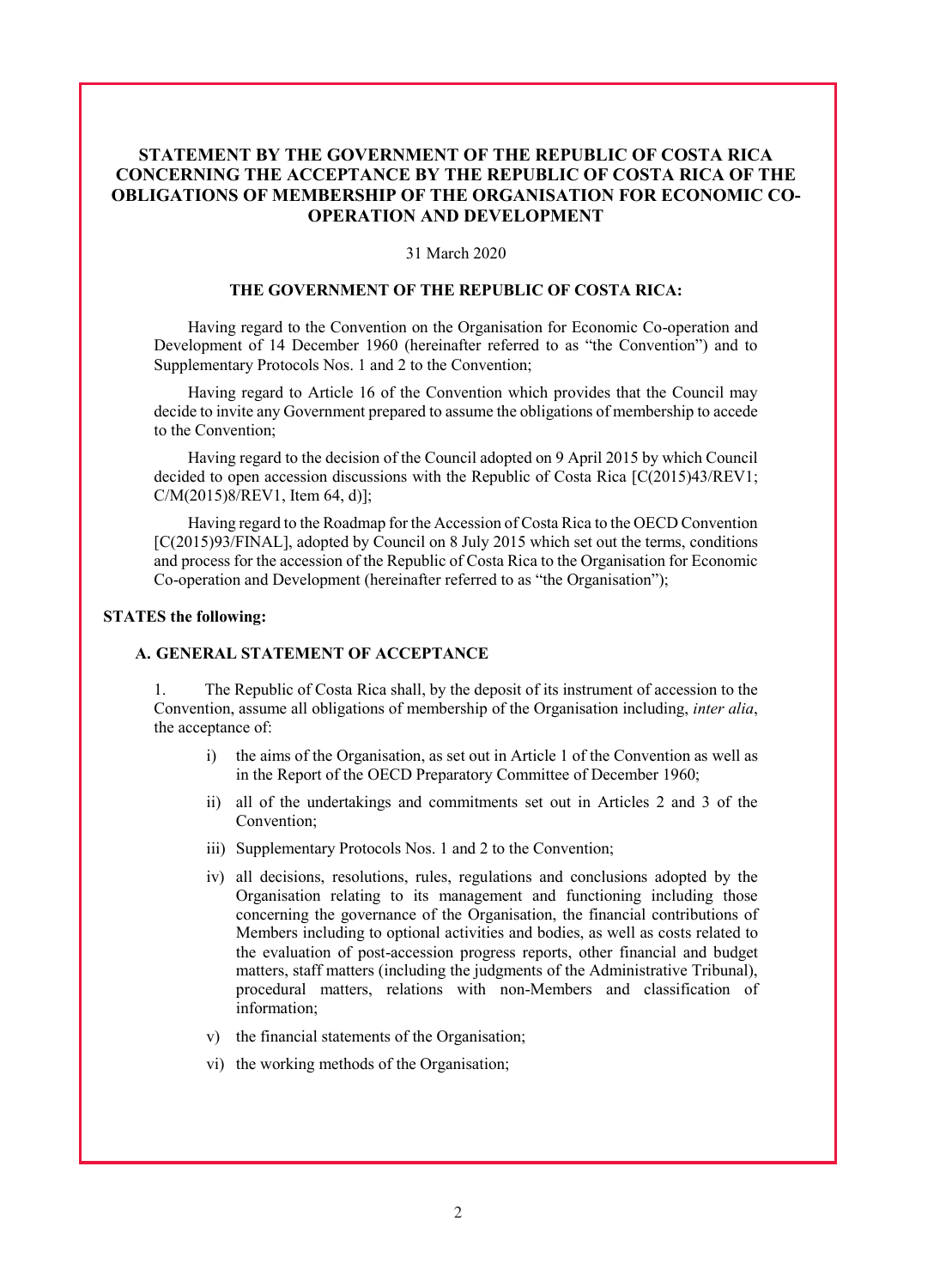# **DÉCLARATION DU GOUVERNEMENT DE LA RÉPUBLIQUE DU COSTA RICA CONCERNANT L'ACCEPTATION PAR LA RÉPUBLIQUE DU COSTA RICA DES OBLIGATIONS LIÉES À LA QUALITÉ DE MEMBRE DE L'ORGANISATION DE COOPÉRATION ET DE DÉVELOPPEMENT ÉCONOMIQUES**

#### 31 mars 2020

# **LE GOUVERNEMENT DE LA RÉPUBLIQUE DU COSTA RICA :**

Vu la Convention relative à l'Organisation de Coopération et de Développement Économiques en date du 14 décembre 1960 (désignée ci-après par « la Convention ») et les Protocoles additionnels n° 1 et 2 à cette Convention ;

Vu l'article 16 de la Convention qui prévoit que le Conseil peut décider d'inviter tout gouvernement prêt à assumer les obligations de Membre à adhérer à la Convention ;

Vu la Décision du Conseil adoptée le 9 avril 2015 par laquelle le Conseil a décidé d'ouvrir des discussions d'adhésion avec la République du Costa Rica [C(2015)43/REV1; C/M(2015)8/REV1, point 64, d)] ;

Vu la Feuille de route pour l'adhésion du Costa Rica à la Convention de l'OCDE [C(2015)93/FINAL] adoptée par le Conseil le 8 juillet 2015, qui définit les modalités, les conditions et la procédure devant permettre à la République du Costa Rica d'adhérer à l'Organisation de coopération et de développement économiques (ci-après dénommée « l'Organisation ») ;

#### **DÉCLARE ce qui suit :**

#### **A. DÉCLARATION GÉNÉRALE D'ACCEPTATION**

1. La République du Costa Rica assumera, par le dépôt de son instrument d'adhésion à la Convention, toutes les obligations liées à la qualité de Membre de l'Organisation et acceptera notamment :

- i) les objectifs de l'Organisation, définis à l'article 1 de la Convention ainsi que dans le rapport du Comité préparatoire de l'OCDE de décembre 1960 ;
- ii) l'ensemble des initiatives et engagements énoncés aux articles 2 et 3 de la Convention ;
- iii) les Protocoles additionnels n°1 et 2 à la Convention ;
- iv) toutes les décisions, résolutions, règles, dispositions et conclusions adoptées par l'Organisation en ce qui concerne sa gestion et son fonctionnement, y compris au sujet de la gouvernance de l'Organisation, des contributions financières des Membres, notamment des activités et des organes pour lesquels la participation est facultative et des coûts liés à l'évaluation des rapports d'avancement postadhésion, d'autres questions financières et budgétaires, de questions se rapportant au personnel (notamment des jugements du Tribunal administratif), de questions de procédure, des relations avec les non-Membres et de la classification de l'information ;
- v) les états financiers de l'Organisation ;
- vi) les méthodes de travail de l'Organisation ;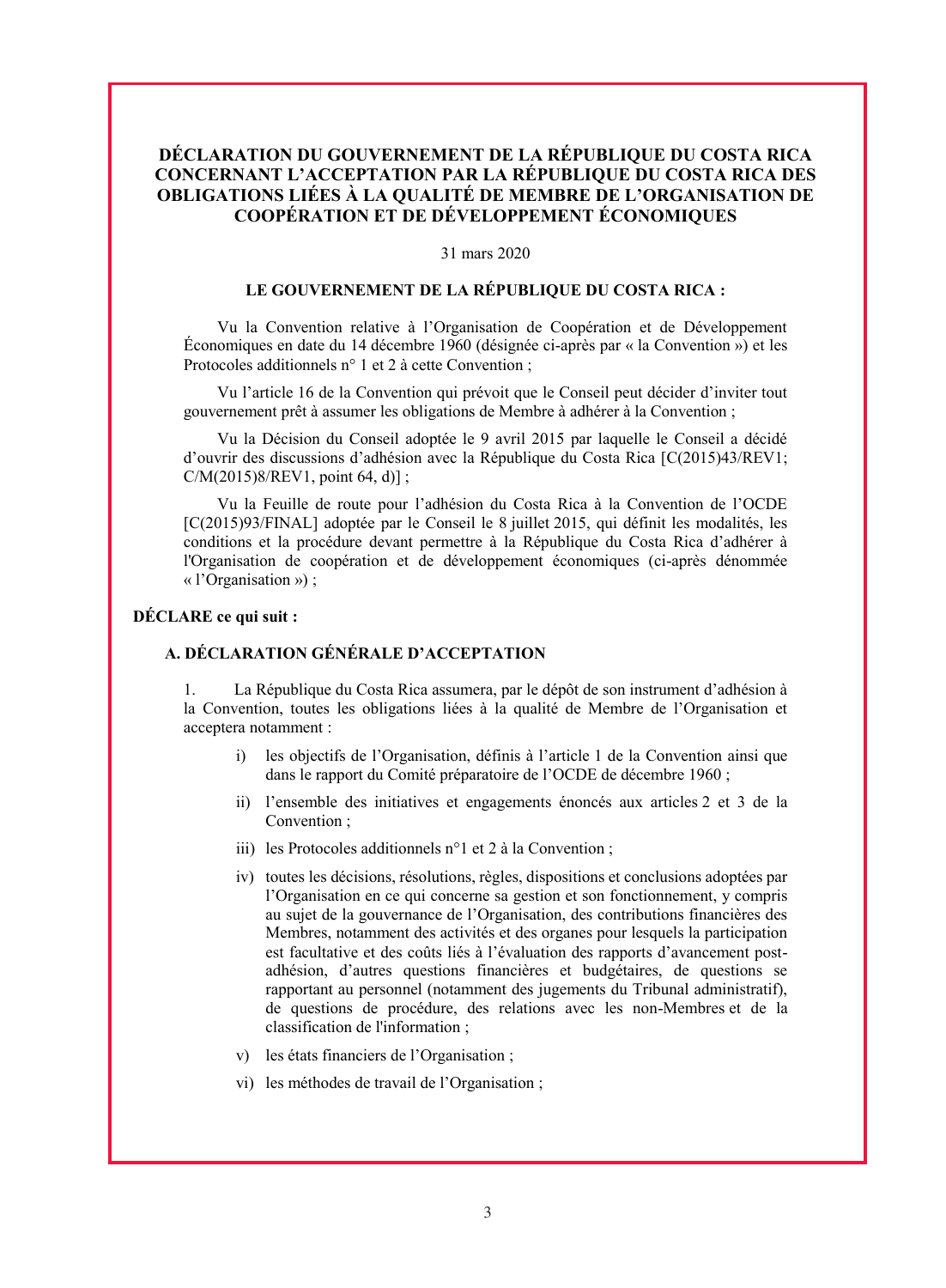vii) all substantive legal instruments of the Organisation in force at the time of the decision of the OECD Council to invite the Republic of Costa Rica to accede to the Convention, with the remarks specified in Annexes 1 to 5, each Annex forming an integral part of the present Statement. With regard to any legal instruments adopted between the date of the decision of the OECD Council to invite the Republic of Costa Rica to accede to the Convention and the date on which Costa Rica deposits its instrument of accession, the Republic of Costa Rica shall be deemed to accept these instruments unless it states otherwise at the time of adoption by the OECD Council. 1

## **B. AGREEMENT ON THE PRIVILEGES AND IMMUNITIES OF THE ORGANISATION**

2. In accordance with Article 24 of the Agreement between the Republic of Costa Rica and the Organisation for Economic Co-operation and Development on the Privileges, Immunities and Facilities Granted to the Organisation (hereinafter referred to as "the Agreement on the Privileges and Immunities"), signed on 31 May 2016, the Agreement on the Privileges and Immunities entered into force on 6 September 2018.

# **C. PARTICIPATION IN OPTIONAL OECD ACTIVITIES AND BODIES**

3. The Republic of Costa Rica wishes to participate in certain optional activities and bodies upon becoming a Member of the Organisation, as set out in Annex 5, which forms an integral part of the present Statement. The Republic of Costa Rica acknowledges that, for certain optional activities or bodies, there are specific procedures and/or criteria for participation or membership which will be applied.

# **D. TERMINATION OF PRIOR AGREEMENTS WITH THE ORGANISATION**

4. The Republic of Costa Rica notes that, as from the date of its accession to the Convention, prior agreements between the Republic of Costa Rica and the Organisation concerning its participation as a non-Member in certain OECD bodies shall be considered to be terminated. As from the date of its accession, the Republic of Costa Rica will participate in those OECD bodies as a Member of the Organisation.

<sup>&</sup>lt;sup>1</sup> For Costa Rica, new OECD Decisions or the revision of existing OECD Decisions, adopted in accordance with the provisions of Articles 5 and 6 of the OECD Convention, after Costa Rica's accession to the Organisation, will be equivalent to the category of instrument referred to in Article 121(4), paragraph 3 and in Article 140(10), paragraph 2 of the Constitution of the Republic of Costa Rica.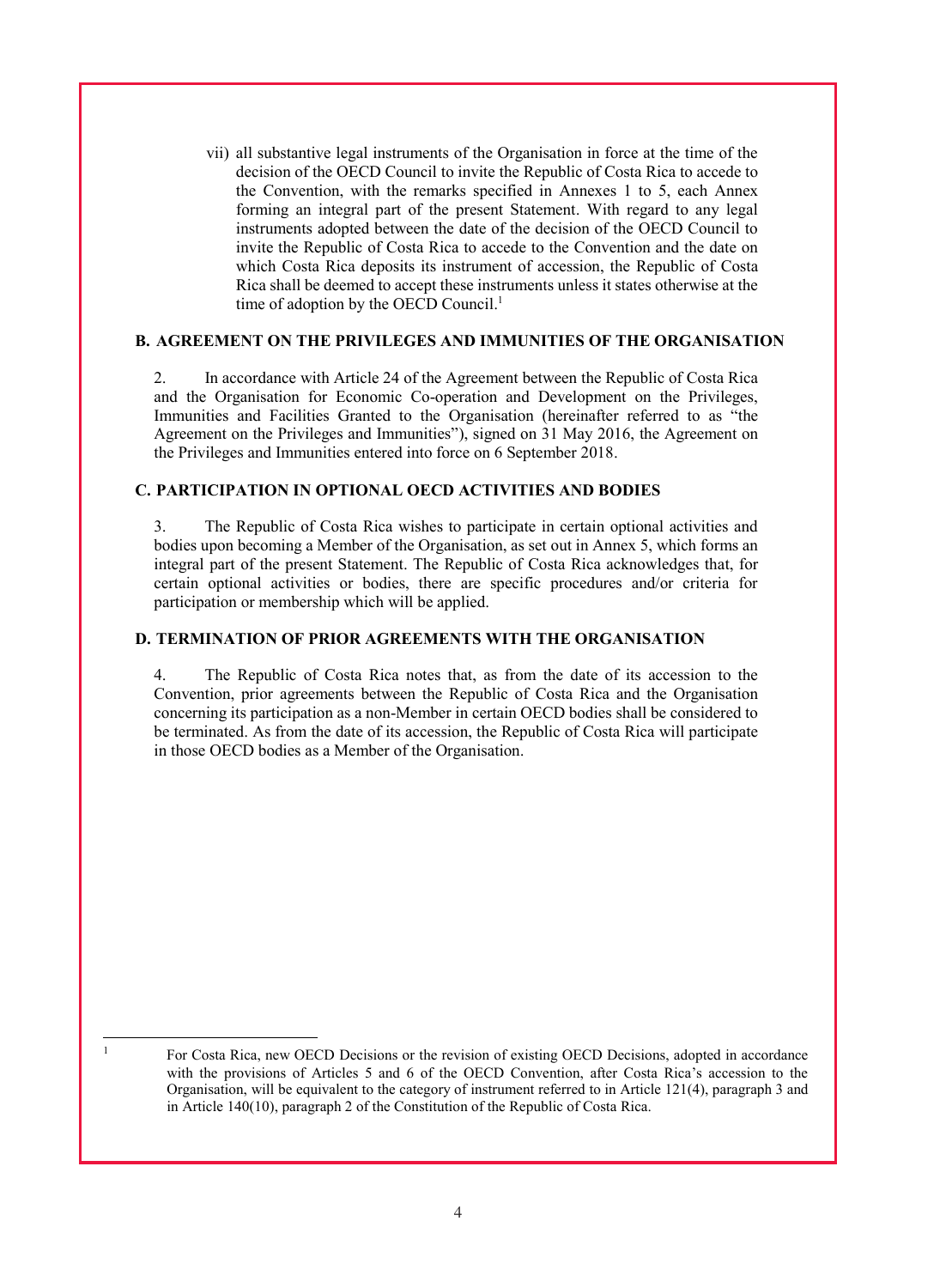vii) tous les instruments juridiques fondamentaux de l'Organisation en vigueur à la date de la décision du Conseil de l'OCDE invitant la République du Costa Rica à adhérer à la Convention avec les remarques formulées dans les Annexes 1 à 6, chaque annexe faisant partie intégrante de la présente Déclaration. S'agissant des instruments juridiques adoptés entre la date de la décision du Conseil de l'OCDE invitant la République du Costa Rica à adhérer à la Convention et la date de dépôt par le Costa Rica de son instrument d'adhésion, on considérera que la République du Costa Rica accepte ces instruments, sauf indication contraire de sa part au moment de l'adoption par le Conseil de l'OCDE<sup>1</sup> .

#### **B. ACCORD SUR LES PRIVILÈGES ET IMMUNITÉS DE L'ORGANISATION**

2. Conformément à l'article 24 de l'Accord entre la République du Costa Rica et l'Organisation de coopération et de développement économiques sur les privilèges, immunités et facilités accordés à l'Organisation (désigné ci-après par « l'Accord sur les privilèges et immunités accordés à l'Organisation »), signé le 31 mai 2016, l'Accord sur les privilèges et immunités accordés à l'Organisation est entré en vigueur le 6 septembre 2018.

# **C. PARTICIPATION À DES ACTIVITÉS ET ORGANES DE L'OCDE À TITRE FACULTATIF**

3. Comme indiqué à l'Annexe 5 formant partie intégrante de cette Déclaration, la République du Costa Rica souhaite participer, une fois Membre de l'Organisation, à certaines activités et certains organes pour lesquels la participation est facultative. La République du Costa Rica reconnaît que, pour certaines activités et certains organes à participation facultative, des modalités et/ou critères spécifiques de participation ou d'admission en qualité de Membre seront appliqués.

### **D. ABROGATION DES ACCORDS PRÉALABLEMENT PASSÉS AVEC L'ORGANISATION**

4. La République du Costa Rica note qu'à compter de la date de son adhésion à la Convention, les accords préalablement passés entre la République du Costa Rica et l'Organisation au sujet de sa participation en qualité de non-Membre à certains organes de l'OCDE seront considérés abrogés. À compter de la date de son adhésion, la République du Costa Rica participera à ces organes de l'OCDE en qualité de Membre de l'Organisation.

<sup>&</sup>lt;sup>1</sup> Pour le Costa Rica, les nouvelles décisions de l'OCDE ou les révisions de décisions existantes de l'OCDE, adoptées conformément aux dispositions des articles 5 et 6 de la Convention de l'OCDE postérieurement à l'adhésion du Costa Rica à l'Organisation seront équivalentes aux instruments auxquels l'article 121(4), paragraphe 3 et l'article 140(10), paragraphe 2 de la Constitution de la République du Costa Rica font référence.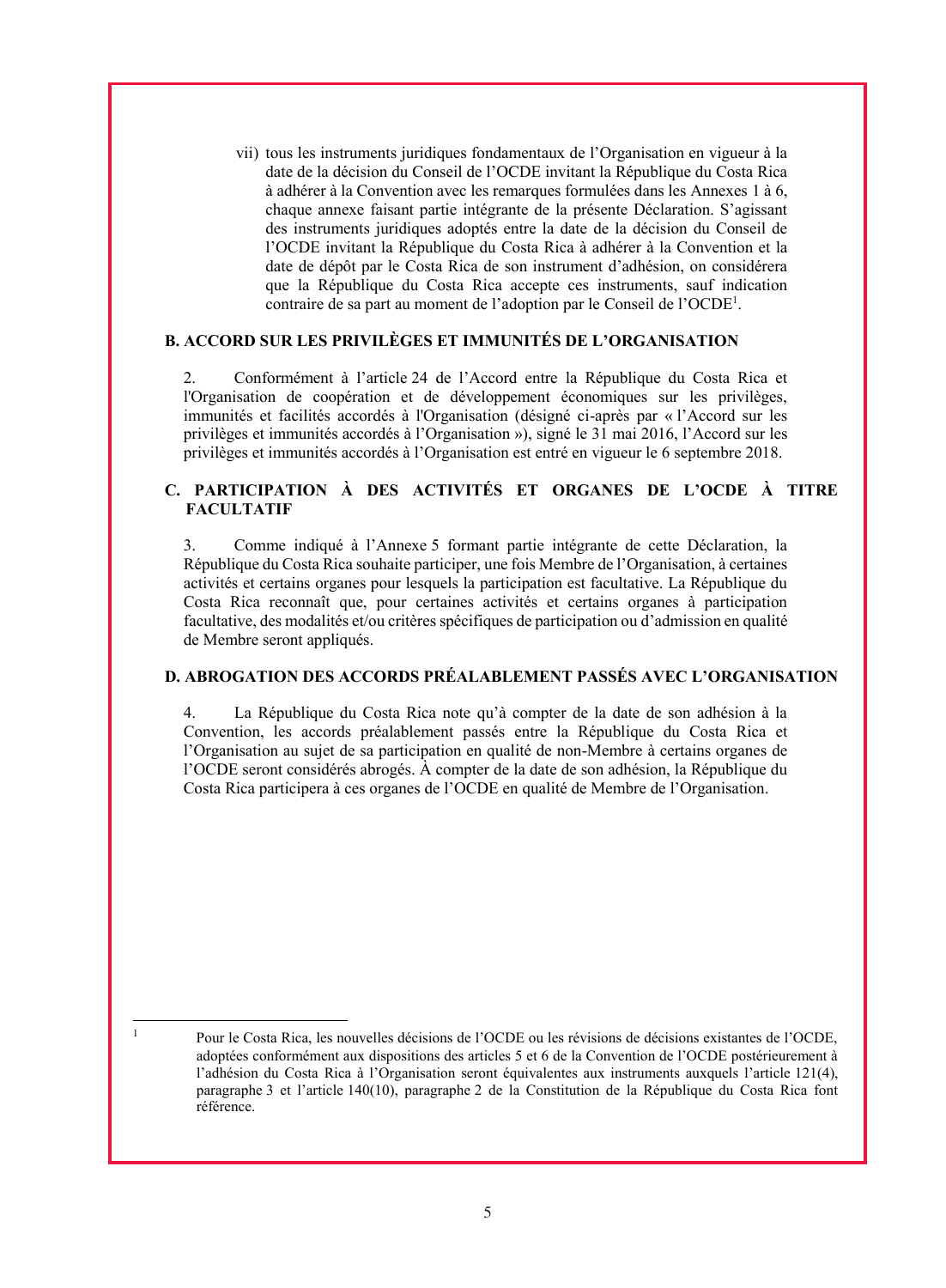## **E. POST-ACCESSION REPORTING**

5. The Republic of Costa Rica agrees to submit progress reports to selected OECD committees after accession as set out in the Decision of the OECD Council to invite the Republic of Costa Rica to accede to the Convention.

- 6. The Republic of Costa Rica further agrees to:
	- i) contribute financial resources at the level determined by Council to support the evaluation of post-accession progress reports mandated by the Council in its Decision to invite the Republic of Costa Rica to accede to the Convention;
	- ii) the publication of an annual summary of its post-accession progress prepared by the Secretary-General; and
	- iii) designate and maintain a high-level contact point for post-accession progress and reporting.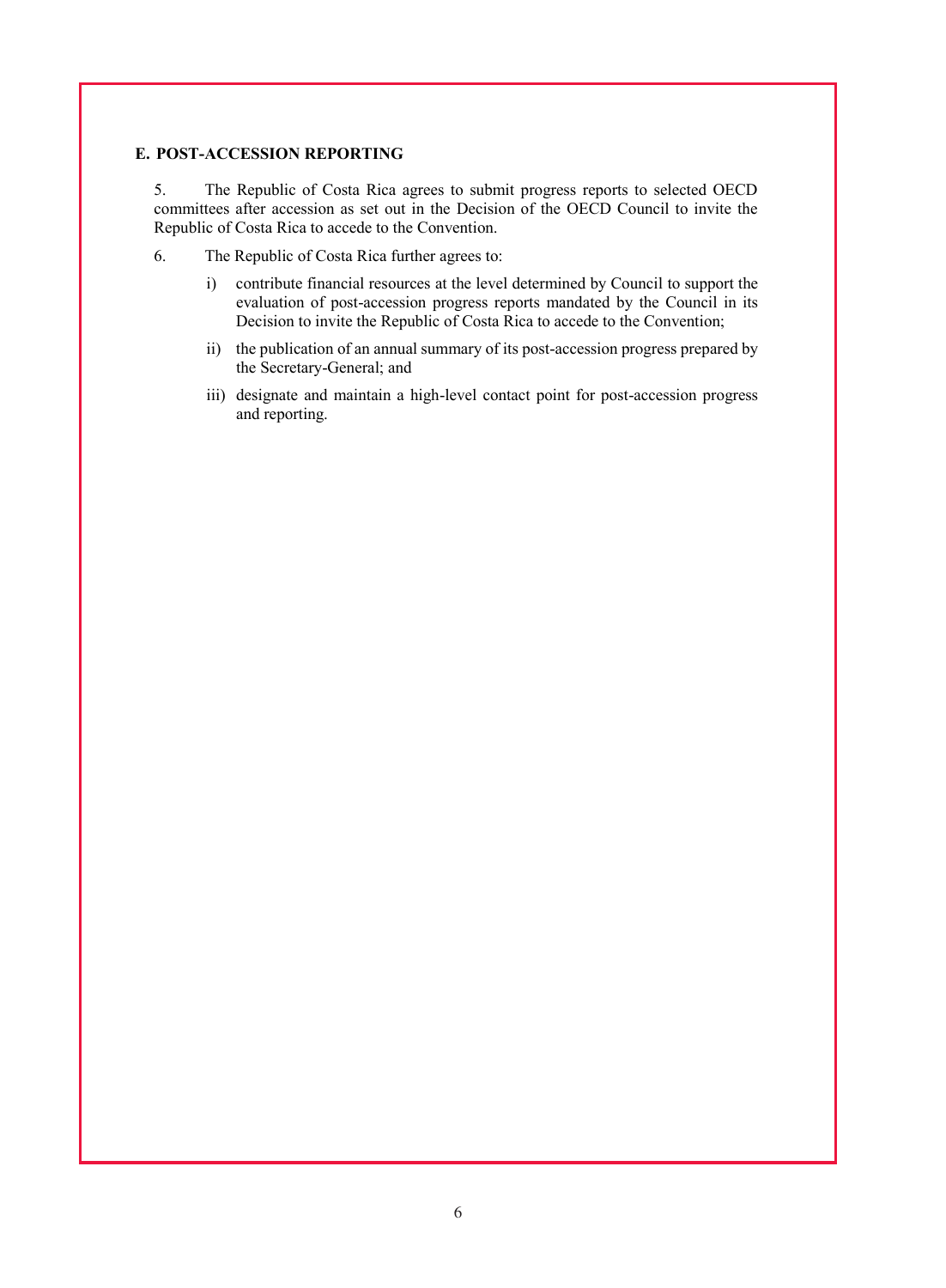# **E. PROCESSUS D'ÉTABLISSEMENT DE RAPPORTS APRÈS L'ADHÉSION**

5. La République du Costa Rica convient de présenter des rapports d'avancement à certains comités de l'OCDE après son adhésion, comme indiqué dans la Décision du Conseil de l'OCDE invitant la République du Costa Rica à adhérer à la Convention.

- 6. La République du Costa Rica accepte en outre :
	- i) de fournir des ressources financières telles que fixées par le Conseil pour faciliter l'évaluation des rapports d'avancement post-adhésion prévus au titre de la Décision du Conseil d'inviter la République du Costa Rica à adhérer à la Convention ;
	- ii) que soit publié chaque année un résumé du rapport d'avancement post-adhésion la concernant établi par le Secrétaire général ; et
	- iii) de désigner un correspondant à haut niveau, et d'assurer la continuité de cette fonction, à des fins de suivi et de notification des progrès accomplis postérieurement à l'adhésion.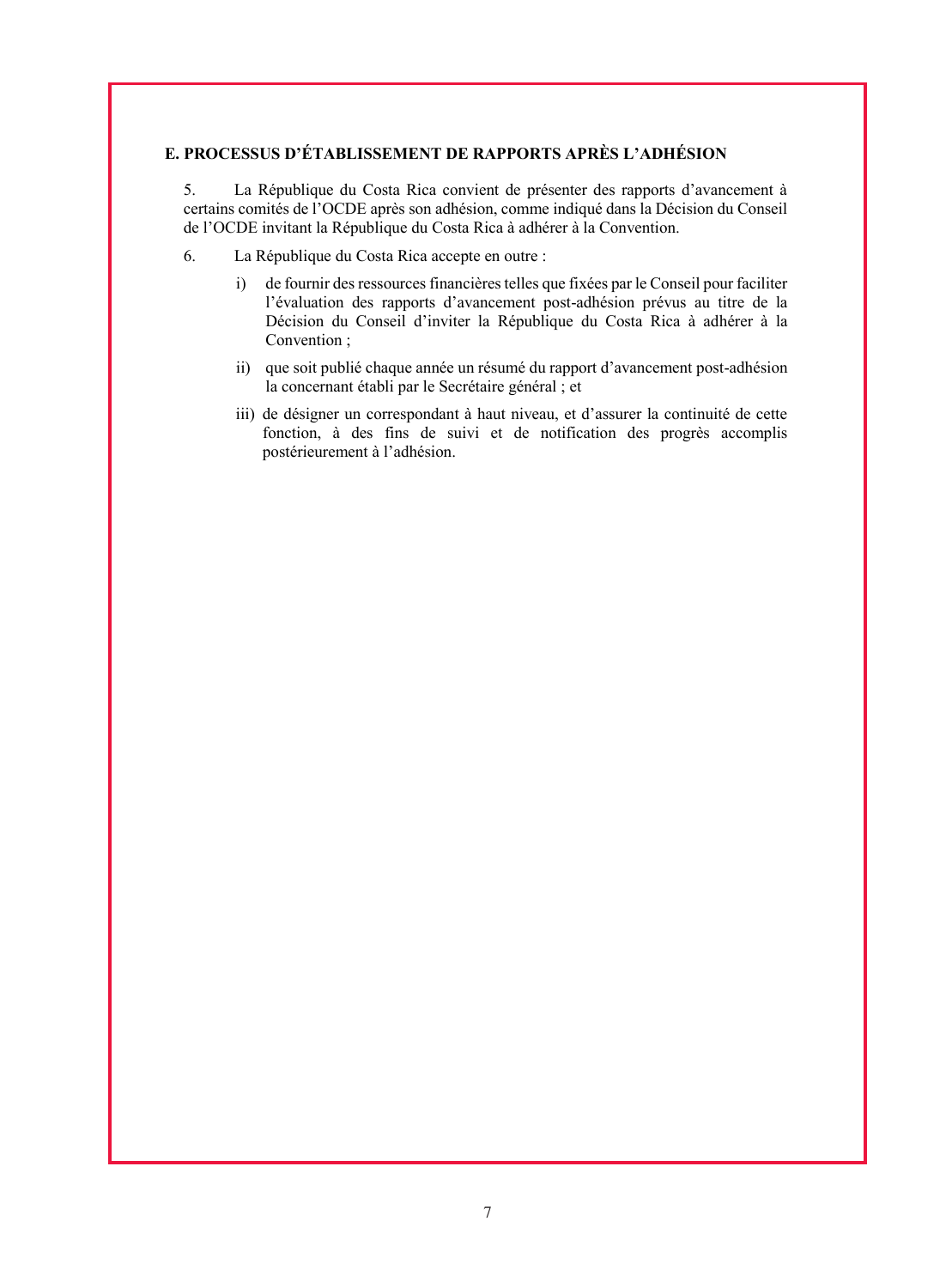## **ANNEX 1: SPECIFIC REMARKS ON ACCEPTANCE OF OECD LEGAL INSTRUMENTS**

The Republic of Costa Rica accepts all OECD legal instruments in force at the time of the decision by the OECD Council to invite the Republic of Costa Rica to accede to the Convention, with remarks on the instruments listed below. The Republic of Costa Rica notes that these substantive Decisions and Recommendations are instruments derived from and adopted pursuant to Article 5 of the Convention to which Costa Rica will accede.

## **Chemicals**

*Decision of the Council concerning the Minimum Pre-marketing Set of Data in the Assessment of Chemicals [OECD/LEGAL/0199]* 

Costa Rica accepts this Decision with a timeframe for further implementation until the end of 2023.

*Decision-Recommendation of the Council on the Systematic Investigation of Existing Chemicals [OECD/LEGAL/0232]* 

Costa Rica accepts this Decision-Recommendation with a timeframe for further implementation until the end of 2023.

*Decision-Recommendation of the Council concerning Provision of Information to the Public and Public Participation in Decision-making Processes related to the Prevention of, and Response to, Accidents Involving Hazardous Substances [OECD/LEGAL/0239]* 

Costa Rica accepts this Decision-Recommendation with a timeframe for further implementation until the end of 2022.

*Decision-Recommendation of the Council on the Co-operative Investigation and Risk Reduction of Chemicals [OECD/LEGAL/0441]* 

Costa Rica accepts this Decision-Recommendation with a timeframe for further implementation until the end of 2023.

*Recommendation of the Council establishing Guidelines in Respect of Procedure and Requirements for Anticipating the Effects of Chemicals on Man and in the Environment [OECD/LEGAL/0154]*

Costa Rica accepts this Recommendation with a timeframe for further implementation until the end of 2023.

*Recommendation of the Council concerning Protection of Proprietary Rights to Data submitted in Notifications of New Chemicals [OECD/LEGAL/0203]* 

Costa Rica accepts this Recommendation with a timeframe for further implementation until the end of 2020.

*Recommendation of the Council concerning Chemical Accident Prevention, Preparedness and Response [OECD/LEGAL/0319]* 

Costa Rica accepts this Recommendation with a timeframe for further implementation until the end of 2022.

*Recommendation of the Council on Pollutant Release and Transfer Registers (PRTRs) [OECD/LEGAL/0440]* 

Costa Rica accepts this Recommendation with a timeframe for further implementation until the end of 2023.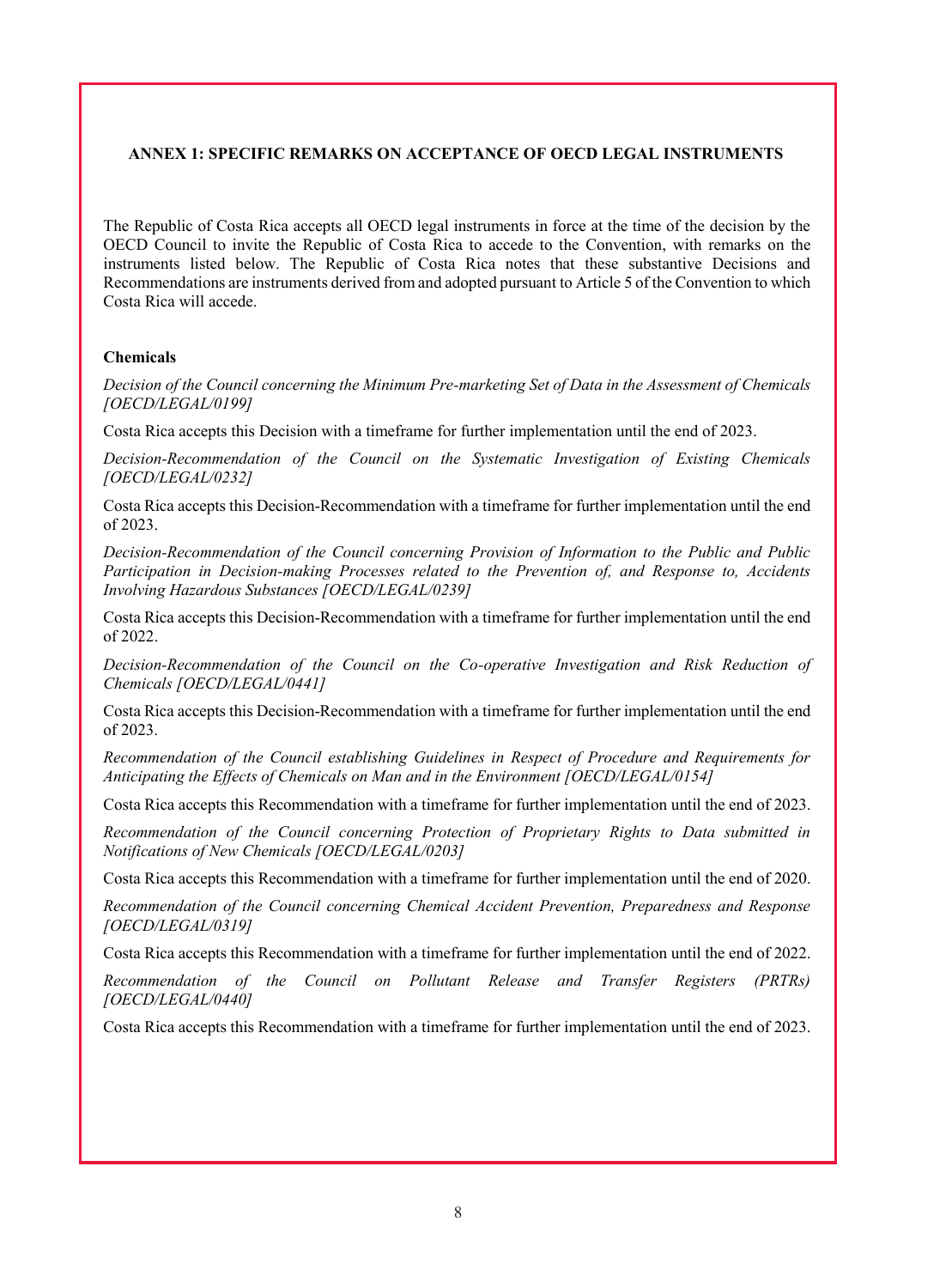# **ANNEXE 1 : REMARQUES SPÉCIFIQUES CONCERNANT L'ACCEPTATION DES INSTRUMENTS JURIDIQUES DE L'OCDE**

La République du Costa Rica accepte tous les instruments juridiques de l'OCDE en vigueur à la date de la décision du Conseil de l'OCDE invitant la République du Costa Rica à adhérer à la Convention, en formulant les remarques ci-après. La République du Costa Rica prend bonne note que ces décisions et recommandations de substance sont des instruments qui découlent de l'article 5 de la Convention à laquelle le Costa Rica s'apprête à adhérer, et qui ont été adoptés conformément à cet article.

#### **Produits chimiques**

*Décision du Conseil relative à l'ensemble minimal de données préalables à la commercialisation pour l'évaluation des produits chimiques [OECD/LEGAL/0199]* 

Le Costa Rica accepte cette Décision avec un délai pour la mettre en œuvre jusqu'à la fin de 2023.

*Décision-Recommandation du Conseil sur l'examen systématique des produits chimiques existants [OECD/LEGAL/0232]* 

Le Costa Rica accepte cette Décision-Recommandation avec un délai pour la mettre en œuvre jusqu'à la fin de 2023.

*Décision-Recommandation du Conseil concernant la communication d'informations au public et la participation du public au processus de prise de décision visant les mesures de prévention et d'intervention applicables aux accidents liés aux substances dangereuses [OECD/LEGAL/0239]* 

Le Costa Rica accepte cette Décision-Recommandation avec un délai pour la mettre en œuvre jusqu'à la fin de 2022.

*Décision-Recommandation du Conseil relative à l'examen en coopération des produits chimiques et à la réduction des risques liés à ces produits [OECD/LEGAL/0441]* 

Le Costa Rica accepte cette Décision-Recommandation avec un délai pour la mettre en œuvre jusqu'à la fin de 2023.

*Recommandation du Conseil fixant les lignes directrices pour la procédure et les éléments nécessaires à l'évaluation des effets potentiels des produits chimiques sur l'homme et dans l'environnement [OECD/LEGAL/0154]* 

Le Costa Rica accepte cette Recommandation avec un délai pour la mettre en œuvre jusqu'à la fin de 2023.

*Recommandation du Conseil relative à la protection des droits de propriété sur les données communiquées dans les notifications de produits chimiques nouveaux [OECD/LEGAL/0203]* 

Le Costa Rica accepte cette Recommandation avec un délai pour la mettre en œuvre jusqu'à la fin de 2020.

*Recommandation du Conseil concernant les mesures de prévention, de préparation et d'intervention applicables aux accidents chimiques [OECD/LEGAL/0319]* 

Le Costa Rica accepte cette Recommandation avec un délai pour la mettre en œuvre jusqu'à la fin de 2022.

*Recommandation du Conseil sur l'élaboration et la mise en œuvre de registres des rejets et transferts de polluants (RRTP) [OECD/LEGAL/0440]* 

Le Costa Rica accepte cette Recommandation avec un délai pour la mettre en œuvre jusqu'à la fin de 2023.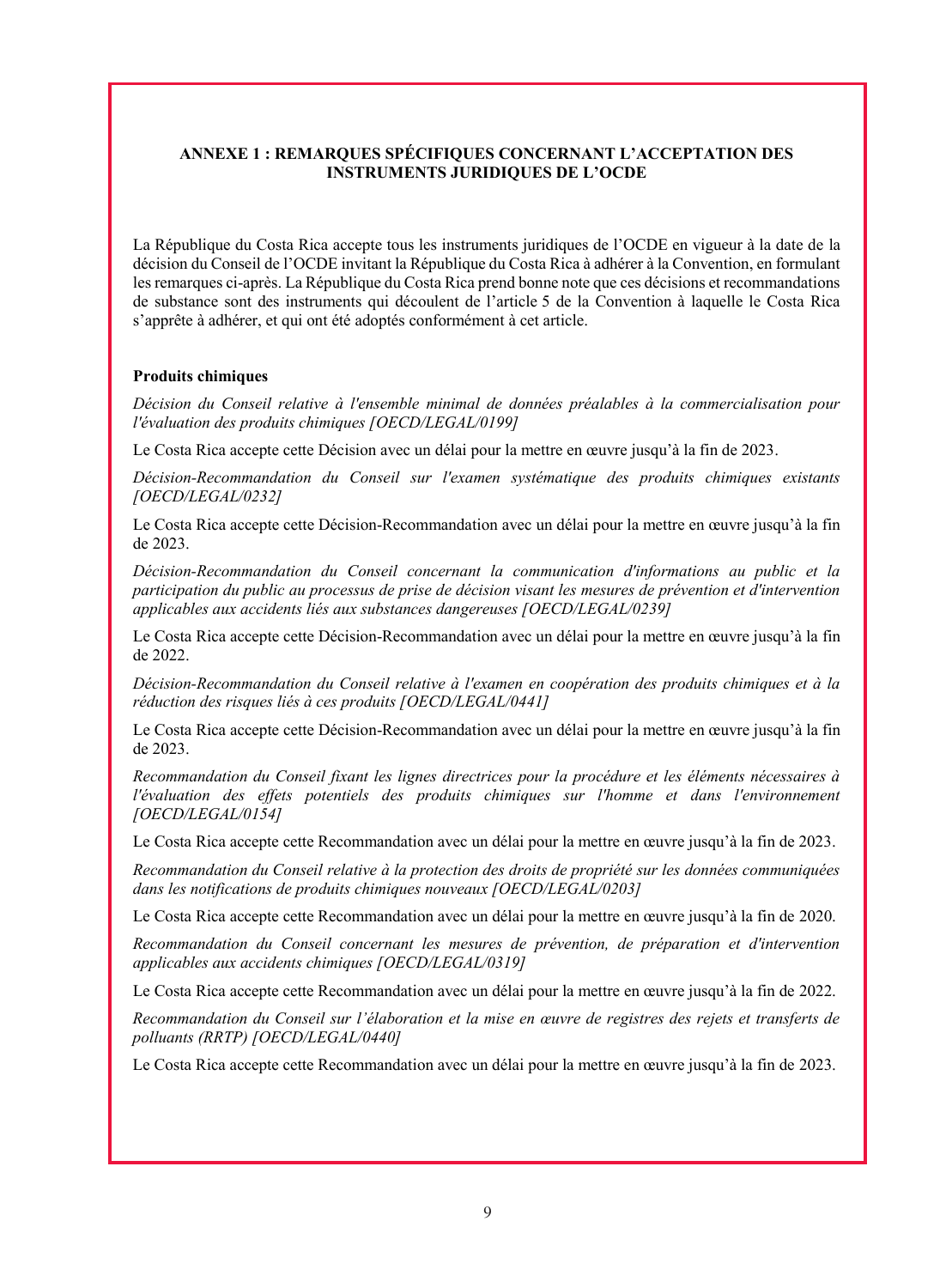# **Competition**

*Recommendation of the Council concerning Effective Action against Hard Core Cartels [OECD/LEGAL/0452]*

Costa Rica accepts this Recommendation with a timeframe for further implementation until the end of 2020. *Recommendation of the Council on Competition Assessment [OECD/LEGAL/0455]*

Costa Rica accepts this Recommendation with a timeframe for further implementation until the end of 2022.

# **Environment**

*Recommendation of the Council on the Implementation of the Polluter-Pays Principle [OECD/LEGAL/0132]*

Costa Rica accepts this Recommendation with a timeframe for further implementation until the end of 2021.

*Recommendation of the Council concerning Certain Financial Aspects of Actions by Public Authorities to Prevent and Control Oil Spills [OECD/LEGAL/0191]*

Costa Rica accepts this Recommendation with a timeframe for further implementation until the end of 2022.

*Recommendation of the Council on Integrated Pollution Prevention and Control [OECD/LEGAL/0256]*

Costa Rica accepts this Recommendation with a timeframe for further implementation until the end of 2022. *Recommendation of the Council on Environmental Information [OECD/LEGAL/0296]*

Costa Rica accepts this Recommendation with a timeframe for further implementation until the end of 2022.

*Recommendation of the Council on Material Flows and Resource Productivity [OECD/LEGAL/0324]*

Costa Rica accepts this Recommendation with a timeframe for further implementation until the end of 2020. *Recommendation of the Council on Resource Productivity [OECD/LEGAL/0358]*

Costa Rica accepts this Recommendation with a timeframe for further implementation until the end of 2020. *Recommendation of the Council on Water [OECD/LEGAL/0434]*

Costa Rica accepts this Recommendation with a timeframe for further implementation until the end of 2021.

# **Waste Management**

*Decision of the Council on the Control of Transboundary Movements of Waste destined for Recovery Operations [OECD/LEGAL/0266]*

Costa Rica accepts this instrument with the following remark:

Costa Rica will apply the following restrictions to the shipments of waste in line with its national legislation:

 The import and transit of hazardous waste as defined per Decree 41527 of 2019 (General Regulation for Classification and Handling of Hazardous Waste), is prohibited according to Article 34 of Law 8839 of 2010 (Law on the Comprehensive Management of Waste).

 Wastes requiring special handling as per Annex I of Decree 38272 of 2014 (Regulation for the Declaration of Wastes requiring Special Management), may be imported provided they comply with the requisites set forth by article 4 (bis), *i.e*. if they are also of the types generated in the country, have not been altered, treated nor disassembled and if the country has the capacity to adequately treat/recover them.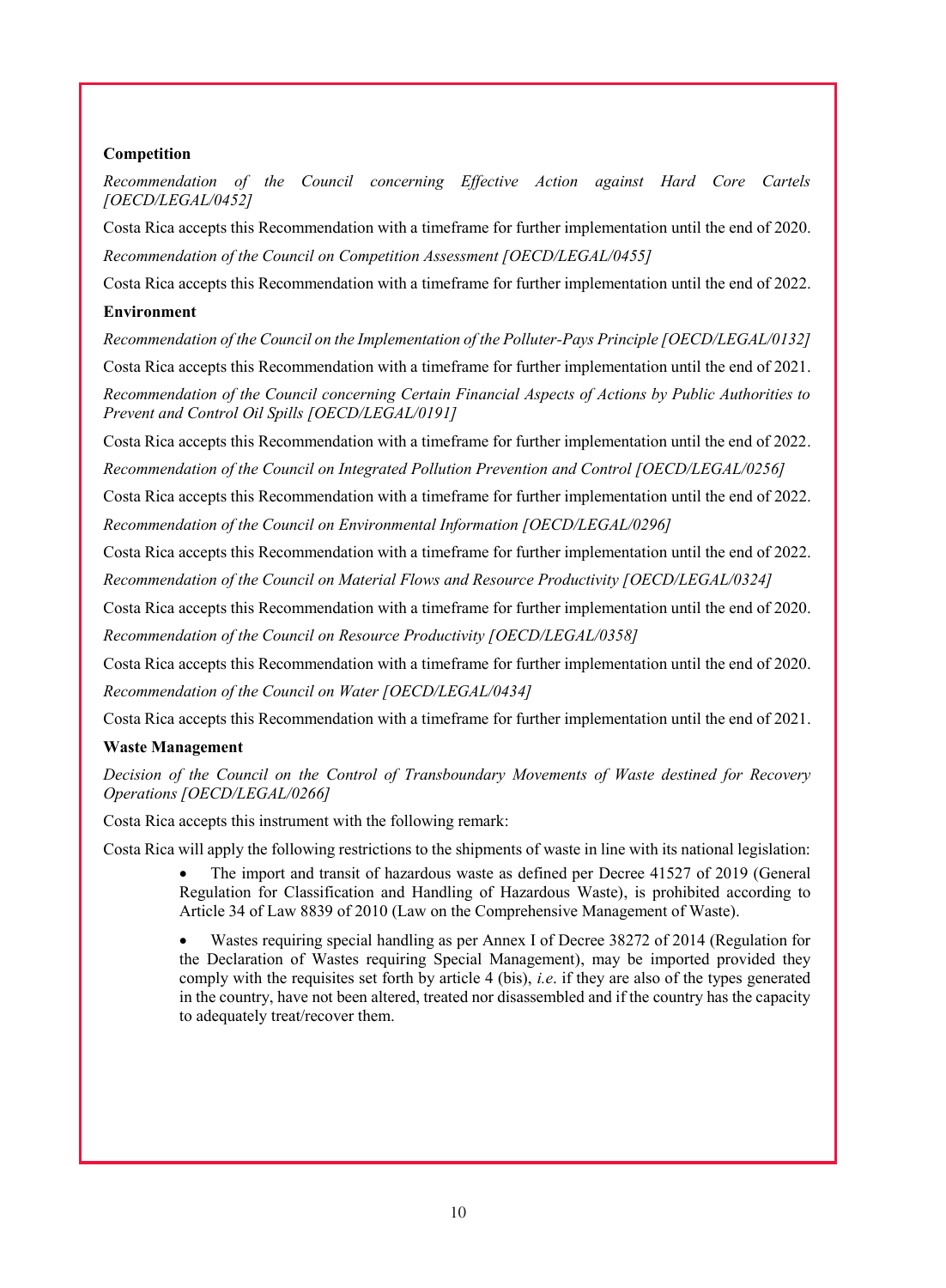### **Concurrence**

*Recommandation du Conseil concernant une action efficace contre les ententes injustifiables [OECD/LEGAL/0452]*

Le Costa Rica accepte cette Recommandation avec un délai pour la mettre en œuvre jusqu'à la fin de 2020. *Recommandation du Conseil sur l'évaluation d'impact sur la concurrence [OECD/LEGAL/0455]*

Le Costa Rica accepte cette Recommandation avec un délai pour la mettre en œuvre jusqu'à la fin de 2022.

### **Environnement**

*Recommandation du Conseil sur la mise en œuvre du Principe Pollueur-Payeur [OECD/LEGAL/0132]*

Le Costa Rica accepte cette Recommandation avec un délai pour la mettre en œuvre jusqu'à la fin de 2021.

*Recommandation du Conseil sur certains aspects financiers des actions des autorités publiques relatives à la prévention et la lutte contre les marées noires [OECD/LEGAL/0191]*

Le Costa Rica accepte cette Recommandation avec un délai pour la mettre en œuvre jusqu'à la fin de 2022.

*Recommandation du Conseil sur la prévention et le contrôle intégrés de la pollution [OECD/LEGAL/0256]*

Le Costa Rica accepte cette Recommandation avec un délai pour la mettre en œuvre jusqu'à la fin de 2022.

*Recommandation du Conseil sur l'information environnementale [OECD/LEGAL/0296]*

Le Costa Rica accepte cette Recommandation avec un délai pour la mettre en œuvre jusqu'à la fin de 2022.

*Recommandation du Conseil sur les flux de matières et la productivité des ressources [OECD/LEGAL/0324]*

Le Costa Rica accepte cette Recommandation avec un délai pour la mettre en œuvre jusqu'à la fin de 2020. *Recommandation du Conseil sur la productivité des ressources [OECD/LEGAL/0358]*

Le Costa Rica accepte cette Recommandation avec un délai pour la mettre en œuvre jusqu'à la fin de 2020. *Recommandation du Conseil sur l'eau [OECD/LEGAL/0434]*

Le Costa Rica accepte cette Recommandation avec un délai pour la mettre en œuvre jusqu'à la fin de 2021.

## **Gestion des déchets**

*Décision du Conseil sur le contrôle des mouvements transfrontières de déchets destinés à des opérations de valorisation [OECD/LEGAL/0266]*

Le Costa Rica accepte cet instrument en formulant les remarques suivantes :

Le Costa Rica appliquera les restrictions suivantes aux mouvements des déchets, conformément à sa législation nationale :

> L'importation et le transit de déchets classés dangereux selon la définition du Décret 41527 de 2019 (Règlement général relatif à la classification et à la gestion des déchets dangereux) sont interdits aux termes de l'article 34 de la Loi 8839 de 2010 (Loi sur la gestion intégrée des déchets).

> Les déchets nécessitant une prise en charge spéciale définis à l'annexe I du Décret 38272 de 2014 (Règlement relatif à la déclaration des déchets nécessitant une gestion particulière) peuvent être importés à la condition qu'ils satisfassent aux critères énoncés dans l'article 4 (bis), c'est-àdire s'il s'agit d'un type de déchets qui est aussi produit dans le pays, si les déchets n'ont pas été modifiés, traités ou désassemblés et si le pays dispose des capacités voulues pour les traiter/valoriser de manière adéquate.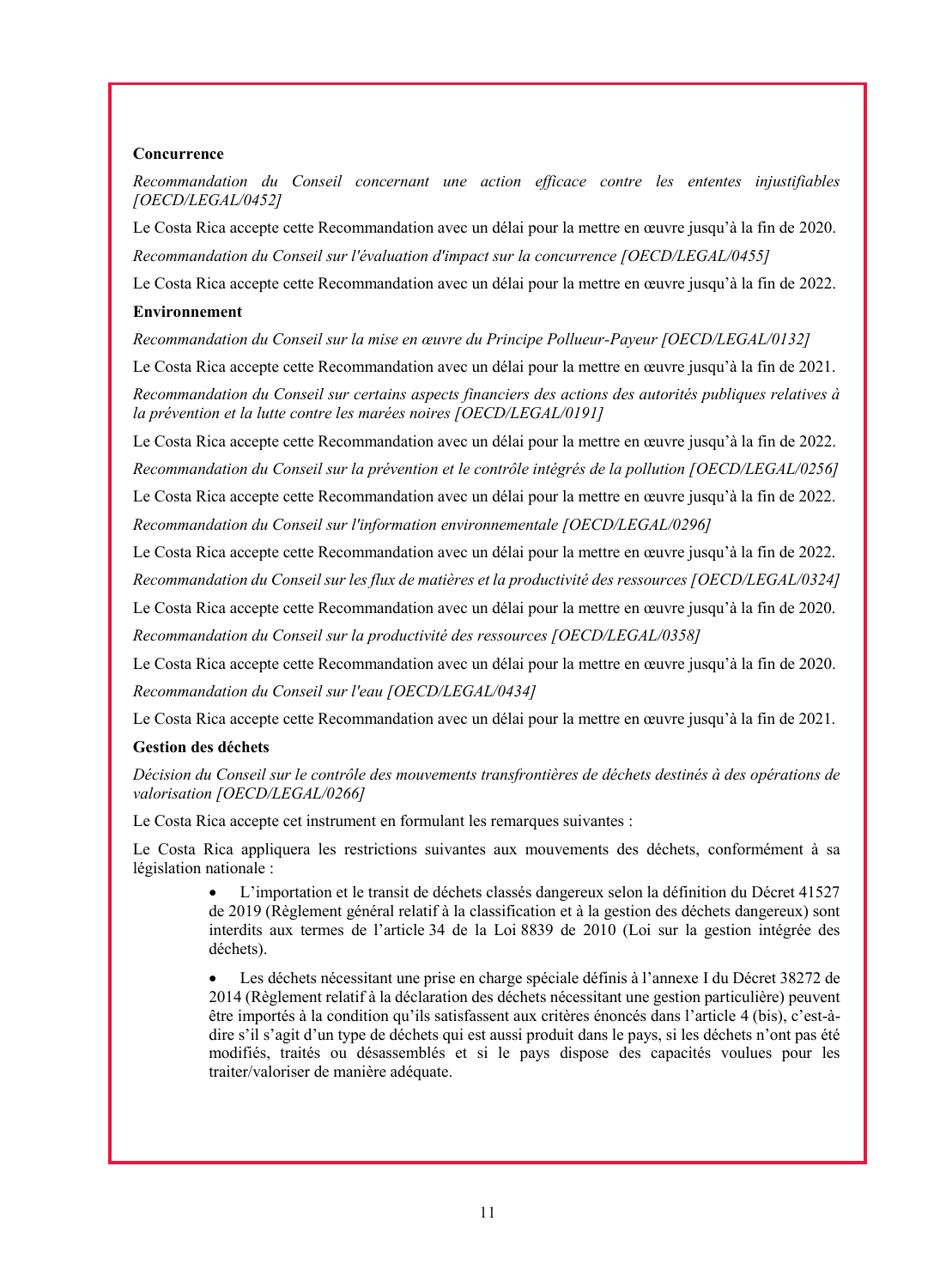The import of ordinary waste as defined per article 6 of Law 8839 of 2010 will be controlled in accordance with Article 35 of Law 8839 of 2010 (Law on the Comprehensive Management of Waste), and may be authorised "as long it is determined through technical studies and in view of the precautionary principle, that human health and the environment are not endangered."

Costa Rica has taken measures to implement OECD shipment procedures gradually.

The amber procedure will apply as soon as Costa Rica becomes an OECD Member. The application of the green procedure will commence following a transitional period of two years during which the provisions of article 35 of Law 8839 of 2010 will apply also to all green listed waste.

*Recommendation of the Council on a Comprehensive Waste Management Policy [OECD/LEGAL/0147]*

Costa Rica accepts this Recommendation with a timeframe for further implementation until the end of 2021.

*Recommendation of the Council concerning the Re-Use and Recycling of Beverage Containers [OECD/LEGAL/0159]*

Costa Rica accepts this Recommendation with a timeframe for further implementation until the end of 2021.

#### **Financial Markets**

*Recommendation of the Council on Principles and Good Practices for Financial Education and Awareness [OECD/LEGAL/0338]*

Costa Rica accepts this Recommendation with a timeframe for further implementation until the end of 2022.

*Recommendation of the Council on Good Practices on Financial Education and Awareness Relating to Credit [OECD/LEGAL/0370]*

Costa Rica accepts this Recommendation with a timeframe for further implementation until the end of 2022.

*Recommendation of the Council on a Policy Framework for Effective and Efficient Financial Regulation [OECD/LEGAL/0377]*

Costa Rica accepts this Recommendation with a timeframe for further implementation until the end of 2023.

*Recommendation of the Council on High-Level Principles on Financial Consumer Protection [OECD/LEGAL/0394]*

Costa Rica accepts this Recommendation with a timeframe for further implementation until the end of 2023.

*Recommendation of the Council on Consumer Protection in the Field of Consumer Credit [OECD/LEGAL/0453]*

Costa Rica accepts this Recommendation with a timeframe for further implementation until the end of 2020.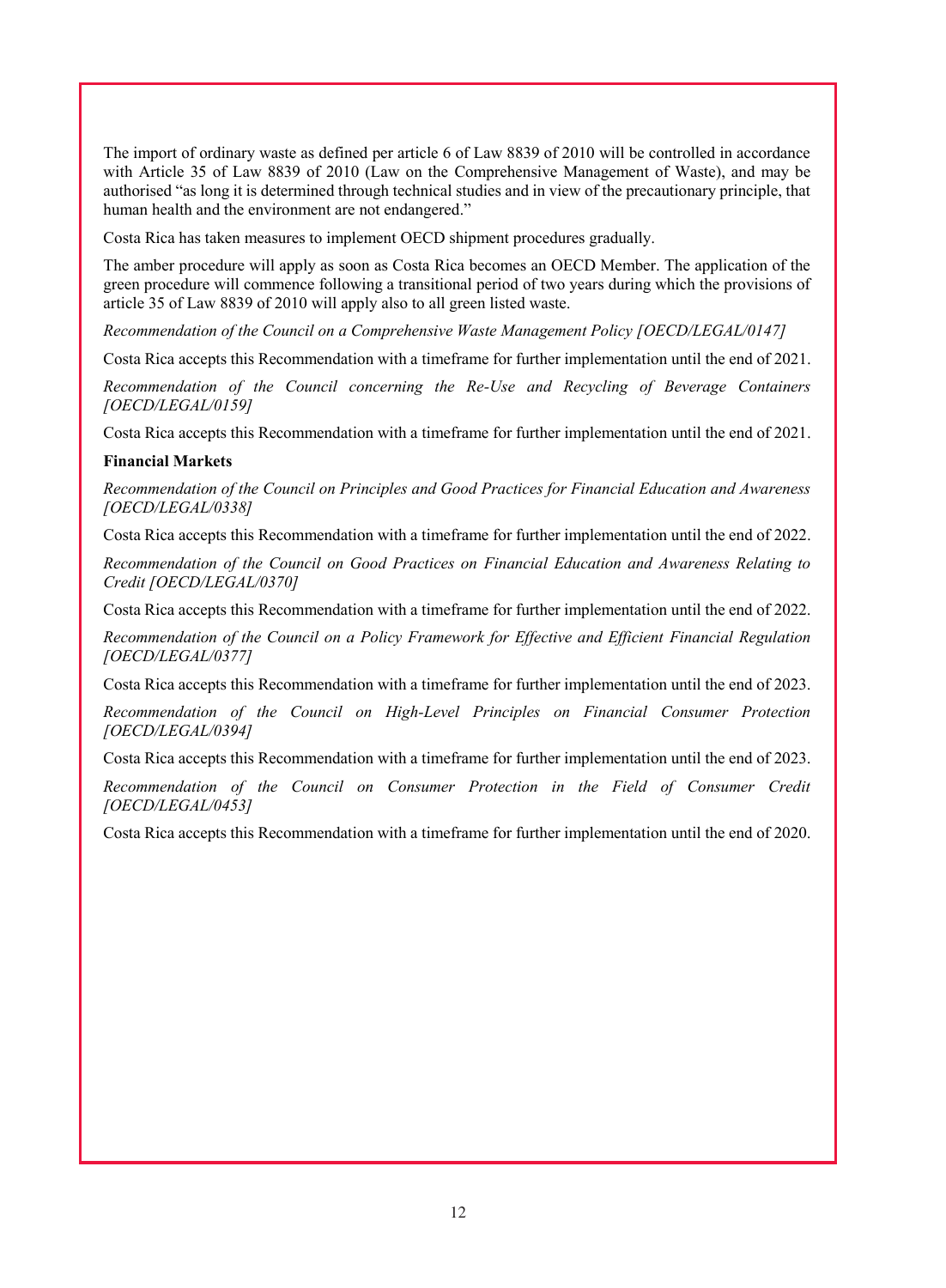L'importation de déchets ordinaires selon la définition de l'article 6 de la Loi 8839 de 2010 sera contrôlée conformément à l'article 35 de la Loi 8839 de 2010 (Loi sur la gestion intégrée des déchets), et pourra être autorisée « pour autant qu'il soit établi, au moyen d'études techniques et compte tenu du principe de précaution, que cela ne met pas en danger la santé humaine ni l'environnement ».

Le Costa Rica a pris des mesures pour mettre en œuvre graduellement les procédures de l'OCDE relatives aux transferts de déchets.

La procédure « orange » s'appliquera dès lors que le Costa Rica deviendra Membre de l'OCDE. L'application de la procédure « verte » commencera à l'issue d'une période de transition de deux ans, au cours de laquelle les dispositions de l'article 35 de la Loi 8839 de 2010 s'appliqueront également à l'ensemble des déchets de la liste verte.

*Recommandation du Conseil concernant une politique globale de gestion des déchets [OECD/LEGAL/0147]*

Le Costa Rica accepte cette Recommandation avec un délai pour la mettre en œuvre jusqu'à la fin de 2021.

*Recommandation du Conseil concernant le réemploi et le recyclage des récipients de boisson [OECD/LEGAL/0159]*

Le Costa Rica accepte cette Recommandation avec un délai pour la mettre en œuvre jusqu'à la fin de 2021.

#### **Marchés financiers**

*Recommandation du Conseil sur les Principes et les bonnes pratiques relatifs à la sensibilisation et l'éducation financières [OECD/LEGAL/0338]*

Le Costa Rica accepte cette Recommandation avec un délai pour la mettre en œuvre jusqu'à la fin de 2022.

*Recommandation du Conseil sur les bonnes pratiques de sensibilisation et d'éducation aux questions financières dans le domaine du crédit [OECD/LEGAL/0370]*

Le Costa Rica accepte cette Recommandation avec un délai pour la mettre en œuvre jusqu'à la fin de 2022.

*Recommandation du Conseil concernant un cadre d'action publique pour une réglementation financière efficace et efficiente [OECD/LEGAL/0377]*

Le Costa Rica accepte cette Recommandation avec un délai pour la mettre en œuvre jusqu'à la fin de 2023.

*Recommandation du Conseil relative à des Principes de haut niveau sur la protection financière des consommateurs [OECD/LEGAL/0394]*

Le Costa Rica accepte cette Recommandation avec un délai pour la mettre en œuvre jusqu'à la fin de 2023.

*Recommandation du Conseil sur la protection des consommateurs dans le domaine du crédit à la consommation [OECD/LEGAL/0453]*

Le Costa Rica accepte cette Recommandation avec un délai pour la mettre en œuvre jusqu'à la fin de 2020.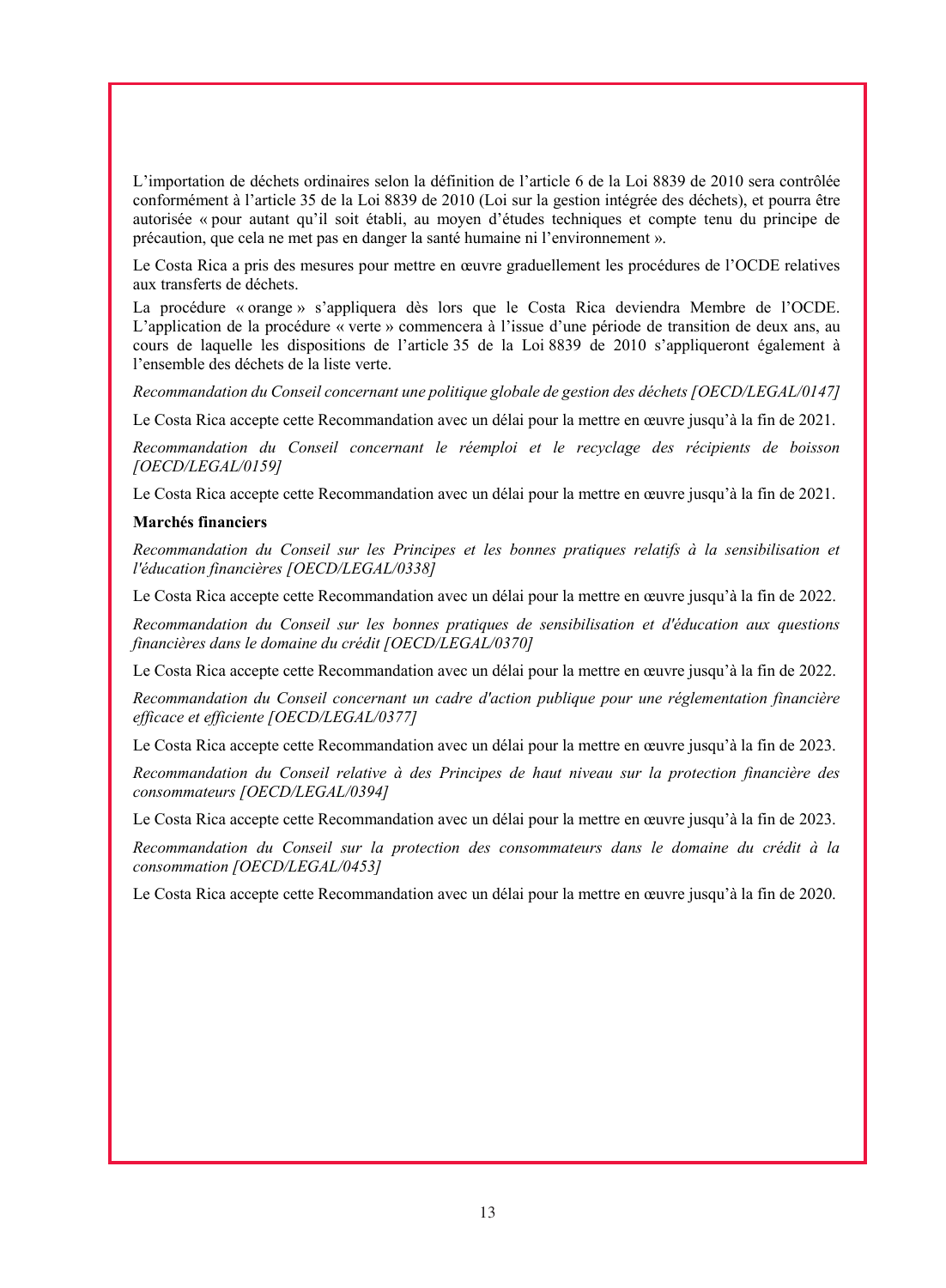# **Fiscal Affairs**

*Convention on Mutual Administrative Assistance in Tax Matters, as amended by the Protocol Amending the Convention on Mutual Administrative Assistance in Tax Matters [OECD/LEGAL/0382]*

Costa Rica is a Party to this Convention<sup>2</sup> with certain reservations and notifications. The date of entry into force for Costa Rica was 1 August 2013.3

*Multilateral Convention to Implement Tax Treaty Related Measures to Prevent Base Erosion and Profit Shifting [OECD/LEGAL/0432]*

Costa Rica is a signatory to this Convention<sup>4</sup> and provided, upon signature, a provisional list of expected reservations and notifications.5

*Recommendation of the Council concerning the Model Tax Convention on Income and on Capital [OECD/LEGAL/0292]* 

Costa Rica accepts this Recommendation with certain reservations and observations on the OECD Model Tax Convention.<sup>6</sup>

## **Investment**

|<br>|<br>|

*Decision of the Council adopting the Code of Liberalisation of Current Invisible Operations [OECD/LEGAL/0001]*

*Decision of the Council adopting the Code of Liberalisation of Capital Movements [OECD/LEGAL/0002]*

Costa Rica accepts these Decisions with a list of proposed reservations to the Code of Liberalisation of Capital Movements and the Code of Liberalisation of Current Invisible Operations pursuant to Article 2 b) of the Codes, as set out in Annexes 2 and 3 to the present Statement.

*Third Revised Decision of the Council concerning National Treatment [OECD/LEGAL/0263]*

Costa Rica accepts this Decision with a list of proposed exceptions to national treatment as set out in Annex 4 to the present Statement.

*Recommendation of the Council on Principles for Private Sector Participation in Infrastructure [OECD/LEGAL/0349]*

Costa Rica accepts this Recommendation with a timeframe for further implementation until the end of 2020.

<sup>3</sup> See https://www.coe.int/en/web/conventions/full-list/- /conventions/treaty/127/declarations?p\_auth=n2pRuopP&\_coeconventions\_WAR\_coeconventionsportlet\_e nVigueur=false& coeconventions\_WAR\_coeconventionsportlet\_searchBy=state&\_coeconventions\_WAR

coeconventionsportlet\_codePays=COS&\_coeconventions\_WAR\_coeconventionsportlet\_codeNature=10.

<sup>2</sup> Costa Rica ratified this Convention on 22 March 2013 through the adoption of Law No. 9118.

<sup>4</sup> Costa Rica ratified this Convention on 29 October 2019 through the adoption of Law No. 9751.

<sup>5</sup> See http://www.oecd.org/tax/treaties/beps-mli-position-costa-rica.pdf.

<sup>6</sup> See https://www.oecd-ilibrary.org/taxation/model-tax-convention-on-income-and-on-capital-condensedversion-2017\_mtc\_cond-2017-en;jsessionid=0ocraJoSLNkJzjeE0DG57aDV.ip-10-240-5-119.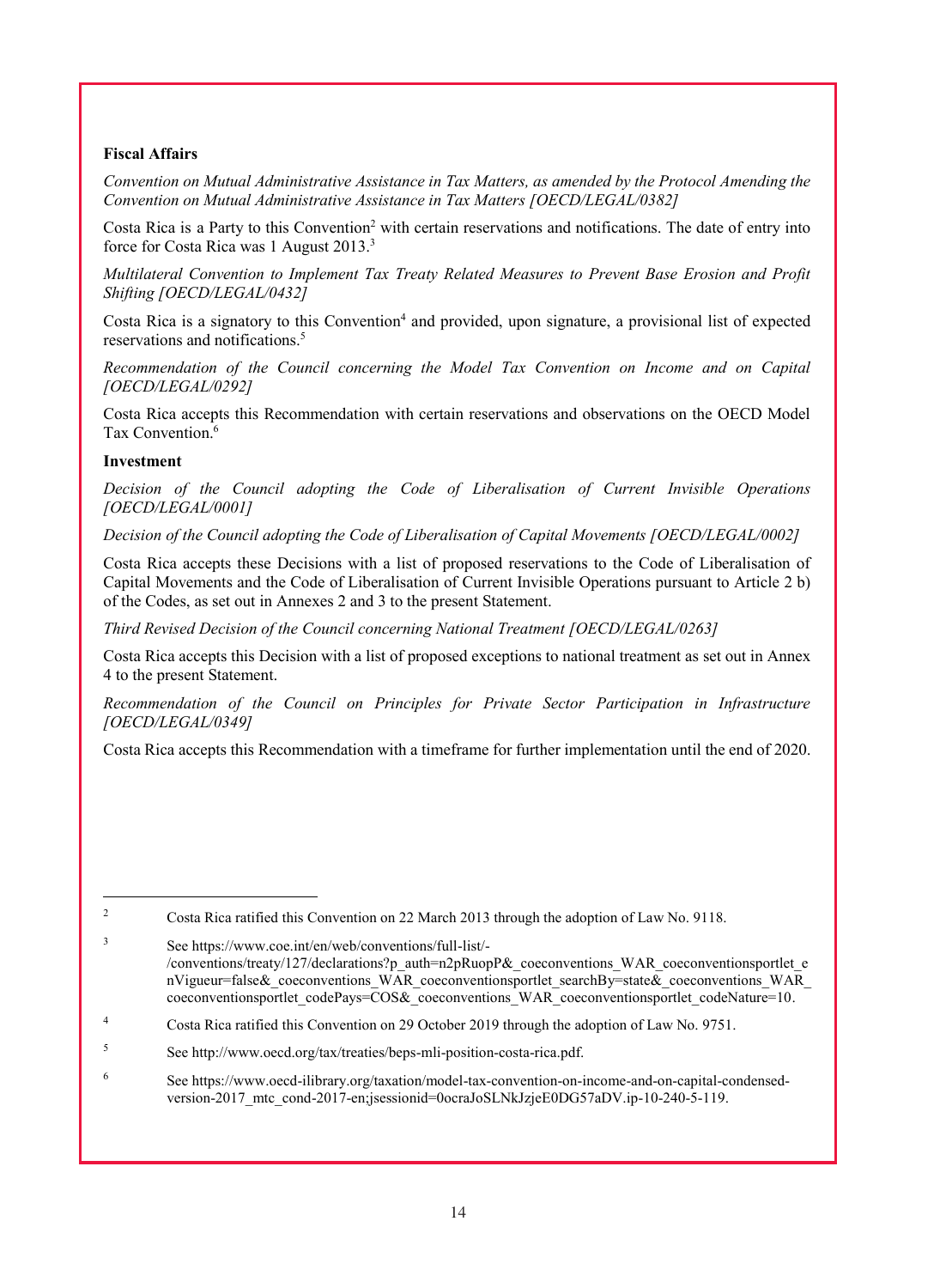## **Affaires fiscales**

*Convention concernant l'assistance administrative mutuelle en matière fiscale, telle que modifiée par le Protocole d'amendement à la Convention concernant l'assistance administrative mutuelle en matière fiscale [OECD/LEGAL/0382]*

Le Costa Rica est partie à cette Convention<sup>2</sup> avec des réserves et des notifications. La date d'entrée en vigueur pour le Costa Rica était le 1<sup>er</sup> août 2013<sup>3</sup>.

*Convention multilatérale pour la mise en œuvre des mesures relatives aux conventions fiscales pour prévenir l'érosion de la base d'imposition et le transfert de bénéfices [OECD/LEGAL/0432]*

Le Costa Rica est signataire de cette Convention<sup>4</sup> et a transmis, au moment de la signature, une liste provisoire de réserves et de notifications<sup>5</sup>.

*Recommandation du Conseil relative au Modèle de convention fiscale concernant le revenu et la fortune [OECD/LEGAL/0292]*

Le Costa Rica accepte cette Recommandation en formulant certaines réserves et observations sur le Modèle de convention fiscale de l'OCDE<sup>6</sup>.

#### **Investissement**

|<br>|<br>|

*Décision du Conseil adoptant le Code de la libération des opérations invisibles courantes [OECD/LEGAL/0001]*

*Décision du Conseil adoptant le Code de la libération des mouvements de capitaux [OECD/LEGAL/0002]*

Le Costa Rica accepte ces Décisions avec une liste de réserves au Code de libération en application de l'article 2 b) des Codes, telles que répertoriées aux annexes 2 et 3 de la présente Déclaration.

*Troisième Décision révisée du Conseil relative au traitement national [OECD/LEGAL/0263]*

Le Costa Rica accepte cette Décision avec une liste d'exceptions au traitement national ; cette liste figure à l'Annexe 4 à la présente Déclaration.

*Recommandation du Conseil concernant les Principes pour la participation du secteur privé aux infrastructures [OECD/LEGAL/0349]*

Le Costa Rica accepte cette Recommandation avec un délai pour la mettre en œuvre jusqu'à la fin de 2020.

<sup>2</sup> Le Costa Rica a ratifié cette Convention le 22 mars 2013 lors de l'adoption de la Loi 9118.

<sup>3</sup> Voir https://www.coe.int/fr/web/conventions/full-list/- /conventions/treaty/127/declarations?p\_auth=n2pRuopP&\_coeconventions\_WAR\_coeconventionsportlet\_e nVigueur=false& coeconventions\_WAR\_coeconventionsportlet\_searchBy=state&\_coeconventions\_WAR coeconventionsportlet\_codePays=COS&\_coeconventions\_WAR\_coeconventionsportlet\_codeNature=10.

<sup>4</sup> Le Costa Rica a ratifié cette Convention le 29 octobre 2019 lors de l'adoption de la Loi 9751.

<sup>5</sup> Voir http://www.oecd.org/tax/treaties/beps-mli-position-costa-rica.pdf.

<sup>6</sup> Voir https://www.oecd-ilibrary.org/taxation/modele-de-convention-fiscale-concernant-le-revenu-et-lafortune-version-abregee-2017\_mtc\_cond-2017-fr.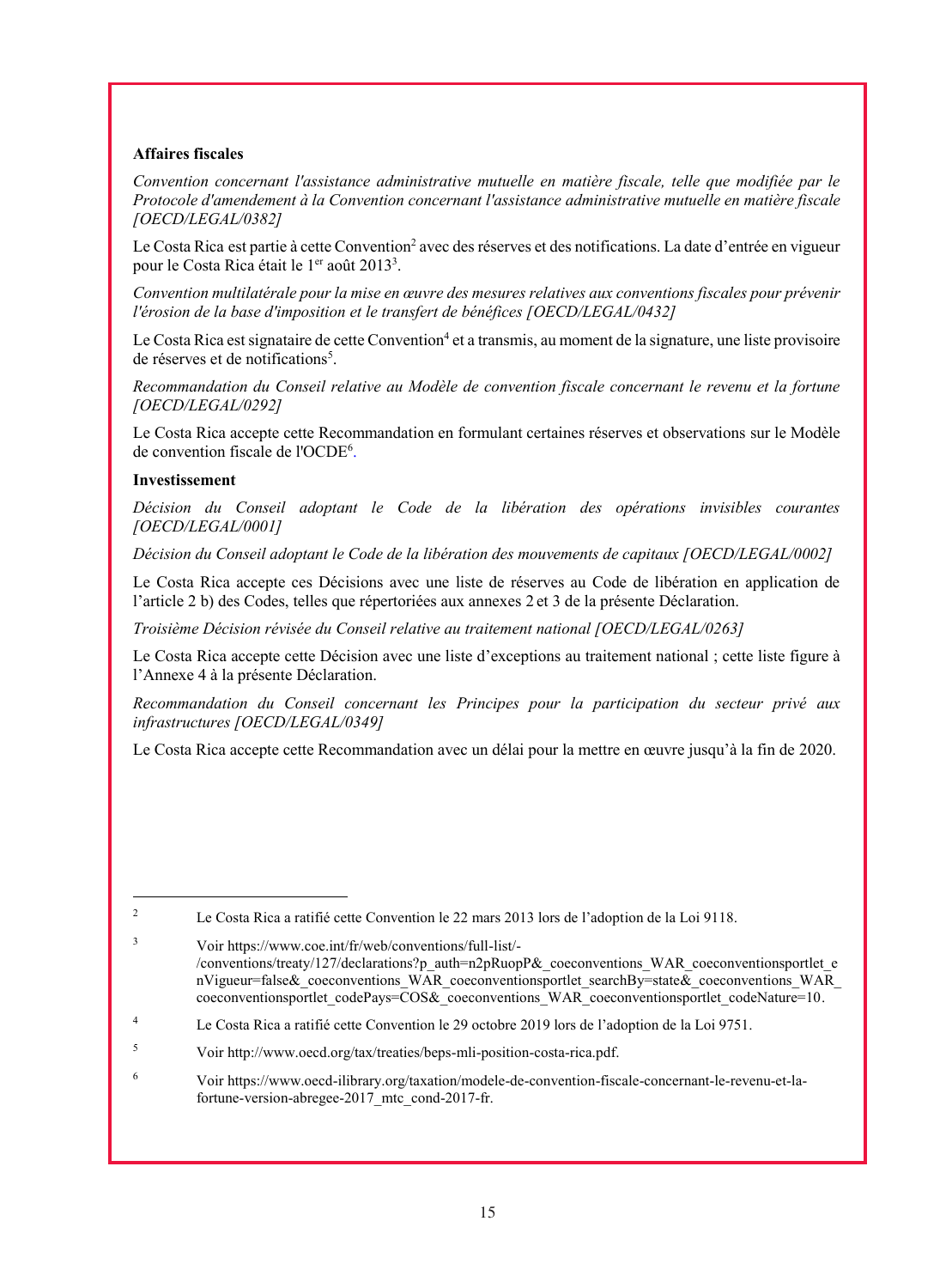## **Maritime Transport**

*Recommendation of the Council concerning Common Principles of Shipping Policy for Member countries [OECD/LEGAL/0231]*

Costa Rica accepts this Recommendation with the following observations on Principle 14 ("Maritime Auxiliary Services"):

Maritime services in national ports and cabotage on Costa Rican territorial seas and rivers is considered a public service. Only enterprises organized under Costa Rican law using Costa Rican flag vessels may supply maritime and fluvial transport and tourist services between two points within the territory of Costa Rica (see *Código de Comercio (1853), Comercio Marítimo*, Law 104 of 1964; *Ley de Servicio de Cabotaje de la República*, Law 2220 of 1958; *Ley de Incentivos para el Desarrollo Turístico*, Law 6990 of 1985; and *Ley de la Autoridad Reguladora de los Servicios Públicos*, Law 7593 of 1996). Article 537 of Costa Rica's Maritime Commerce Code provides for an exception in favour of foreign flag vessels when they are established in an international treaty.

## **Public Governance**

*Recommendation of the Council on Budgetary Governance [OECD/LEGAL/0410]*

Costa Rica accepts this Recommendation with a timeframe for further implementation until the end of 2022.

*Recommendation of the Council on Public Service Leadership and Capability [OECD/LEGAL/0445]*

Costa Rica accepts this Recommendation with a timeframe for further implementation until the end of 2022.

## **Science and Technology**

*Recommendation of the Council on the Licensing of Genetic Inventions [OECD/LEGAL/0342]*

Costa Rica accepts this Recommendation with a timeframe for further implementation until the end of 2021.

*Recommendation of the Council concerning Access to Research Data from Public Funding [OECD/LEGAL/0347]*

Costa Rica accepts this Recommendation with a timeframe for further implementation until the end of 2021. *Recommendation of the Council on Quality Assurance in Molecular Genetic Testing [OECD/LEGAL/0350]*

Costa Rica accepts this Recommendation with a timeframe for further implementation until the end of 2021.

*Recommendation of the Council on Human Biobanks and Genetic Research Databases [OECD/LEGAL/0375]*

Costa accepts this Recommendation with a timeframe for further implementation until the end of 2020.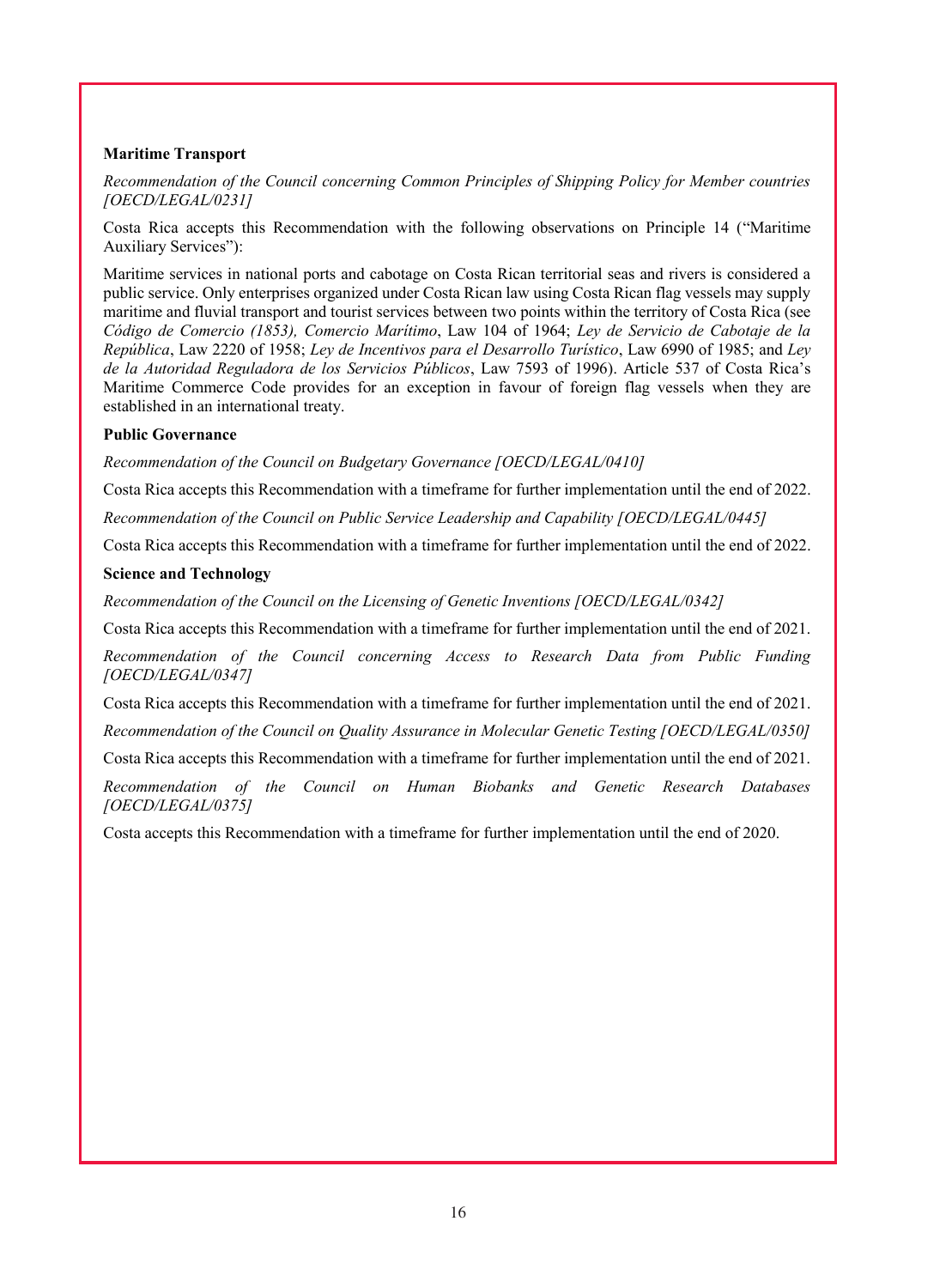### **Transport maritime**

*Recommandation du Conseil sur les Principes communs de politique maritime à l'intention des pays membres [OECD/LEGAL/0231]*

Le Costa Rica accepte cette Recommandation sous réserve des observations suivantes concernant le Principe 14 de la Recommandation (« Services maritimes auxiliaires ») :

Les services maritimes assurés dans les ports nationaux et le cabotage sur les cours d'eau et dans les eaux territoriales du Costa Rica sont considérés comme des services publics. Seules les entreprises constituées selon le droit costaricien affrétant des navires battant pavillon costaricien peuvent proposer des services touristiques ou de transport maritime ou fluvial entre deux points du territoire costaricien (voir *Código de Comercio (1853), Comercio Marítimo*, loi 104 de 1964 ; *Ley de Servicio de Cabotaje de la República*, loi 2220 de 1958 ; *Ley de Incentivos para el Desarrollo Turístico*, loi 6990 de 1985; et *Ley de la Autoridad Reguladora de los Servicios Públicos*, loi 7593 de 1996). L'article 537 du Code de commerce maritime du Costa Rica prévoit une exception pour les navires battant pavillon étranger dans les cas prévus en vertu de traités qui relèvent du droit international.

#### **Gouvernance publique**

*Recommandation du Conseil sur la gouvernance budgétaire [OECD/LEGAL/0410]*

Le Costa Rica accepte cette Recommandation avec un délai pour la mettre en œuvre jusqu'à la fin de 2022.

*Recommandation du Conseil sur le leadership et les aptitudes de la fonction publique [OECD/LEGAL/0445]*

Le Costa Rica accepte cette Recommandation avec un délai pour la mettre en œuvre jusqu'à la fin de 2022.

#### **Science et technologie**

*Recommandation du Conseil relative aux Licences sur les inventions génétiques [OECD/LEGAL/0342]*

Le Costa Rica accepte cette Recommandation avec un délai pour la mettre en œuvre jusqu'à la fin de 2021.

*Recommandation du Conseil concernant l'accès aux données de la recherche financée sur fonds publics [OECD/LEGAL/0347]*

Le Costa Rica accepte cette Recommandation avec un délai pour la mettre en œuvre jusqu'à la fin de 2021.

*Recommandation du Conseil sur l'assurance qualité des tests de génétique moléculaire [OECD/LEGAL/0350]*

Le Costa Rica accepte cette Recommandation avec un délai pour la mettre en œuvre jusqu'à la fin de 2021.

*Recommandation du Conseil sur les biobanques et bases de données de recherche en génétique humaine [OECD/LEGAL/0375]*

Le Costa Rica accepte cette Recommandation avec un délai pour la mettre en œuvre jusqu'à la fin de 2020.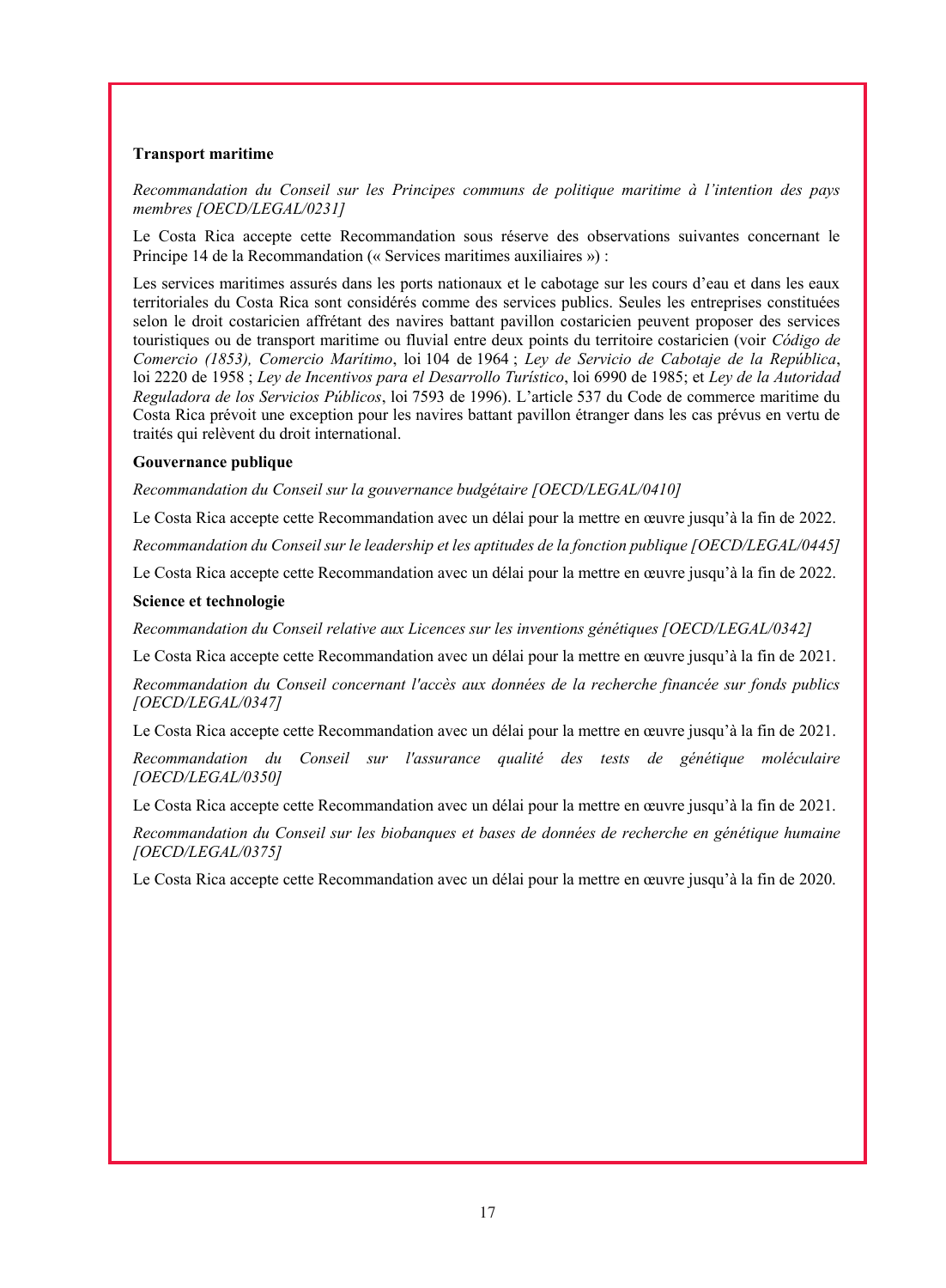*Recommendation of the Council on Assessing the Sustainability of Bio-based Products [OECD/LEGAL/0395]*

Costa accepts this Recommendation with a timeframe for further implementation until the end of 2021.

*Recommendation of the Council on the Governance of Clinical Trials [OECD/LEGAL/0397]*

Costa Rica accepts this Recommendation with a timeframe for further implementation until the end of 2020.

# **Tourism**

*Decision-Recommendation of the Council on International Tourism Policy [OECD/LEGAL/0222]*

Observations on Recommendation d):

 In Costa Rica, activities of small-scale rural eco-tourism (communitarian tourism or *turismo rural comunitario)*, conducted by rural enterprises run by family or community groups can only obtain the eco-tourism incentive if registered as local personal associations (non-profit) or rural zone self-managing cooperatives, in accordance with Costa Rican legislation. Economic needs tests are required. This measure does not amount to a residency or nationality requirement, as this is a technical condition to effectively verify that the service is community-owned and rural.

 Touristic cabotage activities between Costa Rican ports must be conducted by vessels registered in Costa Rica.

Observation on Recommendation f):

Registration as a tourist guide is voluntary, but only available to nationals or residents. As such, nationality or residency will be required when a tourist guide providing services in the territory (either temporarily or on a permanent basis) wishes to register and receive credentials from the Costa Rican Tourism Institute.

Reservation to Annex I, Section d) iii):

In Costa Rica, regardless of the international insurance they might have, all private motor vehicles must purchase compulsory automobile insurance, without any exception or recognition of other coverage, while transiting the Costa Rican territory.

Observation on Annex II, Section b):

Costa Rica:

 An arrival tax of USD 15 is charged to air passengers entering Costa Rica from abroad. This tax is incorporated in the price of the ticket at the time of purchase. The revenue is utilised specifically for the promotion, marketing, planning and sustainable development of Costa Rica as a tourist destination;

 A departure tax of USD 27 is charged to all persons leaving the country by air. The practice is to incorporate the tax in the price of the ticket at the time of purchase;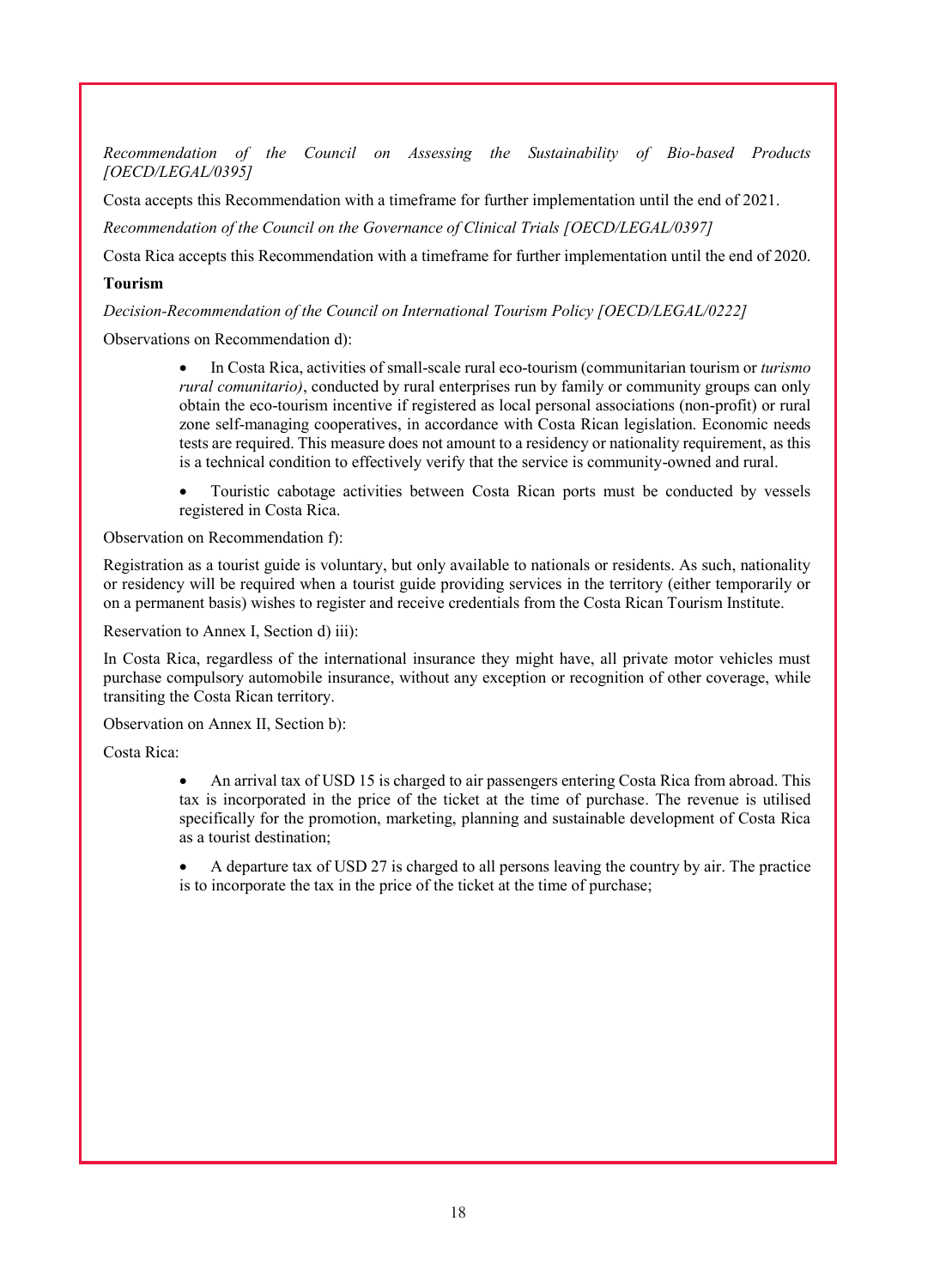*Recommandation du Conseil sur l'évaluation de durabilité des bioproduits [OECD/LEGAL/0395]*

Le Costa Rica accepte cette Recommandation avec un délai pour la mettre en œuvre jusqu'à la fin de 2021.

*Recommandation du Conseil sur la gouvernance des essais cliniques [OECD/LEGAL/0397]*

Le Costa Rica accepte cette Recommandation avec un délai pour la mettre en œuvre jusqu'à la fin de 2020.

## **Tourisme**

*Décision-Recommandation du Conseil concernant la politique dans le domaine du tourisme international [OECD/LEGAL/0222]*

Observations sur la Recommandation d) :

 Au Costa Rica, les entreprises rurales familiales ou gérées par la population locale réalisant des activités relevant de l'écotourisme rural à petite échelle (tourisme communautaire ou *turismo rural comunitario*) ne peuvent bénéficier des avantages liés à l'écotourisme que si elles ont le statut d'association de personnes à l'échelle locale (à but non lucratif) ou de coopérative rurale autogérée, conformément à la législation costaricaine. Des examens des besoins économiques sont nécessaires. Cette mesure ne constitue pas une condition de résidence ou de nationalité, mais une condition technique visant à s'assurer que les services sont réalisés par la population locale et sont de nature rurale.

 Le cabotage touristique entre ports costariciens doit être pratiqué par des navires enregistrés au Costa Rica.

Observations sur la Recommandation f) :

Les guides touristiques ne sont pas tenus de s'enregistrer, mais seuls les ressortissants ou résidents peuvent le faire. Par conséquent, un guide touristique, qui fournit des services sur le territoire costaricain (de façon temporaire ou non), est soumis à une condition de nationalité ou de résidence pour s'enregistrer et obtenir une accréditation auprès de l'Institut costaricien du tourisme.

Réserve à l'annexe I, section d) iii) :

Au Costa Rica, quelle que soit l'assurance internationale qu'ils peuvent avoir, tous les véhicules routiers privés à moteurs qui transitent par le territoire costaricien doivent souscrire à une assurance automobile obligatoire. Aucune exception et aucune autre couverture d'assurance ne sont admises.

Observation sur l'annexe II, section b) :

Costa Rica :

 Une taxe d'arrivée d'un montant de 15 USD est imposée aux voyageurs arrivant au Costa Rica depuis l'étranger par voie aérienne. Elle est intégrée dans le prix du billet d'avion au moment de l'achat. Les recettes de cette taxe sont utilisées spécifiquement pour la promotion, la commercialisation, la planification et le développement durable du Costa Rica en tant que destination touristique.

 Une taxe de départ d'un montant de 27 USD est imposée à toute personne quittant le pays par voie aérienne. Cette taxe est intégrée dans le prix du billet d'avion au moment de l'achat.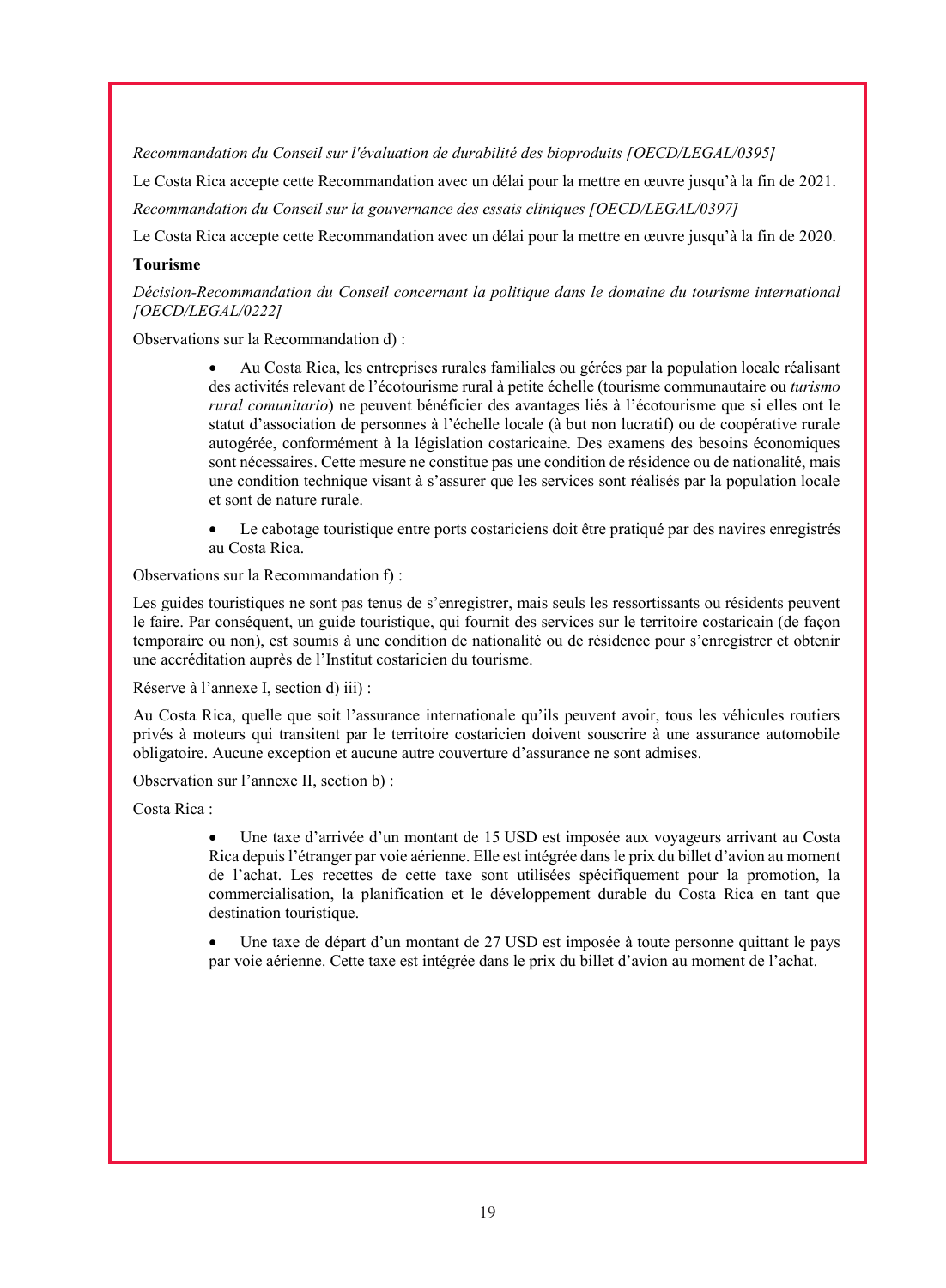A tax of USD 2 is charged by the State Phytosanitary Service per passenger for X-ray scan services or baggage inspection;

 An exit fee of USD 5 is charged to all persons leaving the country by a land border crossing; and

 A tax of USD 1 is charged by the National Animal Health Service to all persons leaving the country by land, for the application of quarantine measures.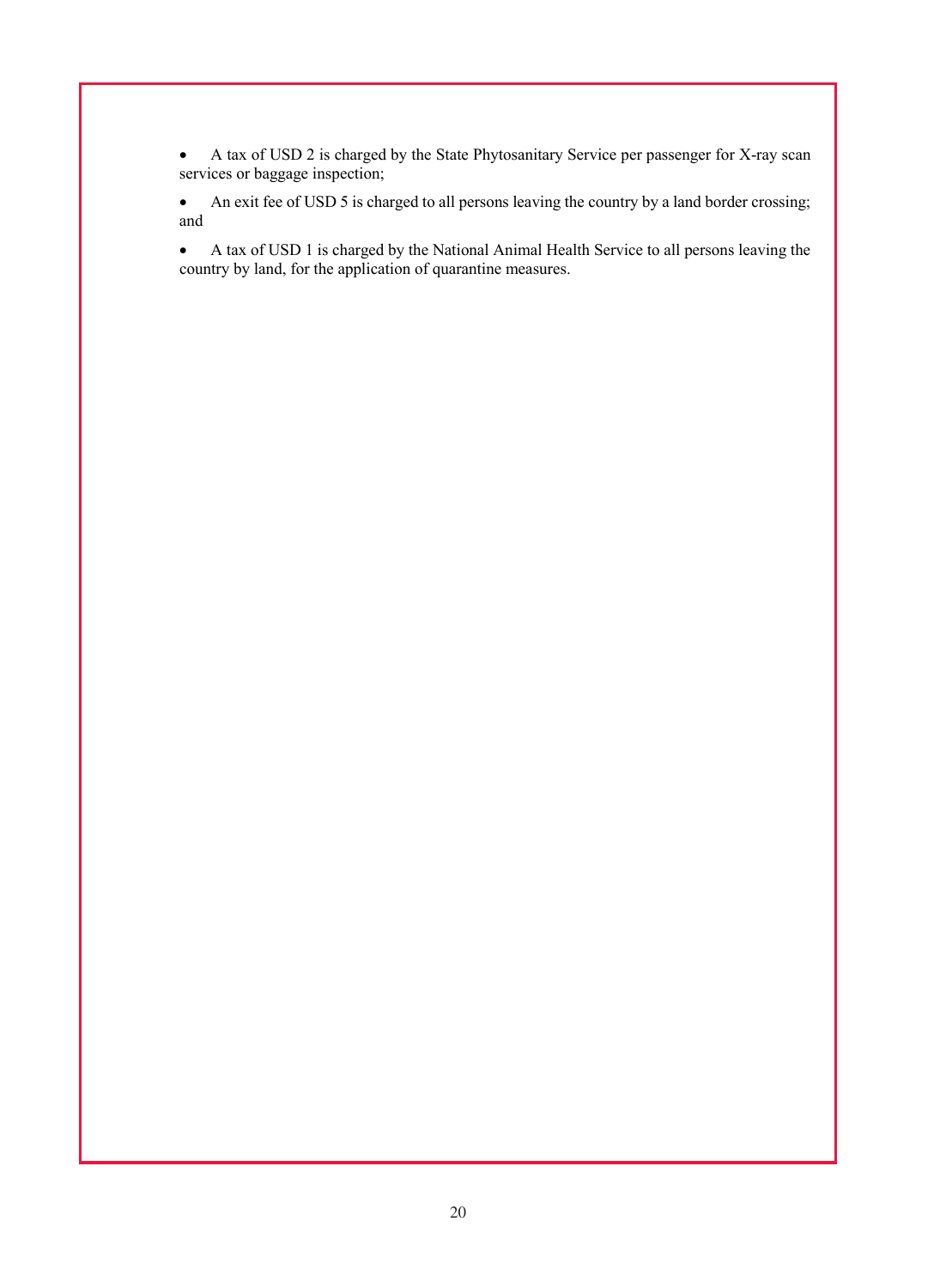Une taxe d'un montant de 2 USD par passager est imposée par le service public d'inspection phytosanitaire pour l'utilisation des scanners à rayons X ou l'inspection des bagages.

 Une taxe de départ d'un montant de 5 USD est imposée à toute personne quittant le pays par voie terrestre.

 Une taxe d'un montant de 1 USD est imposée par le Service national de la santé animale (Servicio Nacional de Salud Animal) à toutes les personnes quittant le pays par voie terrestre pour l'application de mesures de quarantaine.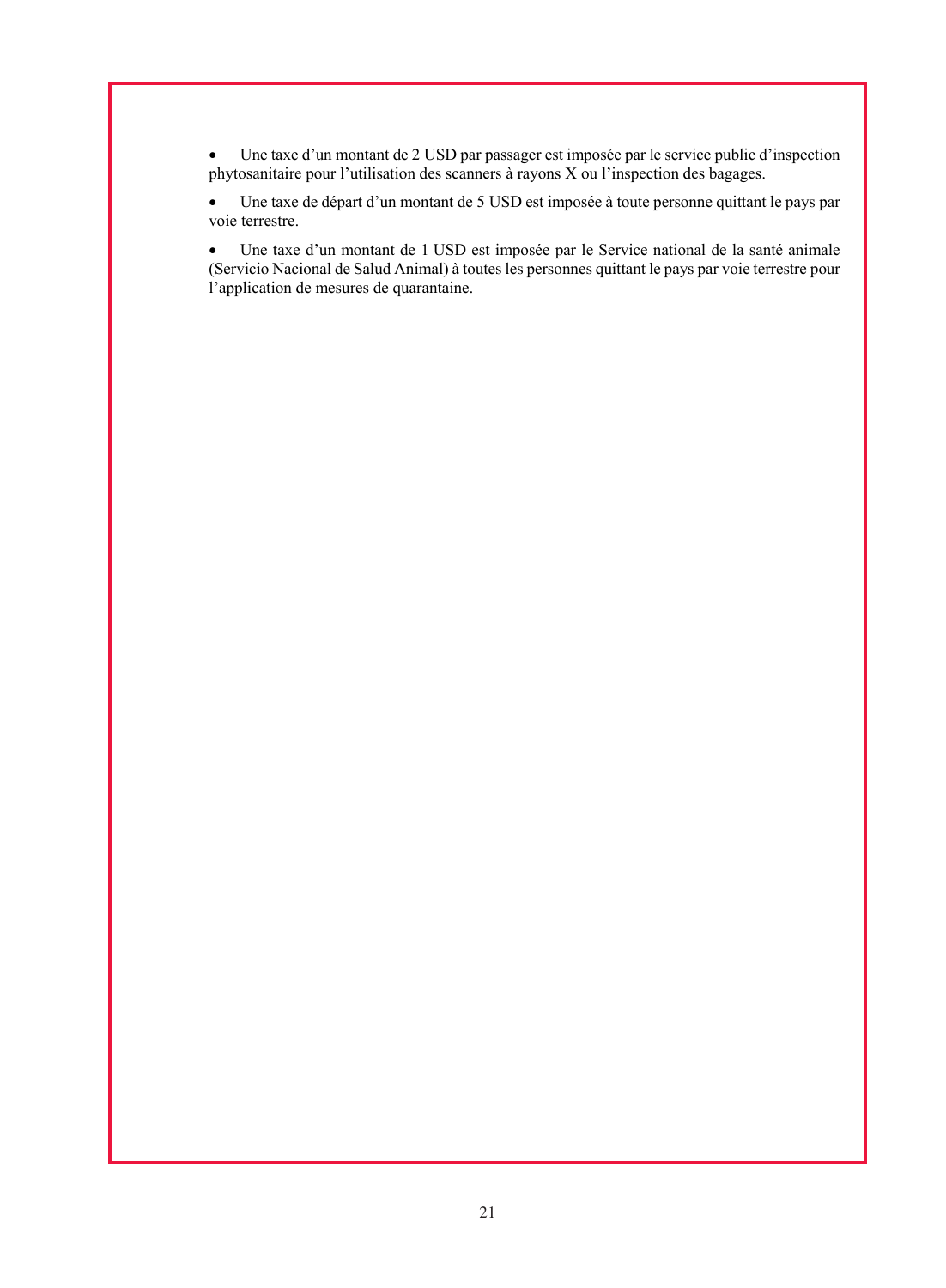# **ANNEX 2: LIST OF RESERVATIONS TO THE CODE OF LIBERALISATION OF CAPITAL MOVEMENTS [OECD/LEGAL/0002]**

| List A | Direct investment:                                                                                                                                                                                                                                                                                                                                                                                                                                                                                         |
|--------|------------------------------------------------------------------------------------------------------------------------------------------------------------------------------------------------------------------------------------------------------------------------------------------------------------------------------------------------------------------------------------------------------------------------------------------------------------------------------------------------------------|
| I/A    | - In the country concerned by non-residents.                                                                                                                                                                                                                                                                                                                                                                                                                                                               |
|        | Remark: The reservation applies only to:                                                                                                                                                                                                                                                                                                                                                                                                                                                                   |
|        | concessions and permits of use for land for business purposes in the<br>i.<br>maritime-terrestrial zone, coastal urban areas and border areas for<br>non-residents and foreign-owned or controlled companies;<br>investment in road transport to the extent that freight transport<br>ii.<br>between two points within the territory of Costa Rica may only be<br>provided by Costa Rican nationals, or enterprises incorporated in<br>Costa Rica, which are at least 51% owned and effectively controlled |
|        | or managed by Costa Rican nationals;<br>iii.<br>mining to the extent that:<br>75% of the members of metallic mining co-operatives must<br>$\mathfrak{a}$ .<br>be Costa Rican nationals;<br>concessions may not be granted to foreign governments or<br>b.<br>leaders of foreign governments;                                                                                                                                                                                                               |
|        | commercial electricity generation by enterprises with 65% or more<br>iv.<br>of foreign ownership;<br>joint ventures with the Public Services Company of Heredia (ESPH),<br>ν.                                                                                                                                                                                                                                                                                                                              |
|        | is limited to a maximum of 49% foreign capital stock;                                                                                                                                                                                                                                                                                                                                                                                                                                                      |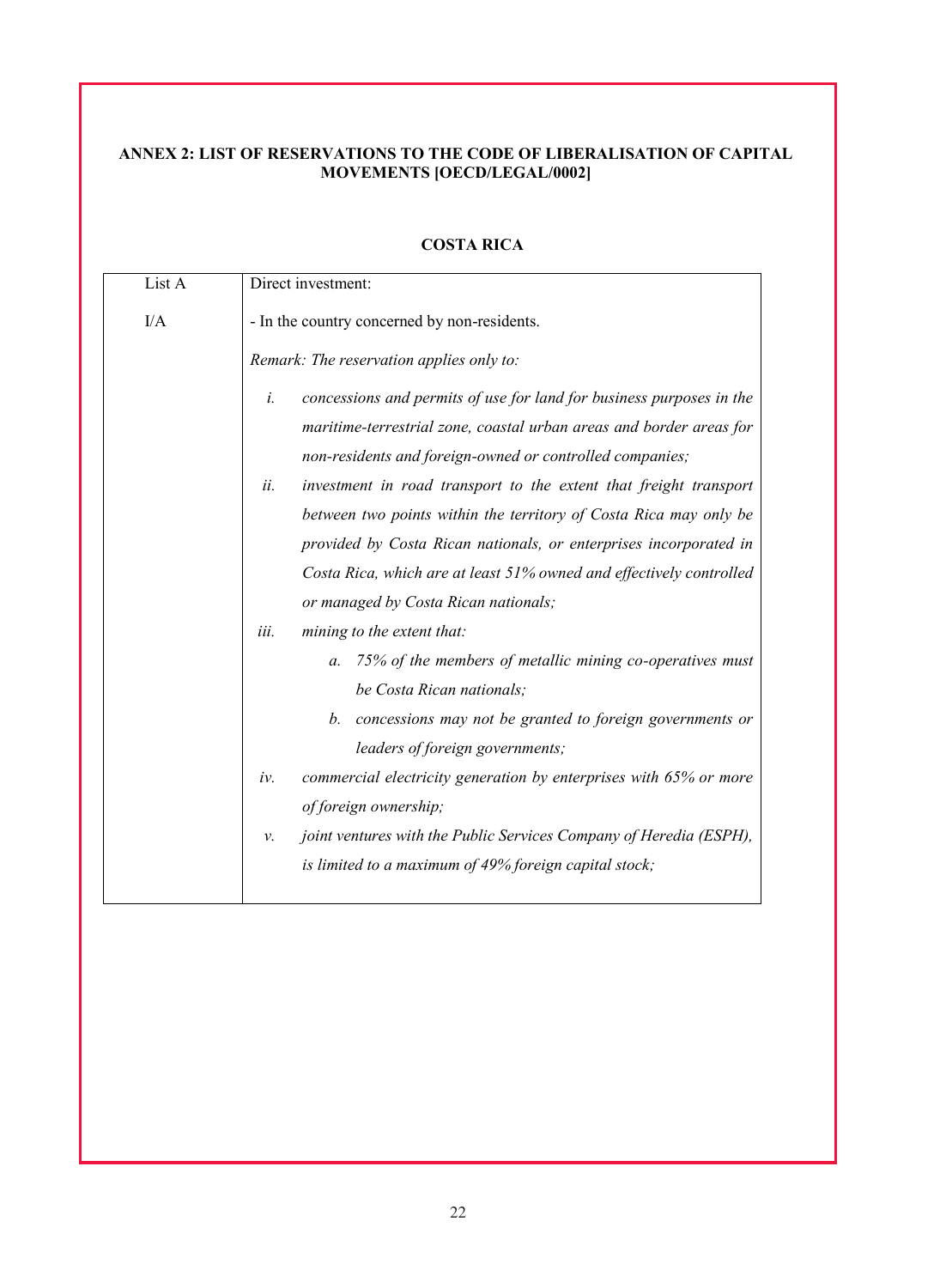# **ANNEXE 2 : LISTE DE RÉSERVES AU REGARD DU CODE DE LA LIBÉRATION DES MOUVEMENTS DE CAPITAUX [OECD/LEGAL/0002]**

| Liste A | Investissements directs :                                                                                                                                                                                                                                                                                                                                                                                                                                                                                                                     |
|---------|-----------------------------------------------------------------------------------------------------------------------------------------------------------------------------------------------------------------------------------------------------------------------------------------------------------------------------------------------------------------------------------------------------------------------------------------------------------------------------------------------------------------------------------------------|
| I/A     | - Dans le pays considéré par des non-résidents.                                                                                                                                                                                                                                                                                                                                                                                                                                                                                               |
|         | Observation : La réserve s'applique uniquement :                                                                                                                                                                                                                                                                                                                                                                                                                                                                                              |
|         | aux concessions et permis d'usage de terres à des fins commerciales<br>i.<br>dans la zone maritime-terrestre, les zones urbaines côtières et les<br>régions frontalières, pour les non-résidents et les entreprises<br>étrangères ou sous contrôle étranger ;<br>aux investissements dans les transports routiers, dans la mesure où<br>ii.<br>le transport de marchandises entre deux points du territoire<br>costaricien ne peut être assuré que par des ressortissants<br>costariciens, ou des entreprises constituées en société au Costa |
|         | Rica, détenues à 51 % au moins et effectivement contrôlées ou<br>gérées par des ressortissants costariciens ;                                                                                                                                                                                                                                                                                                                                                                                                                                 |
|         | à l'extraction minière, dans la mesure où :<br>iii.<br>75 % des membres des coopératives d'extraction de<br>a.<br>minerais métalliques doivent être des ressortissants<br>costariciens;<br>les concessions ne peuvent pas être octroyées à des<br>b.                                                                                                                                                                                                                                                                                          |
|         | gouvernements étrangers ou à des chefs de gouvernement<br>étranger;                                                                                                                                                                                                                                                                                                                                                                                                                                                                           |
|         | à la production d'électricité à des fins commerciales par des<br>iv.<br>entreprises détenues à 65 % ou plus à l'étranger ;                                                                                                                                                                                                                                                                                                                                                                                                                    |
|         | aux coentreprises avec l'entreprise de services publics de Heredia<br>ν.<br>(ESPH), les participations étrangères étant limitées à 49 % au<br>maximum du capital;                                                                                                                                                                                                                                                                                                                                                                             |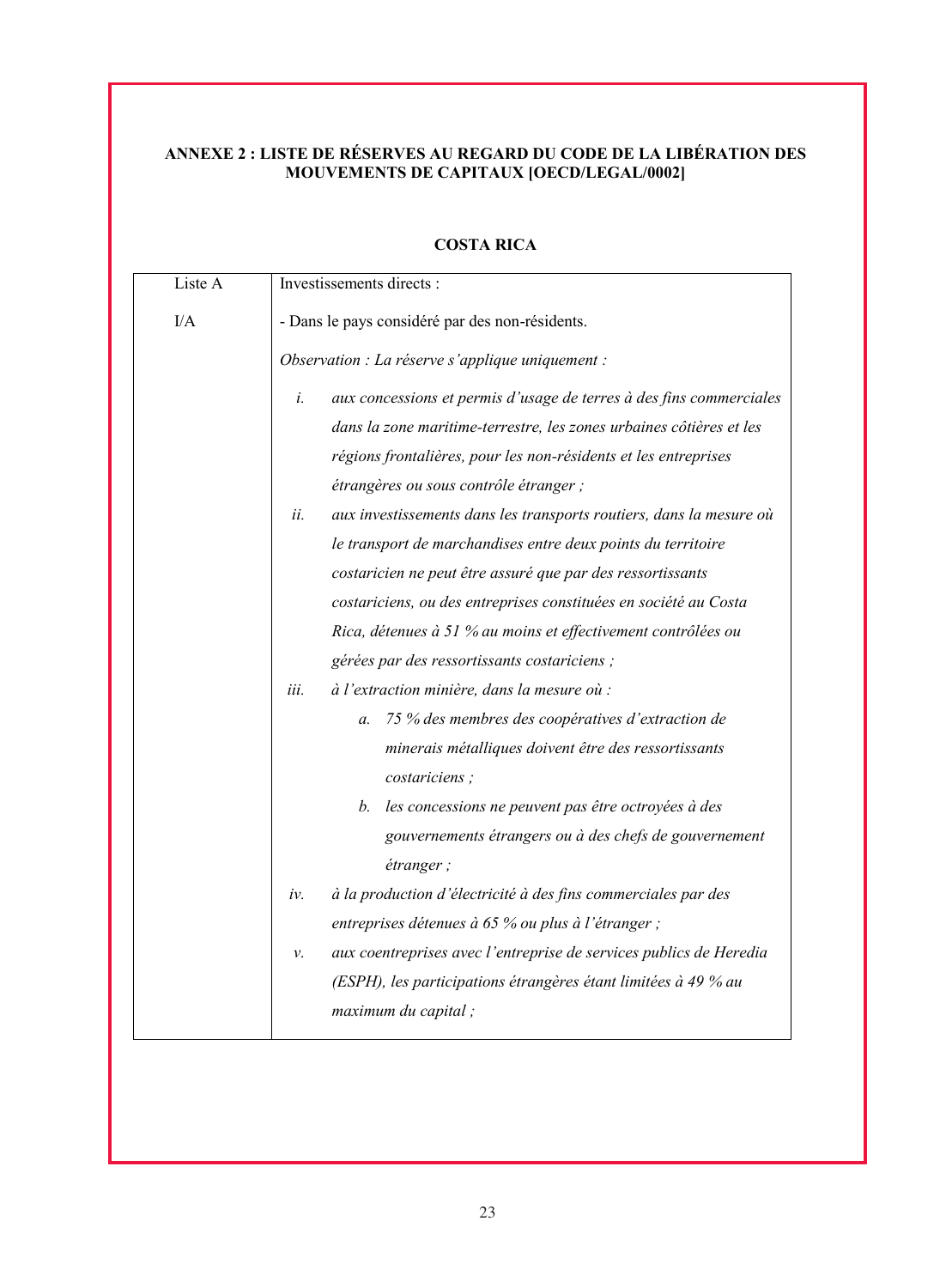|            | private security, surveillance and investigations services, as well as<br>vi. |
|------------|-------------------------------------------------------------------------------|
|            | private security training schools;                                            |
|            | media and advertising agencies, except through an enterprise<br>vii.          |
|            | incorporated in Costa Rica as a sole proprietorship/personal                  |
|            | company (sociedad personal) or an enterprise of capital with                  |
|            | nominative stock;                                                             |
|            | public accounting firms, which must be locally incorporated, and<br>viii.     |
|            | majority owned by Certified Public Accountants;                               |
|            | the establishment of branches of non-resident financial institutions,<br>ix.  |
|            | including insurance and financial intermediaries, except for banks,           |
|            | collective investment funds portfolio management services,                    |
|            | collective investment fund managers, reinsurance intermediaries,              |
|            | insurance and reinsurance companies and their auxiliary services.             |
| List B,    | Operations in real estate:                                                    |
|            | - Building or purchase in the country concerned by non-residents.             |
| III/A1, B1 | Remark: The reservation applies to granting of concessions and permits for    |
|            | the use of state-owned land in the maritime-terrestrial zones, coastal urban  |
|            | areas and border areas for non-residents and foreign-owned or controlled      |
|            | companies.                                                                    |
|            |                                                                               |
|            | - Building or purchase abroad by residents.                                   |
|            | Remark: The reservation applies to the acquisition abroad of real estate by   |
|            | resident banks, savings and credit cooperatives, non-bank financial           |
|            | institutions and pension funds.                                               |
| List A,    | Operations in securities on capital markets:                                  |
|            | - Purchase in the country concerned by non-residents.                         |
| IV/C1, D1  |                                                                               |
|            |                                                                               |
|            |                                                                               |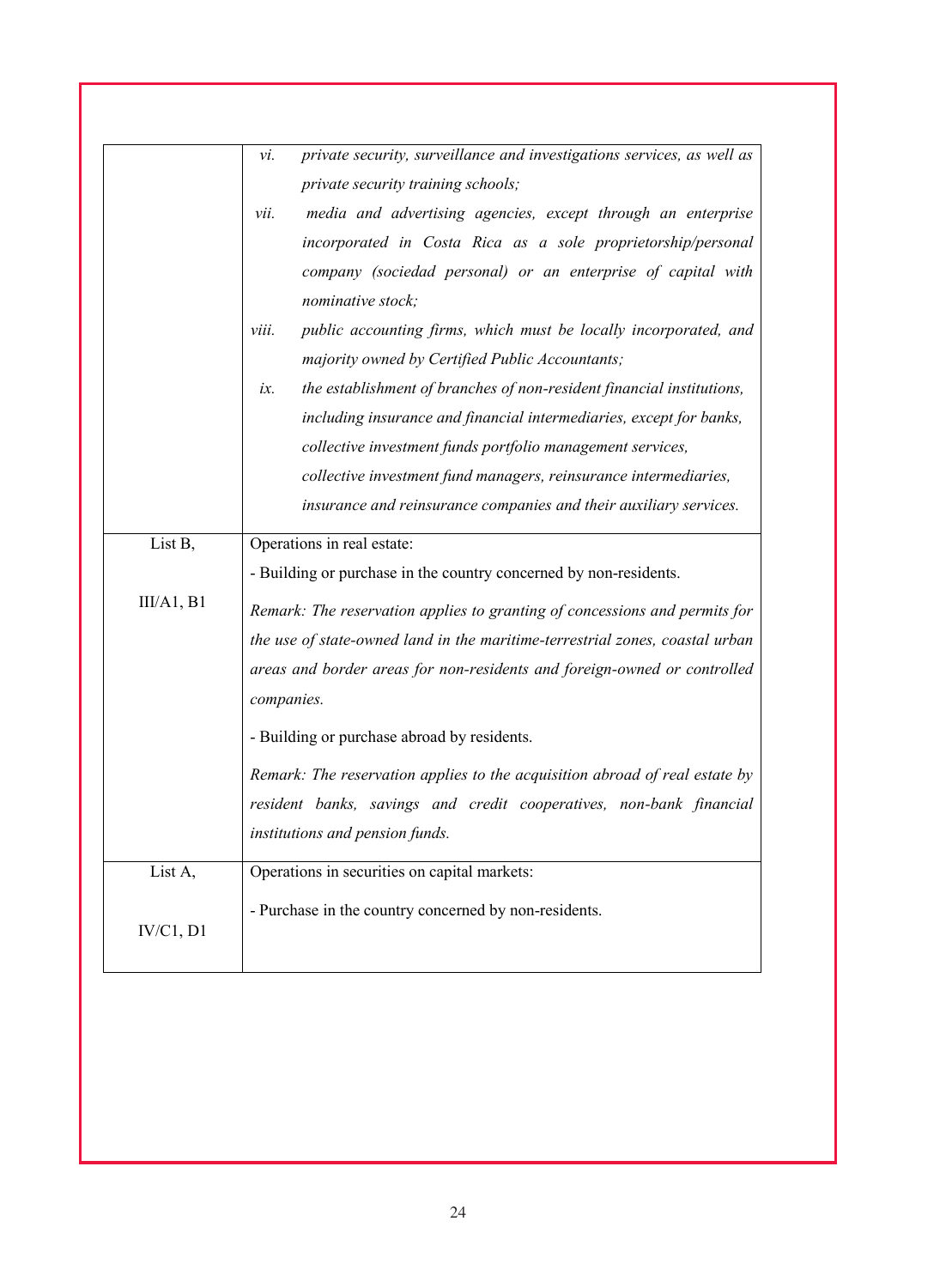|           | aux services privés de sécurité, de surveillance et d'investigations,<br>vi. |
|-----------|------------------------------------------------------------------------------|
|           | de même que les écoles de formation à la sécurité privée ;                   |
|           | aux agences médiatiques et publicitaires, sauf lorsqu'elles sont<br>vii.     |
|           | constituées en société individuelle/en nom personnel (« sociedad             |
|           | personal ») ou sous forme d'entreprise à capital social nominatif ;          |
|           | aux cabinets d'experts-comptables, qui doivent être constituées en<br>viii.  |
|           | société de droit local et détenues majoritairement par des experts-          |
|           | comptables agréés;                                                           |
|           | à l'établissement de succursales d'institutions financières non<br>ix.       |
|           | résidentes, dont les intermédiaires en assurance et intermédiaires           |
|           | financiers, à l'exception des banques, des services de gestion de            |
|           | portefeuilles de fonds communs de placement, des gérants de fonds            |
|           | communs de placements, des intermédiaires en réassurance, des                |
|           | compagnies d'assurance et de réassurance et de leurs services                |
|           | auxiliaires.                                                                 |
| Liste B,  | Opérations immobilières :                                                    |
|           | - Construction ou achat dans le pays considéré par des non-résidents.        |
| II/A1, B1 | Observation : la réserve concerne l'octroi de concessions et de permis       |
|           | d'usage du domaine public dans les zones maritimes-terrestres, les zones     |
|           | urbaines côtières et les régions frontalières, à des non-résidents et à des  |
|           | entreprises étrangères ou sous contrôle étranger.                            |
|           | - Construction ou achat à l'étranger par des résidents.                      |
|           | Observation : la réserve s'applique aux acquisitions immobilières à          |
|           | l'étranger par des banques, coopératives d'épargne et de crédit,             |
|           | établissements financiers non bancaires et fonds de pensions résidents.      |
| Liste A,  | Opérations sur titres sur le marché de capitaux :                            |
|           | - Achat dans le pays considéré par des non-résidents.                        |
| IV/C1, D1 |                                                                              |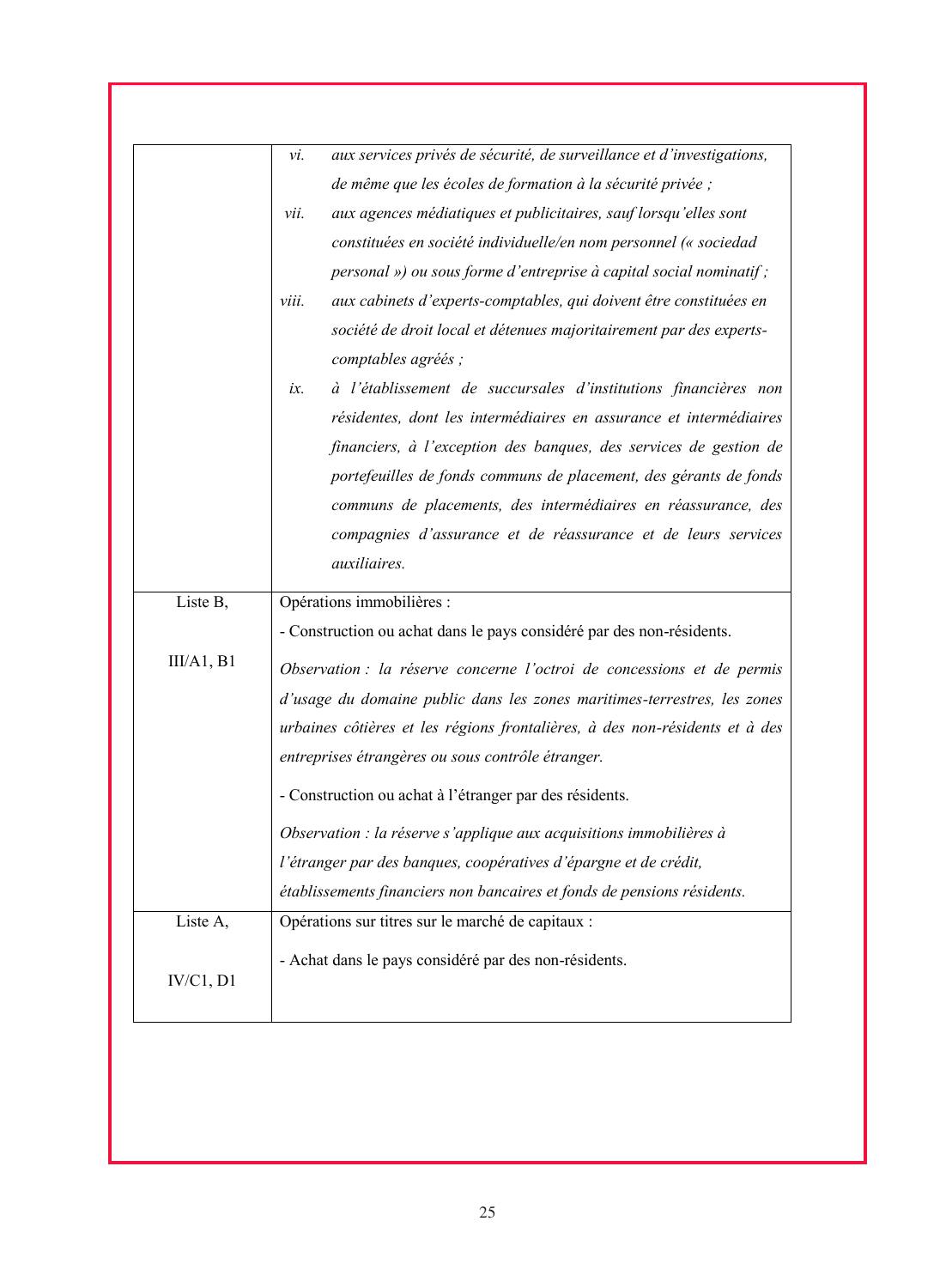|           | Remark: The reservation applies only to the purchase of shares and other       |
|-----------|--------------------------------------------------------------------------------|
|           | securities of a participating nature, which may be affected by laws on inward  |
|           | direct investment.                                                             |
|           | - Purchase abroad by residents.                                                |
|           | Remark: The reservation applies to the purchase of:                            |
|           | foreign securities and other financial instruments for private pension<br>i)   |
|           | funds, that would represent more than 25% of the fund's total assets;          |
|           | real estate-backed securities for resident banks, savings and credit<br>ii)    |
|           | cooperatives, and non-bank financial institutions.                             |
| List B    | Operations on money markets:                                                   |
| V/D1      | - Purchase abroad by residents.                                                |
|           | Remark: The reservation applies to the purchase of:                            |
|           | foreign securities and other financial instruments for private pension<br>i)   |
|           | funds, that would represent more than 25% of the fund's total assets;          |
|           | ii) real estate-backed securities for resident banks savings and credit        |
|           | cooperatives, and non-bank financial institutions.                             |
| List B    | Other operations in negotiable instruments and non-securitised claims:         |
| VI/D1     | - Purchase abroad by residents.                                                |
|           | Remark: The reservation applies only to private pension funds for the          |
|           | purchase of foreign financial instruments that would represent more than       |
|           | 25% of the fund's total assets.                                                |
| List A    | Credits directly linked with international commercial transactions or with the |
|           | rendering of international services:                                           |
| VIII(i)/B |                                                                                |
|           |                                                                                |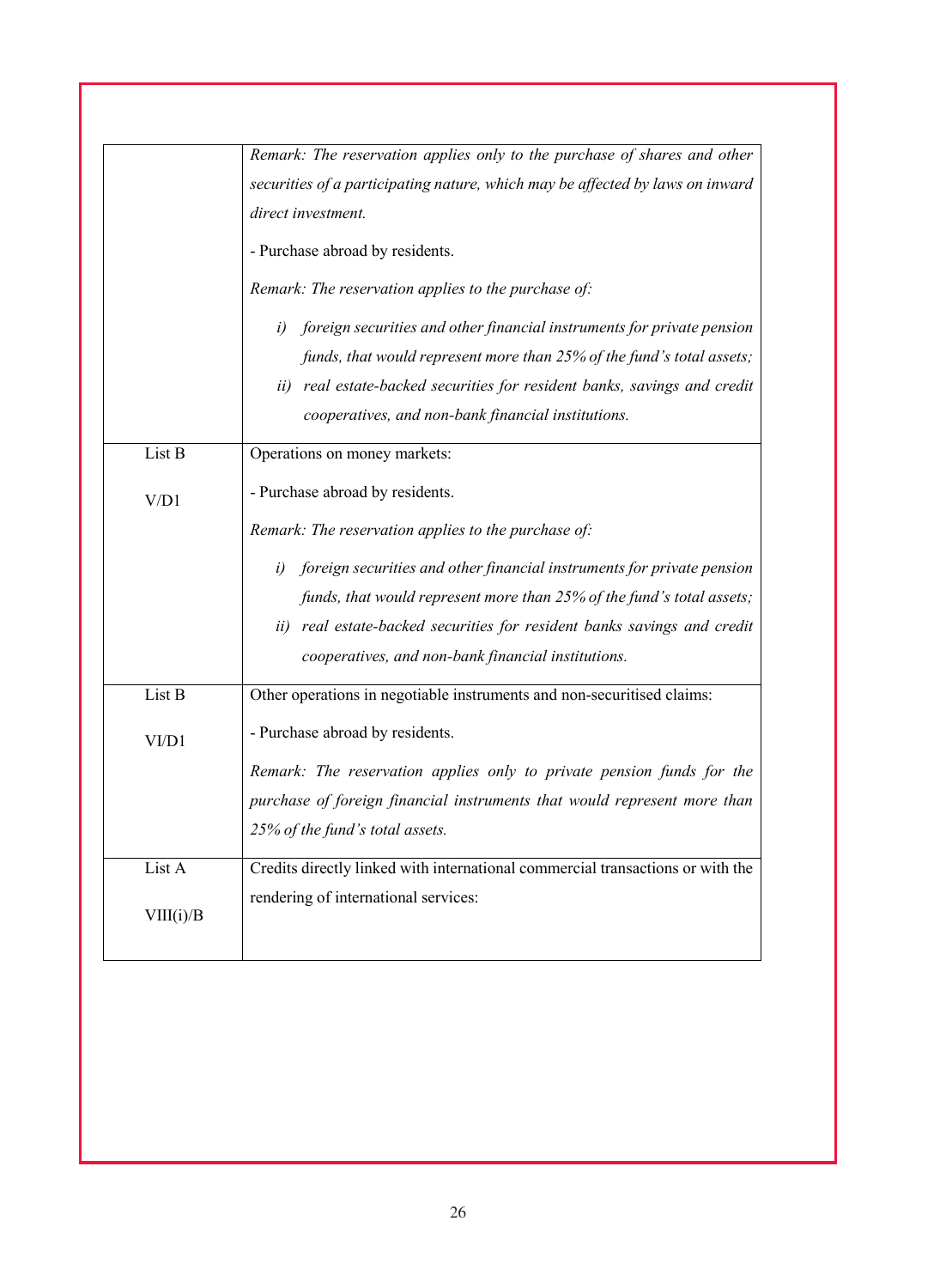|           | Observation : la réserve s'applique seulement à l'achat d'actions et d'autres    |
|-----------|----------------------------------------------------------------------------------|
|           | titres ayant un caractère de participation qui peut être limité par les Lois sur |
|           | l'investissement direct étranger.                                                |
|           | - Achat à l'étranger par des résidents.                                          |
|           | Observation : la réserve s'applique à l'achat :                                  |
|           | de titres ou autres instruments financiers étrangers pour des fonds de<br>i)     |
|           | pension privés, qui représenteraient plus de 25 % des actifs totaux du           |
|           | fonds;                                                                           |
|           | ii) de titres adossés à des biens immobiliers pour des banques,                  |
|           | coopératives d'épargne et de crédit et établissements financiers non             |
|           | bancaires résidents.                                                             |
| Liste B   | Opérations sur le marché monétaire :                                             |
| V/D1      | - Achat à l'étranger par des résidents.                                          |
|           | Observation : la réserve s'applique à l'achat :                                  |
|           | de titres et autres instruments financiers étrangers pour des fonds de<br>i)     |
|           | pension privés, qui représenteraient plus de 25 % des actifs totaux du           |
|           | fonds;                                                                           |
|           | de titres adossés à des biens immobiliers pour des banques,<br>ii)               |
|           | coopératives d'épargne et de crédit et établissements financiers non             |
|           | bancaires résidents.                                                             |
| Liste B   | Autres opérations portant sur des instruments négociables et des créances non    |
|           | matérialisées par un titre :                                                     |
| VI/D1     | - Achats à l'étranger par des résidents.                                         |
|           | Observation : la réserve s'applique uniquement aux fonds de pension privés       |
|           | pour l'achat d'instruments financiers étrangers qui représenteraient plus de     |
|           | 25 % des actifs totaux du fonds.                                                 |
| Liste A   | Crédits directement liés à des transactions commerciales internationales ou à    |
| VIII(i)/B | des prestations de services sur le plan international :                          |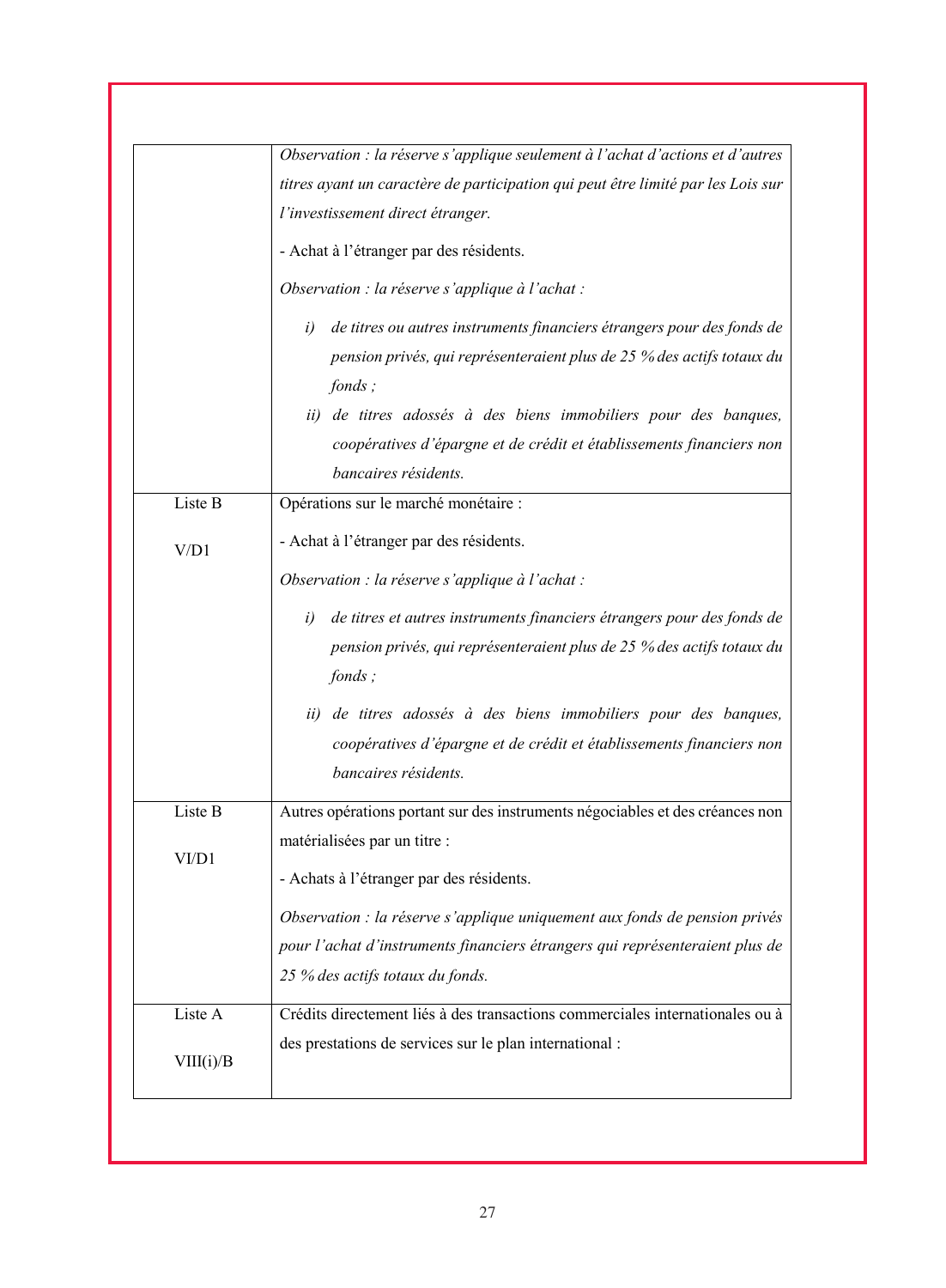|             | - Credits granted by residents to non-residents.                                |
|-------------|---------------------------------------------------------------------------------|
|             | Remark: The reservation only applies to non-bank financial institutions,        |
|             | which cannot grant credit to non-residents.                                     |
| List B      | Credits directly linked with international commercial transactions or with the  |
| VIII(ii)/B  | rendering of international services:                                            |
|             | - Credits granted by residents to non-residents.                                |
|             | Remark: The reservation only applies to non-bank financial institutions,        |
|             | which cannot grant credit to non-residents.                                     |
| List B      | Financial credits and loans:                                                    |
| IX/B        | - Credits and loans granted by residents to non-residents.                      |
|             | Remark: The reservation applies only to non-bank financial institutions,        |
|             | which cannot grant credit to non-residents.                                     |
| List A      | Sureties, guarantees and financial back-up facilities:                          |
|             | - Sureties and guarantees granted by residents in favour of non-residents.      |
| $X(i\ⅈ)/A2$ | Remark: The reservation applies only to:                                        |
| X(i)/B2     | the encumbrance of shares and quotas of locally incorporated media<br>i)        |
|             | or advertising agency company in favour of corporations with bearer             |
|             | shares, foreign enterprises or foreign nationals;                               |
|             | ii) non-bank financial institutions.                                            |
|             | - Financial back-up facilities granted by residents in favour of non-residents. |
|             | Remark: The reservation applies only to non-bank financial institutions.        |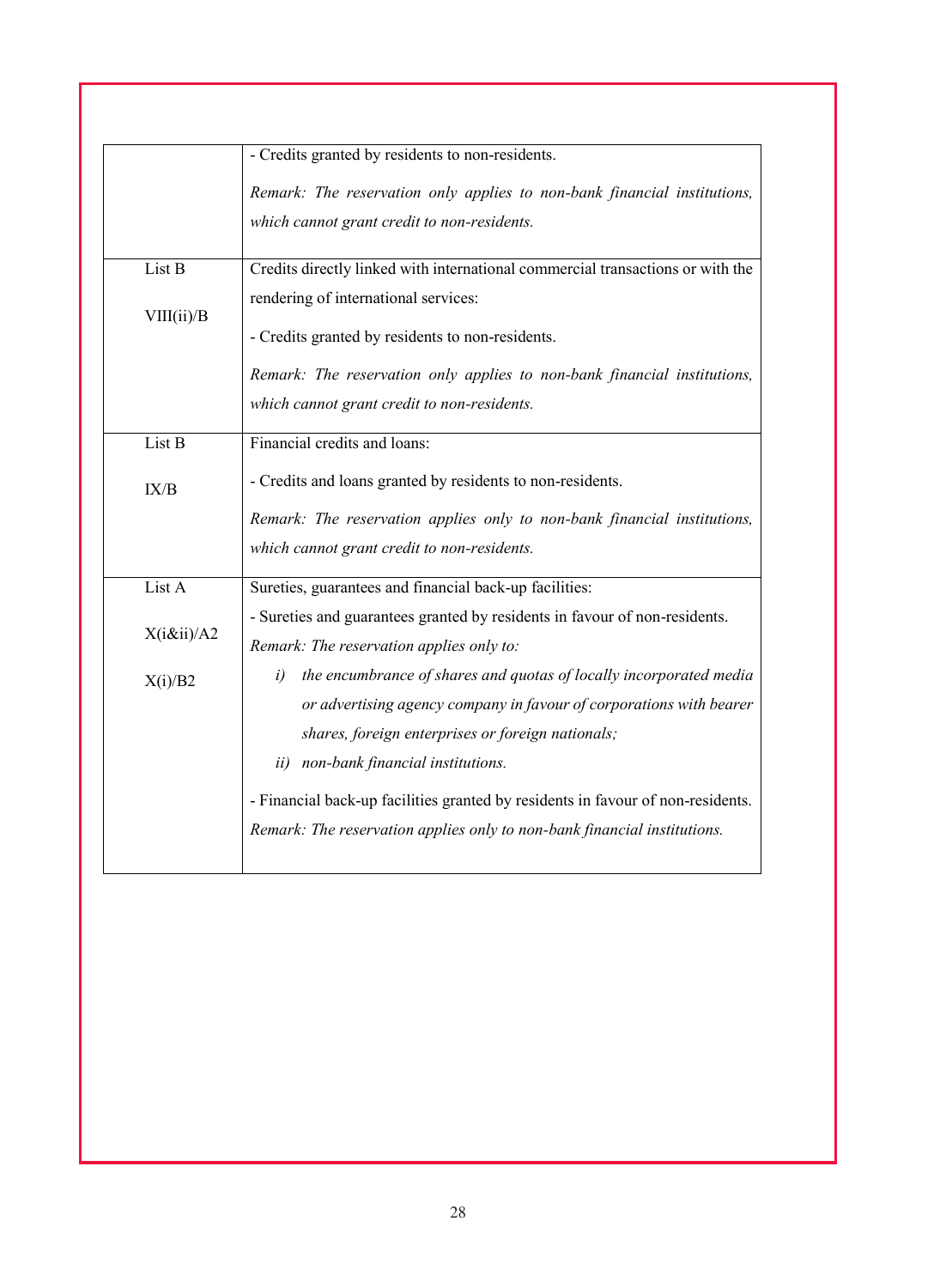|            | - Crédits consentis par des résidents à des non-résidents.                                                                             |
|------------|----------------------------------------------------------------------------------------------------------------------------------------|
|            | Observation : la réserve s'applique uniquement aux établissements                                                                      |
|            | financiers non bancaires, qui ne peuvent pas octroyer de crédit à des non-                                                             |
|            | résidents.                                                                                                                             |
| Liste B    | Crédits directement liés à des transactions commerciales internationales ou à                                                          |
|            | des prestations de services sur le plan international :                                                                                |
| VIII(ii)/B | - Crédits consentis par des résidents à des non-résidents.                                                                             |
|            | Observation : la réserve s'applique uniquement aux établissements                                                                      |
|            | financiers non bancaires, qui ne peuvent pas octroyer de crédit à des non-                                                             |
|            | résidents.                                                                                                                             |
| Liste B    | Crédits et prêts financiers :                                                                                                          |
| IX/B       | - Crédits et prêts consentis par des résidents à des non-résidents.                                                                    |
|            | Observation : la réserve s'applique uniquement aux établissements                                                                      |
|            | financiers non bancaires, qui ne peuvent pas octroyer de crédit à des non-                                                             |
|            | résidents.                                                                                                                             |
| Liste A    | Cautions, garanties et lignes de crédit de substitution :                                                                              |
| X(iⅈ)/A2   | - Cautions et garanties octroyées par des résidents en faveur de non-résidents.                                                        |
|            | Observation : la réserve s'applique uniquement :                                                                                       |
| X(i)/B2    | au grèvement d'actions et aux quotas des agences médiatiques et<br>i)<br>publicitaires constituées en société de droit local en faveur |
|            | d'entreprises proposant des actions au porteur, d'entreprises                                                                          |
|            | étrangères ou de ressortissants étrangers ;                                                                                            |
|            | ii) aux établissements financiers non bancaires.                                                                                       |
|            | - Lignes de crédit de substitution accordées par des résidents en faveur de                                                            |
|            | non-résidents.                                                                                                                         |
|            | Observation : la réserve s'applique uniquement aux établissements                                                                      |
|            | financiers non bancaires.                                                                                                              |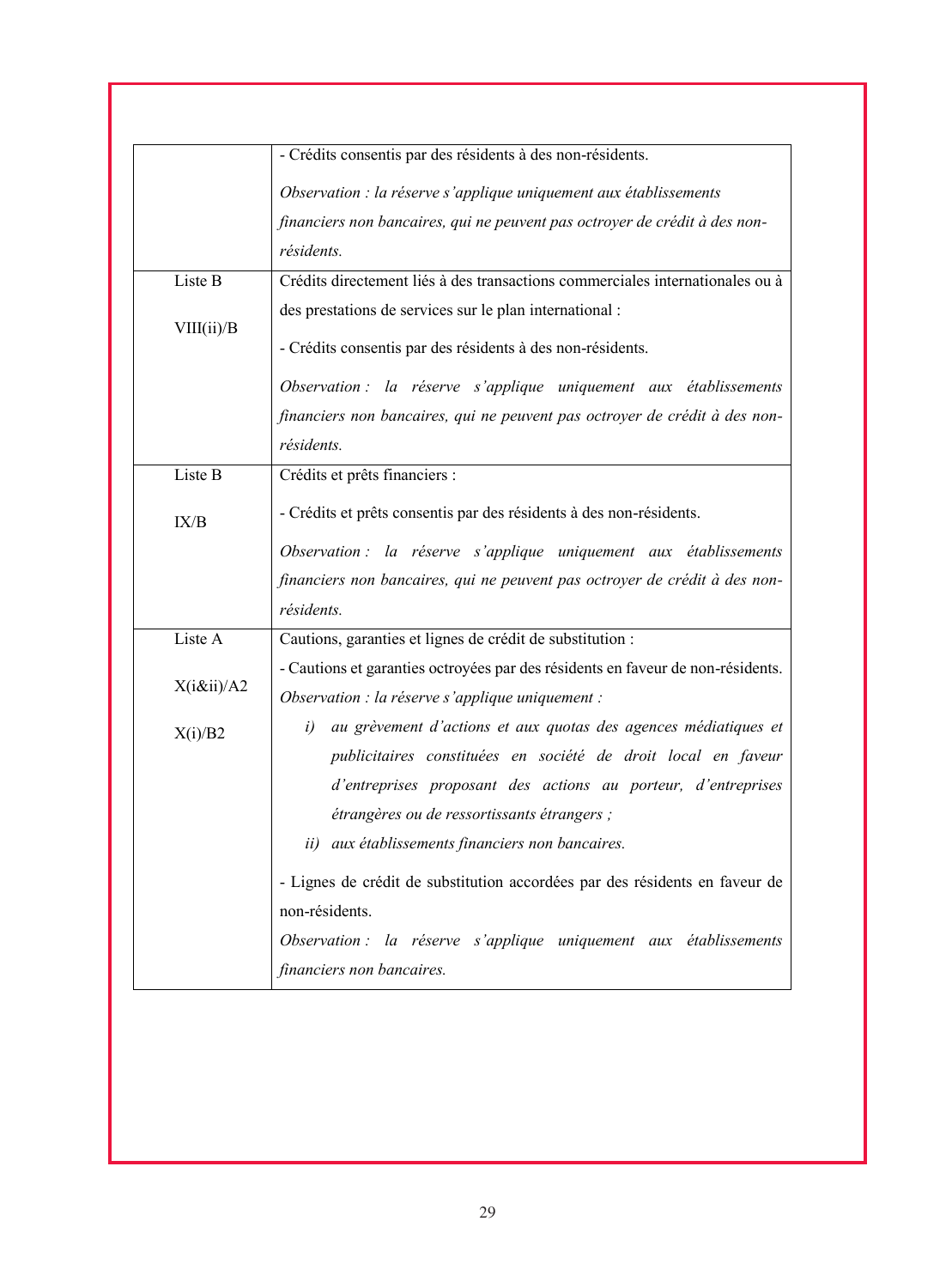| Financial back-up facilities:                                                   |
|---------------------------------------------------------------------------------|
| - Financial back-up facilities granted by residents in favour of non-residents. |
| Remark: The reservation applies only to non-bank financial institutions.        |
| Operations in foreign exchange:                                                 |
| - In the country concerned by non-residents.                                    |
| Remark: The reservation applies only to the sale or exchange of foreign         |
| currency derivatives and structured products.                                   |
|                                                                                 |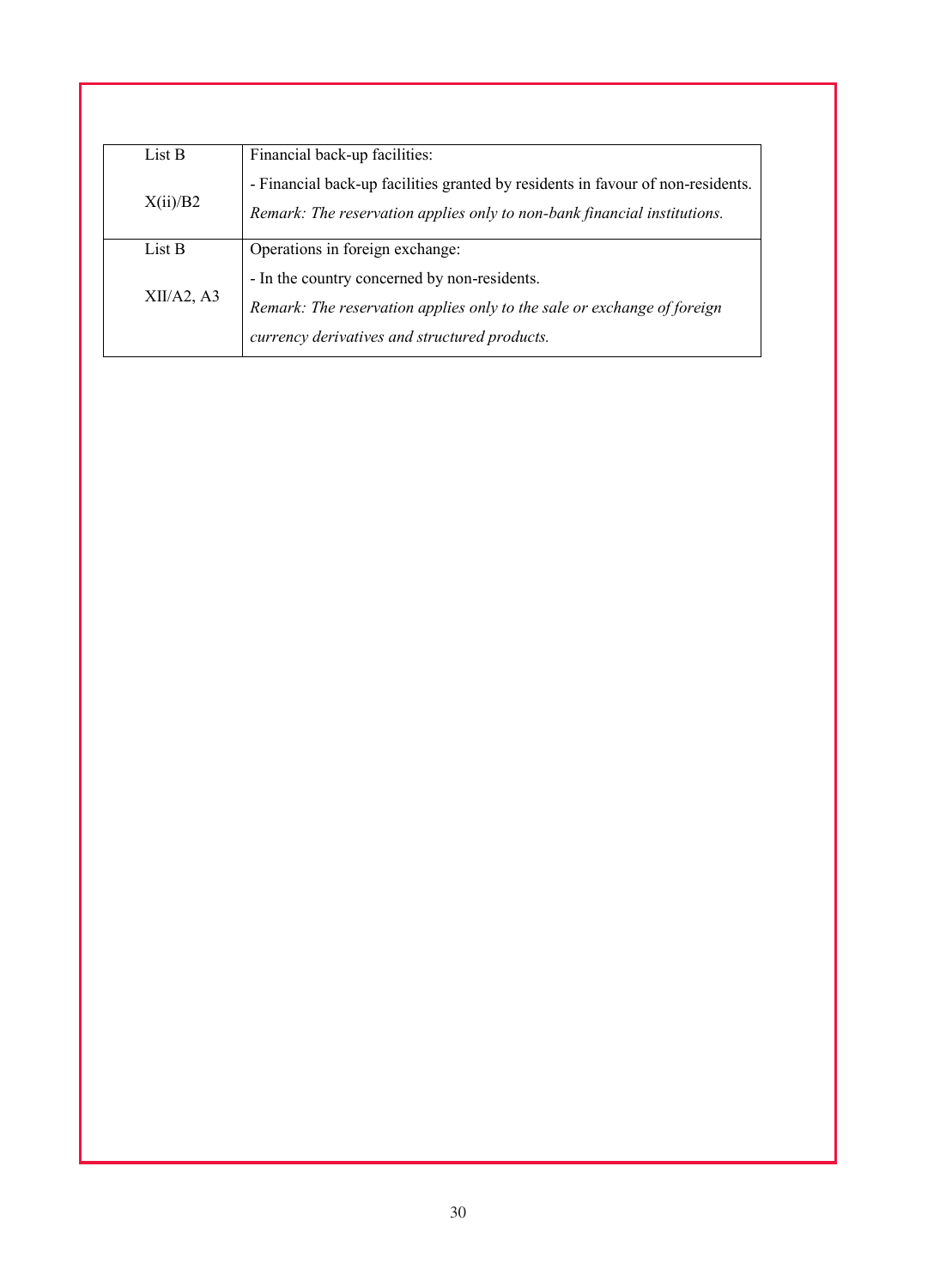| Liste B    | Lignes de crédit de substitution :                                          |
|------------|-----------------------------------------------------------------------------|
|            | - Lignes de crédit de substitution accordées par des résidents en faveur de |
| X(ii)/B2   | non-résidents.                                                              |
|            | Observation : la réserve s'applique uniquement aux établissements           |
|            | financiers non bancaires.                                                   |
| Liste B    | Opérations en monnaies étrangères :                                         |
|            | - Dans le pays considéré par des non-résidents.                             |
| XII/A2, A3 | Observation : la réserve s'applique uniquement à la vente ou à l'échange de |
|            | produits structurés ou dérivés en devises.                                  |
|            |                                                                             |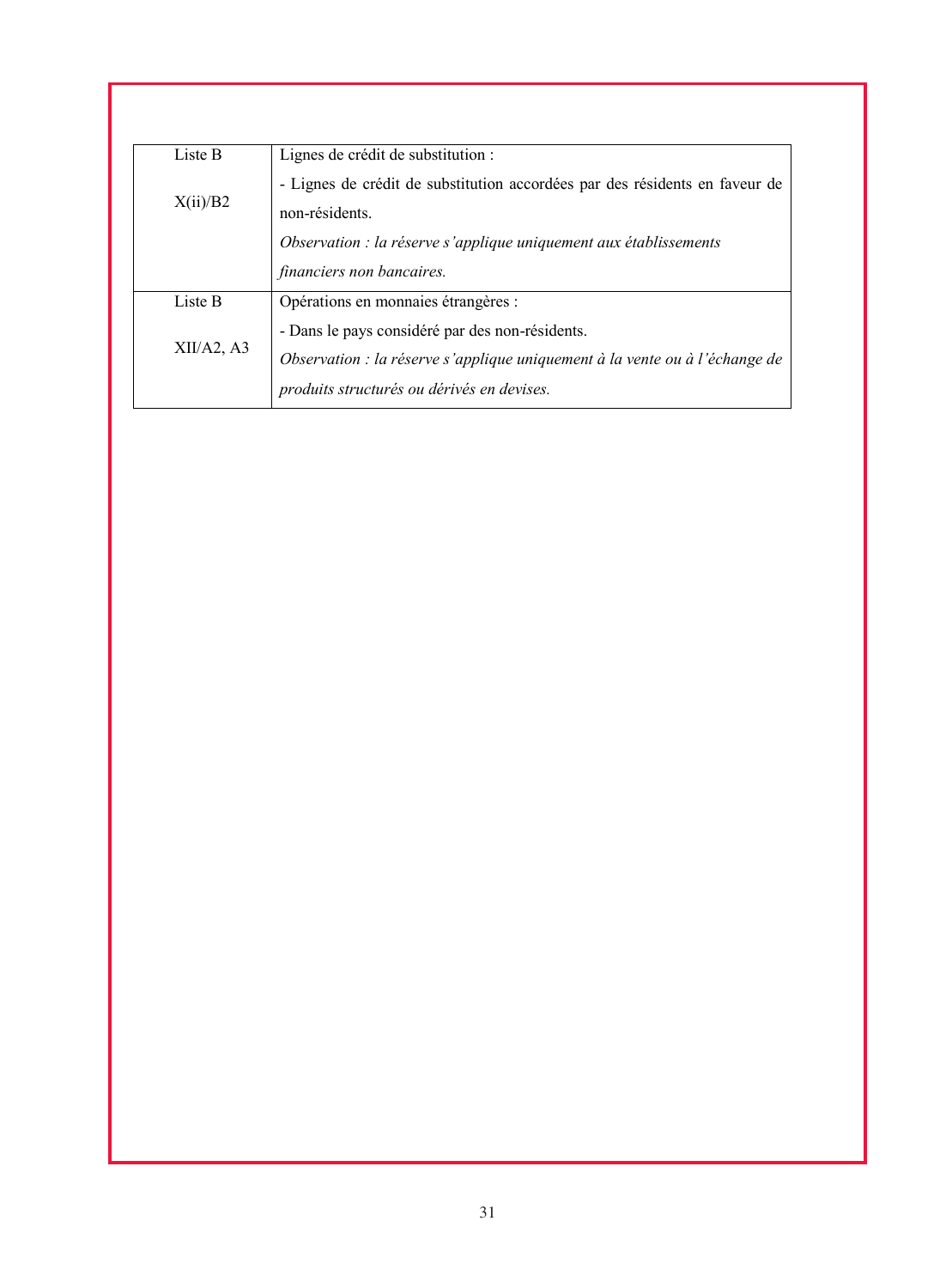# **ANNEX 3: LIST OF RESERVATIONS TO THE CODE OF LIBERALISATION OF CURRENT INVISIBLE OPERATIONS [OECD/LEGAL/0001]**

| C/2 | Inland waterway freights, including chartering.                                            |
|-----|--------------------------------------------------------------------------------------------|
|     | Remark: The reservation applies only to transport between national ports.                  |
| C/3 | Road transport: passengers and freights, including chartering.                             |
|     | Remarks: The reservation applies to freight transport services.                            |
| D/3 | Life assurance.                                                                            |
|     | Annex I to Annex A, Part I, D/3, paragraph 1.                                              |
|     | Remark: The reservation, which includes the activity of promotion, does not apply if:      |
|     | the insurance policy is taken out at the policyholder's initiative, and the contract<br>i) |
|     | is concluded and serviced in the jurisdiction of the foreign insurer;                      |
|     | the life assurance coverage is not available from an authorised insurance<br>ii)           |
|     | company in the Costa Rican market.                                                         |
| D/4 | All other insurance.                                                                       |
|     | Annex I to Annex A, Part I, D/4, paragraph 4.                                              |
|     | Remark: The reservation, which includes the activity of promotion, does not apply:         |
|     | if the insurance policy is taken out at the policyholder's initiative, and the<br>i)       |
|     | contract is concluded and serviced in the jurisdiction of the foreign insurer;             |
|     | ii) for surplus lines.                                                                     |
| D/7 | Entities providing other insurance services.                                               |
|     | Annex I to Annex A, Part IV, D/7.                                                          |
|     | Remark: The reservation applies only to the establishment of insurance intermediaries,     |
|     | which must be locally incorporated.                                                        |
| D/8 | Private pensions.                                                                          |
|     | Annex I to Annex A, Part IV, D/8.                                                          |
|     | Remark: The reservation applies only to:                                                   |
|     | the establishment of branches and agencies, which must be locally<br>$\iota$               |
|     | incorporated;                                                                              |
|     | cross-border provision of services, except if the relationship is initiated at the<br>ii)  |
|     | policyholder's initiative and if the contract is concluded and serviced in the             |
|     | jurisdiction of the foreign provider.                                                      |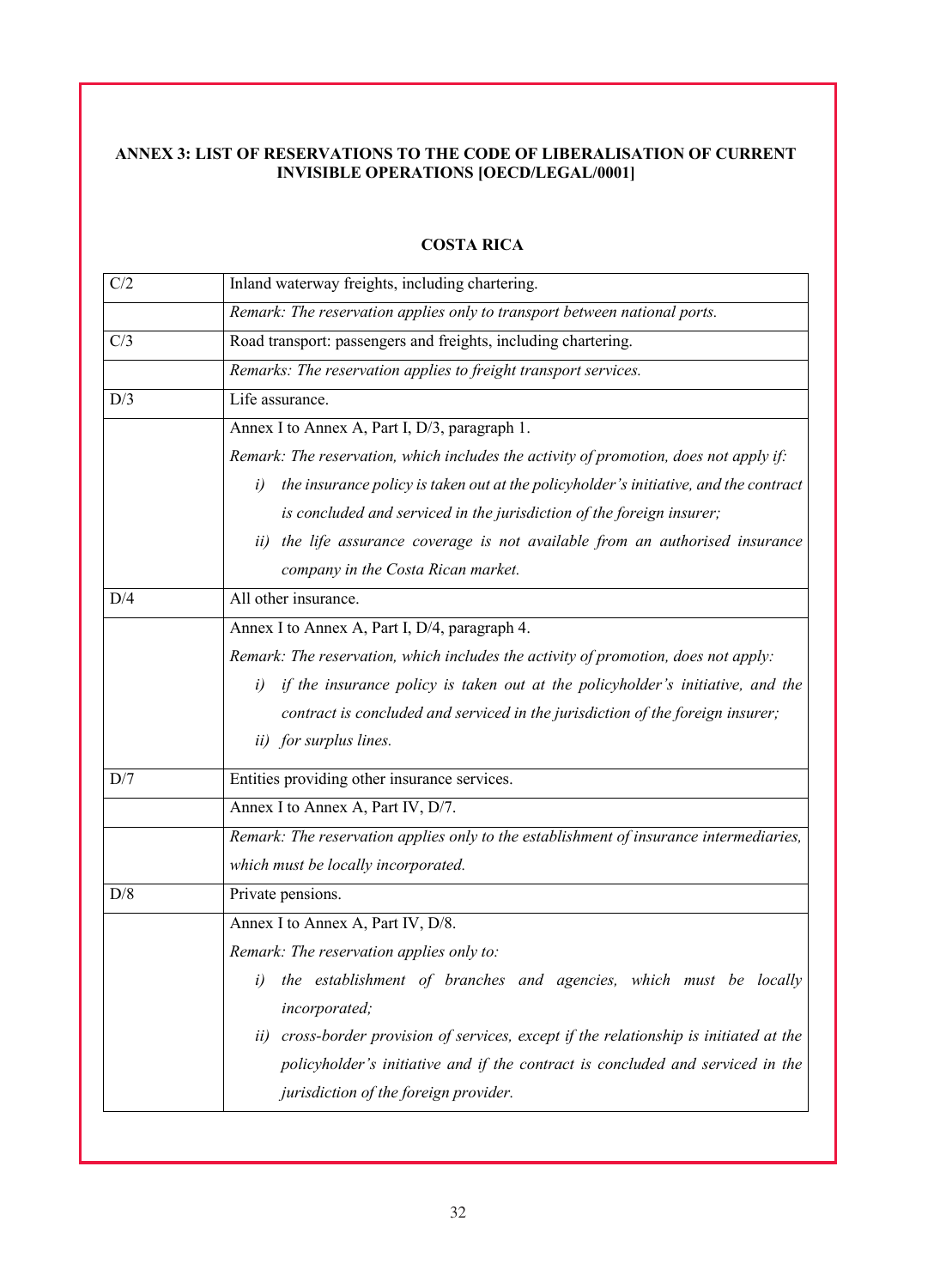# **ANNEXE 3 : LISTE DE RÉSERVES AU REGARD DU CODE DE LA LIBÉRATION DES OPÉRATIONS INVISIBLES COURANTES [OECD/LEGAL/0001]**

| C/2 | Frets fluviaux, y compris les chartes-parties.                                              |
|-----|---------------------------------------------------------------------------------------------|
|     | Observation : La réserve s'applique uniquement au transport entre ports nationaux.          |
| C/3 | Transports par route : voyageurs, frets et affrètements.                                    |
|     | Observation : La réserve s'applique aux services de transport de fret.                      |
| D/3 | Assurance-vie.                                                                              |
|     | Annexe I à l'annexe A, Partie I, D/3, paragraphe 1.                                         |
|     | Observation : La réserve, qui inclut l'activité de promotion, ne s'applique pas si :        |
|     | la police d'assurance est souscrite à l'initiative du souscripteur, et le contrat est<br>i) |
|     | conclu et honoré dans la juridiction de l'assureur étranger ;                               |
|     | la couverture d'assurance vie n'est pas disponible auprès d'une compagnie<br>ii)            |
|     | d'assurance agréée sur le marché costaricien.                                               |
| D/4 | Toutes autres assurances.                                                                   |
|     | Annexe I à l'annexe A, Partie I, D/4, paragraphe 4.                                         |
|     | Observation : La réserve, qui inclut l'activité de promotion, ne s'applique pas :           |
|     | si la police d'assurance est souscrite à l'initiative du souscripteur, et le contrat<br>i)  |
|     | est conclu et honoré dans la juridiction de l'assureur étranger ;                           |
|     | ii) pour les lignes excédentaires.                                                          |
| D/7 | Entités prestataires d'autres services d'assurances.                                        |
|     | Annexe I à l'Annexe A, Partie IV, D/7.                                                      |
|     | Observation : La réserve s'applique uniquement à l'établissement d'intermédiaires           |
|     | d'assurance, qui doivent être constitués en société de droit local.                         |
| D/8 | Pensions privées                                                                            |
|     | Annexe I à l'Annexe A, Partie IV, D/8.                                                      |
|     | Observation : La réserve ne vise que :                                                      |
|     | l'établissement de succursales et d'agences, qui doivent être constituées en<br>i)          |
|     | société de droit local ;                                                                    |
|     | la fourniture transnationale de services, sauf si le contrat est souscrit à<br>ii)          |
|     | l'initiative du souscripteur et qu'il est conclu et honoré dans la juridiction du           |
|     | fournisseur étranger.                                                                       |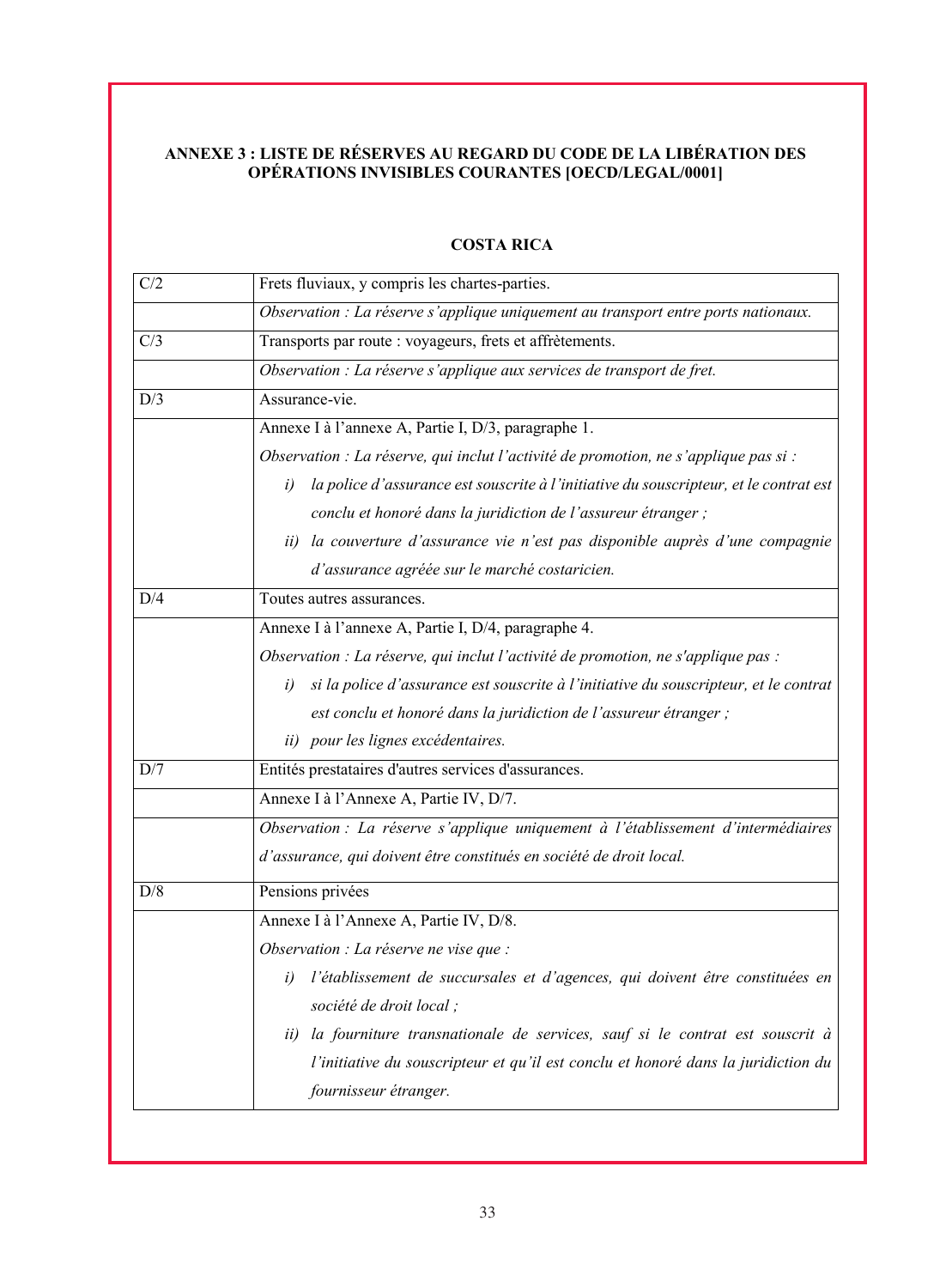| E/1 | Payment services.                                                                                               |
|-----|-----------------------------------------------------------------------------------------------------------------|
|     | Remark: The reservation applies only to the provision of foreign exchange payment<br>services by non-residents. |
| E/2 | Banking and investment services.                                                                                |
|     | Remark: The reservation only applies to:                                                                        |
|     | provision of banking and investment services, including public offering of<br>i)                                |
|     | intermediation services for securities or financial instruments, by non-residents                               |
|     | in Costa Rica, except if the service is taken out at the resident's initiative;                                 |
|     | ii) credit granting and financing to non-residents by local non-bank financial                                  |
|     | <i>institutions;</i>                                                                                            |
|     | iii) underwriting and broker/dealer services by non-residents in Costa Rica, except                             |
|     | if the service is taken out at the resident's initiative, and is related to foreign                             |
|     | securities.                                                                                                     |
| E/3 | Settlement, clearing and custodial and depository services.                                                     |
|     | Remark: The reservation only applies to the provision of custodial services by non-                             |
|     | residents in Costa Rica, except if requested by resident's initiative and is related to                         |
|     | foreign securities or if the service is provided to a Costa Rican custody.                                      |
| E/4 | Asset management.                                                                                               |
|     | Remark: The reservation only applies to:                                                                        |
|     | cross-border provision of collective investment fund portfolio management<br>i)                                 |
|     | services, pension fund management and trust services for infrastructure projects                                |
|     | by non-residents in Costa Rica;                                                                                 |
|     | establishment of pension fund management companies and trust services for<br>ii)                                |
|     | infrastructure projects, which must be locally incorporated.                                                    |
| E/5 | Advisory and agency services.                                                                                   |
|     | Remark: The reservation only applies to the public offering of advisory services on                             |
|     | securities or financial instruments (including securities credit rating agencies).                              |
| E/7 | Conditions for establishment and operation of branches, agencies, etc. of non-resident                          |
|     | investors in the banking and financial services sector.                                                         |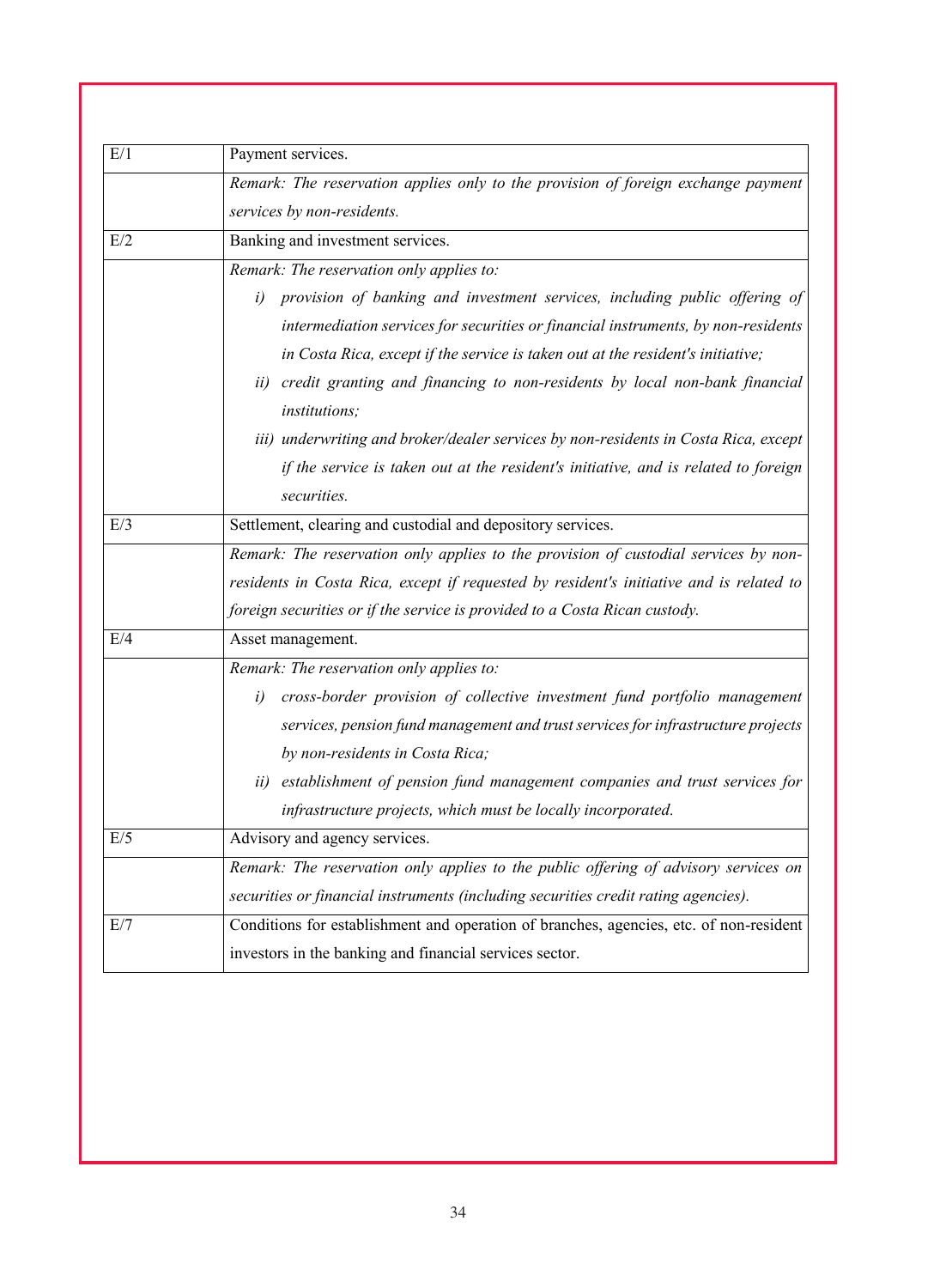| E/1 | Services de paiement.                                                                          |
|-----|------------------------------------------------------------------------------------------------|
|     | Observation : La réserve ne s'applique qu'à la prestation de services de paiement en           |
|     | devises par des non-résidents.                                                                 |
| E/2 | Services bancaires et de placement.                                                            |
|     | Observation : La réserve s'applique uniquement :                                               |
|     | à la prestation de services bancaires et de placement, y compris l'offre publique<br>i)        |
|     | de services d'intermédiation en titres et instruments financiers, par des non-                 |
|     | résidents au Costa Rica, sauf si le service est souscrit à l'initiative d'un                   |
|     | résident;                                                                                      |
|     | ii) à l'octroi et au financement de crédit à des non-résidents par des établissements          |
|     | financiers non bancaires locaux;                                                               |
|     | iii) aux services de souscription et de courtage/négoce par des non-résidents au               |
|     | Costa Rica, sauf si le service est souscrit à l'initiative d'un résident et est lié à          |
|     | des titres étrangers.                                                                          |
| E/3 | Services de règlement, de compensation, de garde et de comptes courants de titres.             |
|     | Observation : La réserve s'applique uniquement à la prestation de services de garde            |
|     | par des non-résidents au Costa Rica, sauf si elle est à l'initiative d'un résident et qu'elle  |
|     | est liée à des titres étrangers ou si le service est fourni à un service de garde costaricien. |
| E/4 | Gestion d'avoirs.                                                                              |
|     | Observation : La réserve s'applique uniquement à :                                             |
|     | la prestation transnationale de services de gestion de portefeuille de fonds<br>i)             |
|     | communs de placement, de gestion de fonds de pension et de services fiduciaires                |
|     | pour des projets d'infrastructure par des non-résidents au Costa Rica ;                        |
|     | l'établissement de sociétés de gestion de fonds de pension et de services<br>ii)               |
|     | fiduciaires pour des projets d'infrastructure, qui doivent être constituées en                 |
|     | société de droit local.                                                                        |
| E/5 | Services de conseils et de gestion.                                                            |
|     | Observation : La réserve s'applique uniquement à l'offre publique de services de conseil       |
|     | en titres ou instruments financiers (y compris les agences de notation de titres).             |
| E/7 | Conditions d'établissement et de l'exercice des succursales, agences, etc. des                 |
|     | investisseurs non-résidents dans le secteur des services bancaires et financiers.              |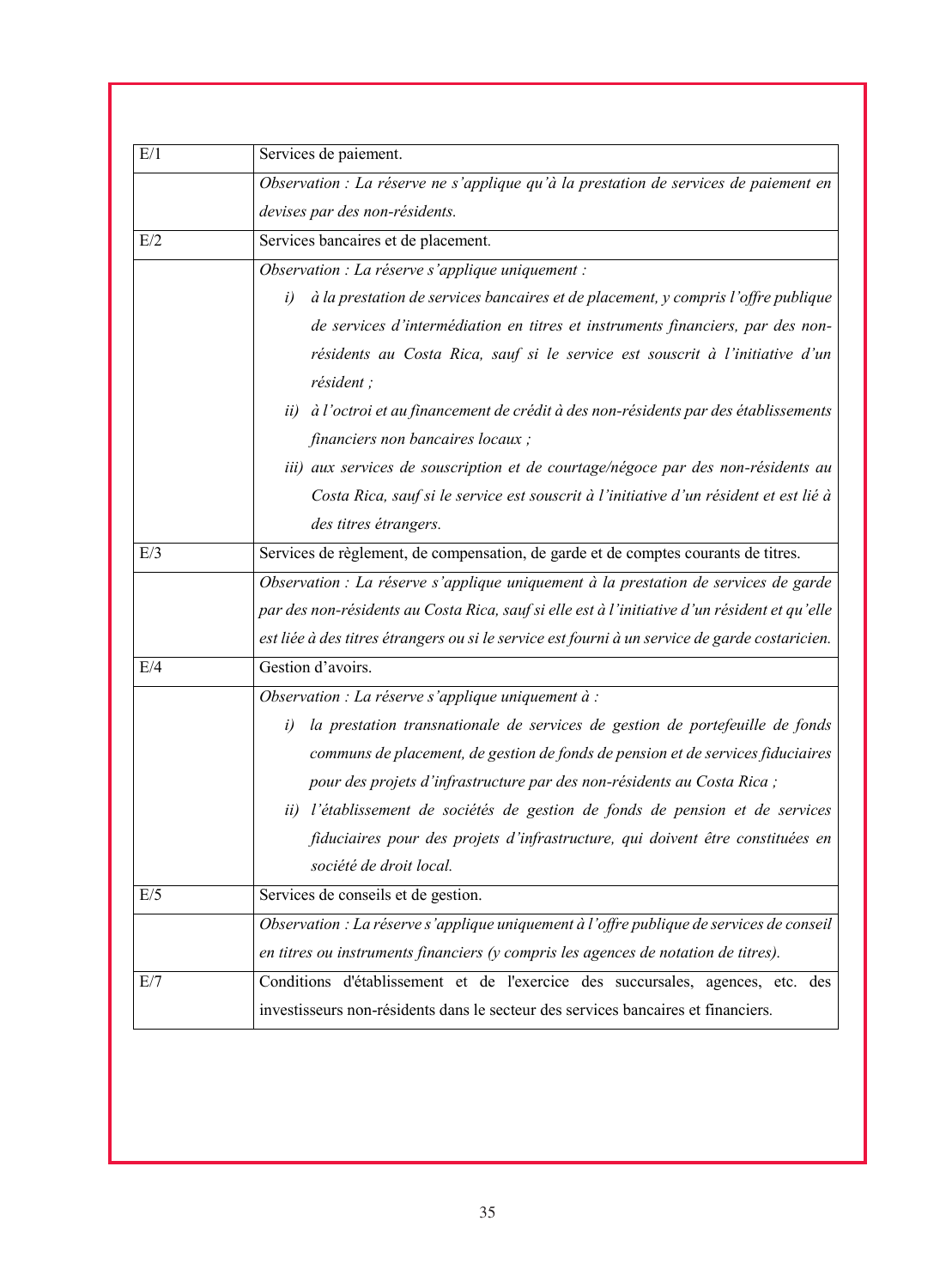|     | Annex II to Annex A, paragraph 1.                                                        |
|-----|------------------------------------------------------------------------------------------|
|     | Remark: The reservation on paragraph 1 concerns the establishment of branches for        |
|     | banking institutions and financial services sector, which must be locally incorporated;  |
|     | except for banks, collective investment funds portfolio management services and          |
|     | collective investment fund managers.                                                     |
| H/1 | Exportation, importation, distribution and use of printed films and other recordings -   |
|     | whatever the means of reproduction - for private or cinema exhibition, or for television |
|     | broadcasts.                                                                              |
|     | Annex V to Annex A, paragraph 2.                                                         |
|     | Remark: The reservation applies only to the screen quota for printed films and other     |
|     | recordings for cinema and television broadcasts.                                         |
| L/6 | Professional services.                                                                   |
|     | Remark: The reservation applies only to residency requirements for lawyers,              |
|     | accountants, engineers and architects, pharmacists, veterinarians, doctors and other     |
|     | medical branches.                                                                        |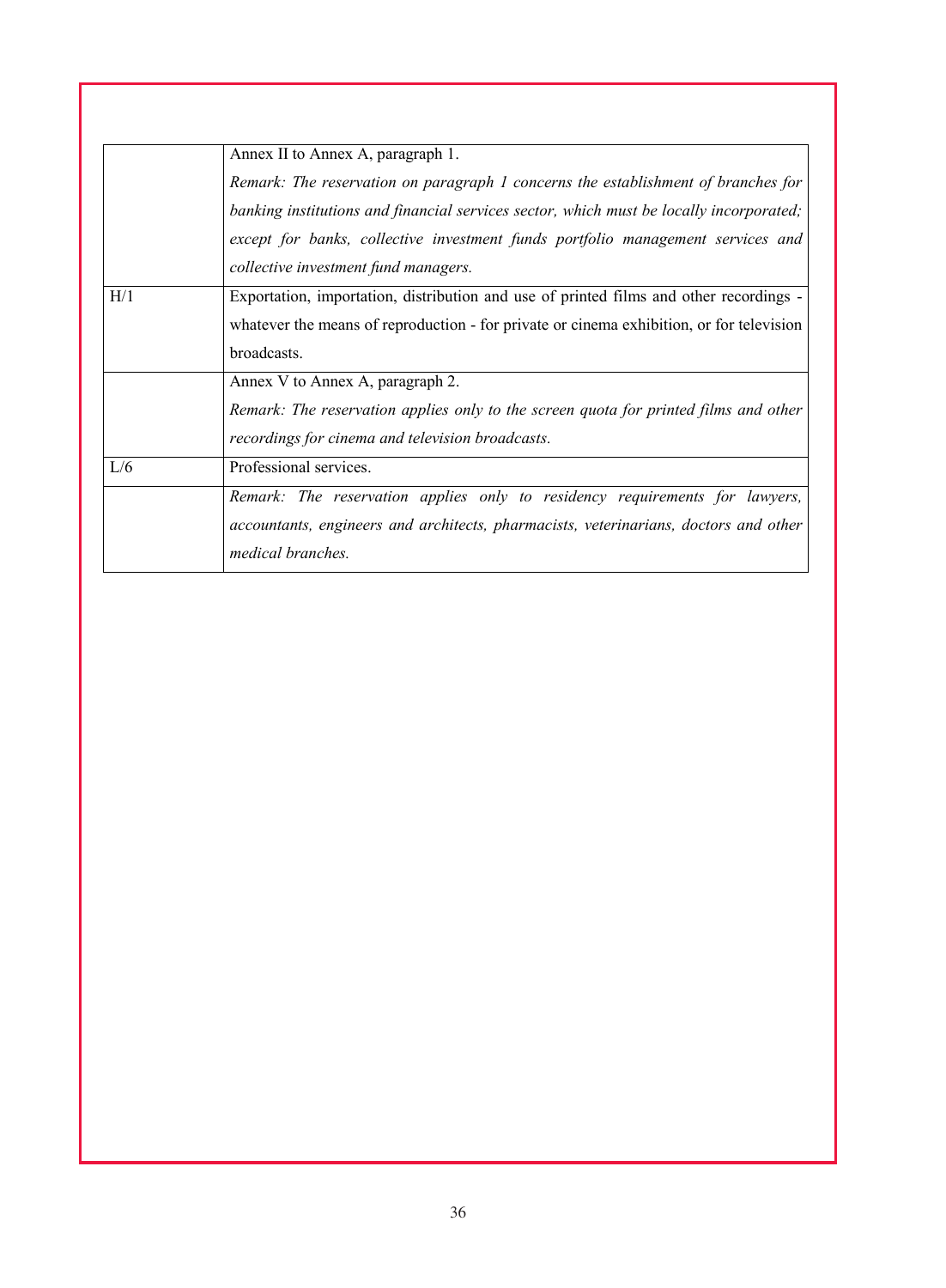|     | Annexe II à l'Annexe A, paragraphe 1.                                                       |
|-----|---------------------------------------------------------------------------------------------|
|     | Observation : La réserve relative au paragraphe 1 concerne l'ouverture de succursales       |
|     | d'établissements bancaires et de services financiers, qui doivent être constituées en       |
|     | société de droit local ; à l'exception des banques, des services de gestion de portefeuille |
|     | de fonds communs de placement et des gérants de fonds communs de placement.                 |
| H/1 | Exportation, importation, distribution et exploitation de films impressionnés et autres     |
|     | enregistrements – quel que soit le support sur lequel ils sont reproduits – destinés à des  |
|     | projections privées ou dans des salles de cinéma ou à des émissions de télévision.          |
|     | Annexe V à l'annexe A, paragraphe 2.                                                        |
|     | Observation : La réserve s'applique seulement au quota à l'écran pour les films             |
|     | impressionnés et autres enregistrements pour diffusion au cinéma ou à la télévision.        |
| L/6 | Prestations professionnelles.                                                               |
|     | Observation : La réserve s'applique seulement à l'obligation de résidence pour les          |
|     | avocats, comptables, ingénieurs et architectes, pharmaciens, vétérinaires, docteurs et      |
|     | <i>autres spécialistes médicaux.</i>                                                        |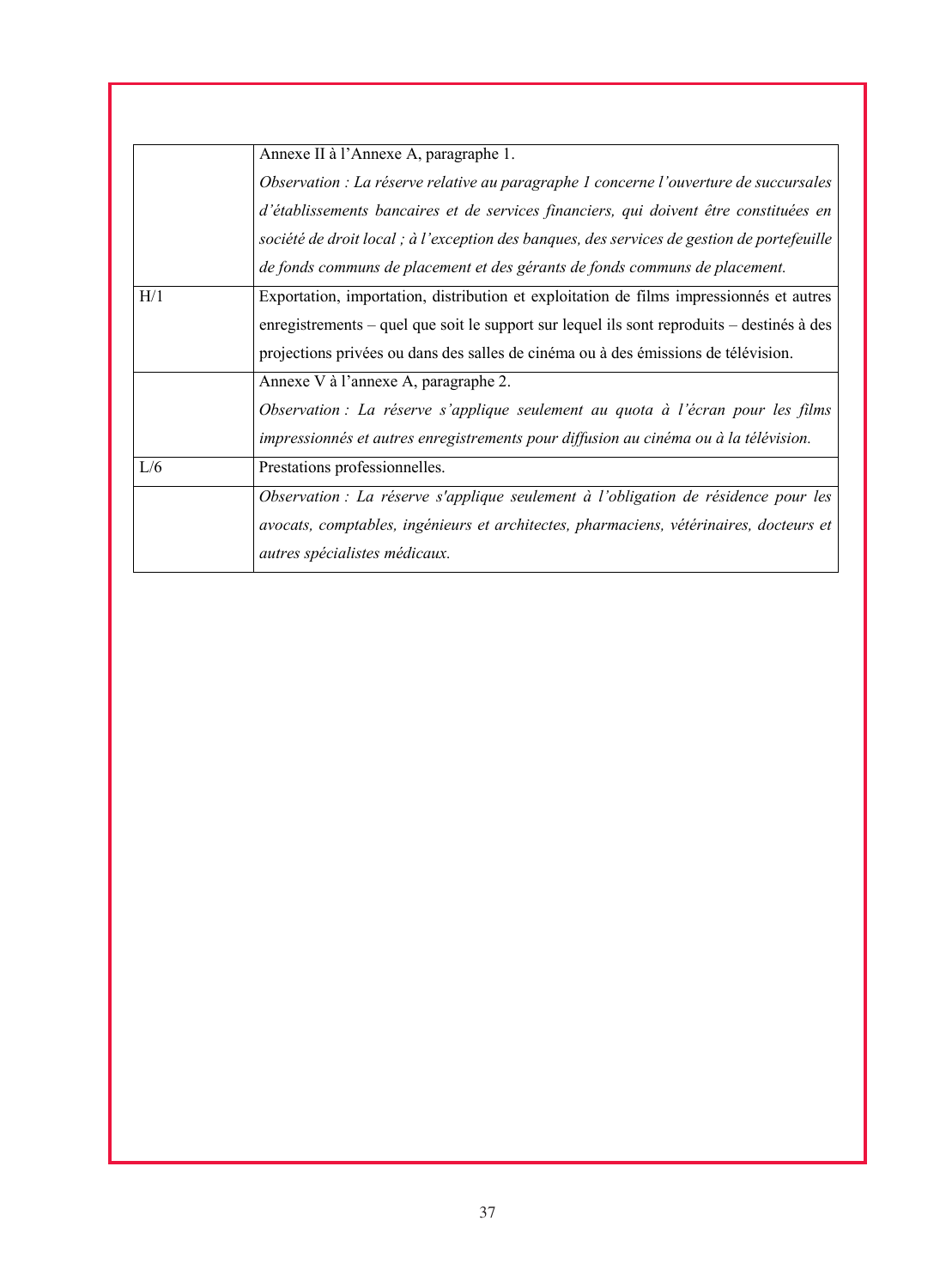## **ANNEX 4: LIST OF EXCEPTIONS TO NATIONAL TREATMENT IN ACCORDANCE WITH THE THIRD REVISED DECISION OF THE COUNCIL ON NATIONAL TREATMENT [OECD/LEGAL/0263]**

## **COSTA RICA**

#### **A. Exceptions at national level**

#### *I. Investment by established foreign-controlled enterprises*

*Real Estate:* Concessions and permits of use to perform any type of development or activity in the restricted maritime-terrestrial zone (islands and 150 meters from the public zone line, which includes the zone within 50 meters from the high tide line); coastal urban areas (200 meters from the high tide line, which have been declared as densely populated before 2014); and border regions (2,000 meters from the borders with Nicaragua and Panama) shall not be granted to non-residents, foreign-owned or foreign-controlled enterprises.

Authorities: Law 6043, article 47. Law 9221, article 13. Law 2825, article 7.

*Mining:* Only individuals can constitute metallic mining co-operatives for small-scale mining activities for family subsistence or artisanal purposes, and 75% of the members must be Costa Rican nationals. Concessions for mining or exploration of ores may not be granted to foreign governments or leaders of foreign governments.

Authorities: Law 6797, articles 9 and 74.

*Electricity (generation, transmission and commercialisation):* Private enterprises may invest in commercial power generation not exceeding 50 000 kW, provided that 35% of the capital stock of the company is owned by Costa Rican nationals; that the state-owned company, Instituto Costarricense de Electricidad (ICE), purchases the electricity produced; and that the power generated by all private plants in Costa Rica does not represent more than 30% of the total power produced in the national electric system. Participation of foreign capital in joint ventures with the Public Services Company of Heredia (ESPH) is limited to a maximum of 49% of the capital stock.

Authorities: Law 7200, article 3, 5 and 20. Law 7789, article 15.

*Telecommunications*: Participation of foreign capital in joint ventures with the Public Services Company of Heredia (ESPH) is limited to a maximum of 49% of the capital stock.

Authority: Law 7789, article 15.

*Land transport (freight):* Freight transportation between two points within the territory of Costa Rica may only be provided by Costa Rican nationals or enterprises incorporated in Costa Rica, which are at least 51% owned and effectively controlled or managed by Costa Rican nationals.

Authority: Executive Decree 15624-MOPT of 1984, Article 8 and Law 7557, Article 166.d).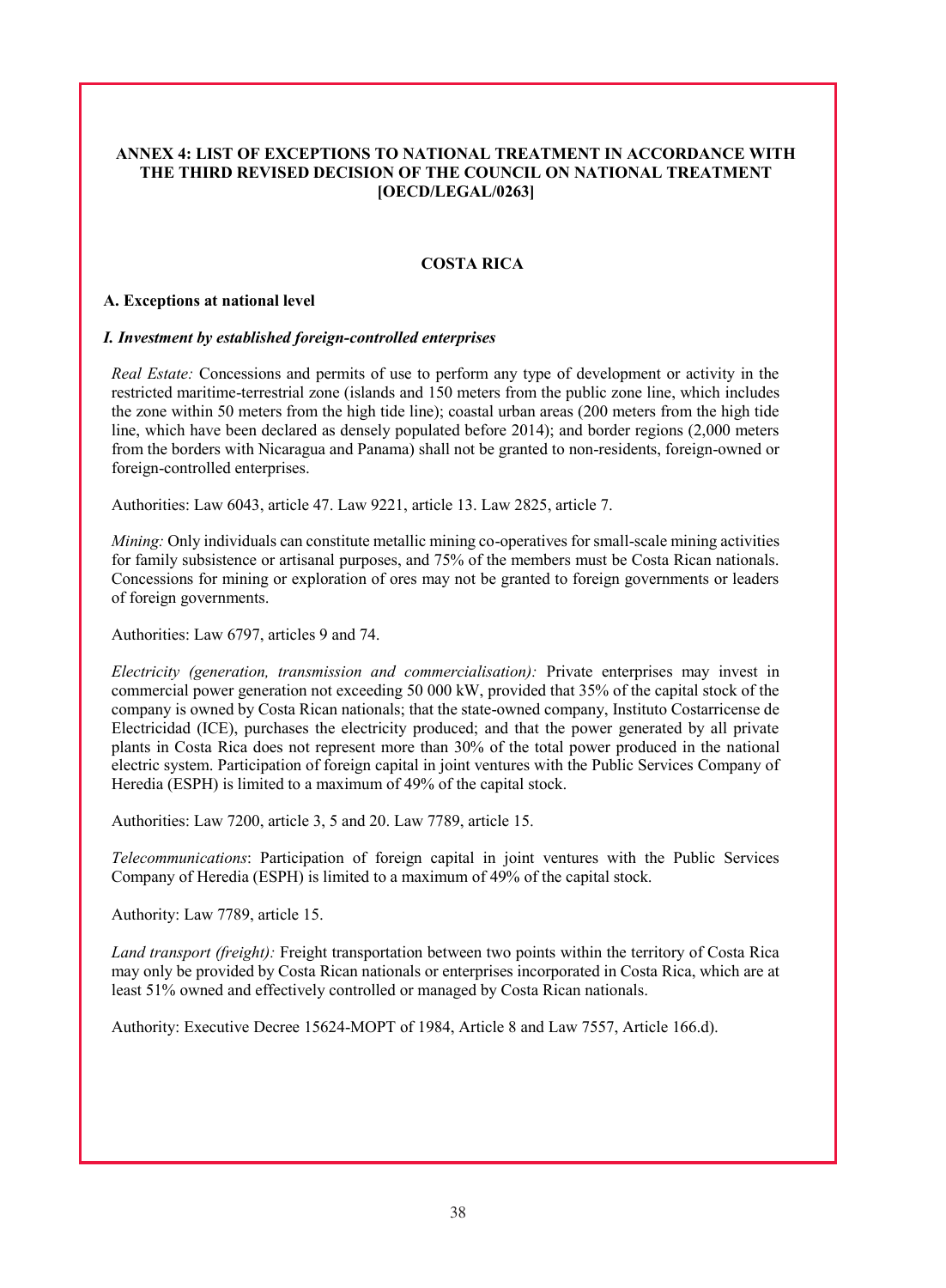# **ANNEXE 4 : LISTE D'EXCEPTIONS AU TRAITEMENT NATIONAL CONFORMÉMENT À LA TROISIÈME DÉCISION RÉVISÉE DU CONSEIL RELATIVE AU TRAITEMENT NATIONAL [OECD/ LEGAL/0263]**

### **COSTA RICA**

#### **A. Exceptions au niveau national**

#### *I. Investissements par des entreprises établies sous contrôle étranger*

*Immobilier* : Les concessions et les permis d'usage pour exercer quelque développement ou activité que ce soit dans la zone maritime-terrestre réglementée (îles, et à 150 mètres de la limite de la zone publique, qui inclut les 50 premiers mètres à partir de la ligne de marée haute habituelle), dans les zones urbaines côtières (situées dans la bande de 200 mètres mesurée à partir de la ligne de marée haute habituelle, et qui ont été déclarées densément peuplées avant 2014) et dans les régions frontalières (à 2 000 mètres des frontières avec le Nicaragua et le Panama) ne peuvent être octroyés à des nonrésidents ou à des entreprises étrangères ou sous contrôle étranger.

Autorités : Loi 6043, article 47. Loi 9221, article 13. Loi 2825, article 7.

*Secteur minier :* Seules des personnes physiques peuvent constituer des coopératives d'extraction de minerais métalliques en vue d'exercer des activités minières à petite échelle à des fins artisanales ou de subsistance familiale, et 75 % des membres doivent être des ressortissants costariciens. Les concessions d'extraction ou d'exploration minière ne peuvent pas être accordées à des gouvernements étrangers ou à des chefs de gouvernement étranger.

Autorités : Loi 6797, articles 9 et 74.

*Électricité (production, distribution et commercialisation) :* Les entreprises privées peuvent investir dans la production d'électricité commerciale ne dépassant pas 50 000 kW, à condition que 35 % de leur capital soient détenus par des ressortissants costariciens ; que l'entreprise publique *Instituto Costarricense de Electricidad* (ICE) achète l'électricité ainsi produite ; et que l'électricité produite par l'ensemble des centrales privées au Costa Rica ne représente pas plus de 30 % de la totalité de l'électricité produite par le système national. La participation de capitaux étrangers dans des coentreprises avec l'entreprise de services publics de Heredia (ESPH) est limitée à 49 % au maximum du capital total.

Autorités : Loi 7200, article 3, 5 et 20. Loi 7789, article 15.

*Télécommunications* : La participation de capitaux étrangers dans des coentreprises avec l'entreprise de services publics de Heredia (ESPH) est limitée à 49 % au maximum du capital total.

Autorités : Loi 7789, article 15.

*Transport routier (de marchandises) :* Le transport de marchandises entre deux points du territoire du Costa Rica ne peut être assuré que par des ressortissants costariciens ou par des entreprises constituées en société au Costa Rica, et qui sont détenues à 51 % au moins, et effectivement gérées ou contrôlées, par des ressortissants costariciens.

Autorités : Décret exécutif 15624-MOPT de 1984, article 8, et Loi 7557, article 166.d).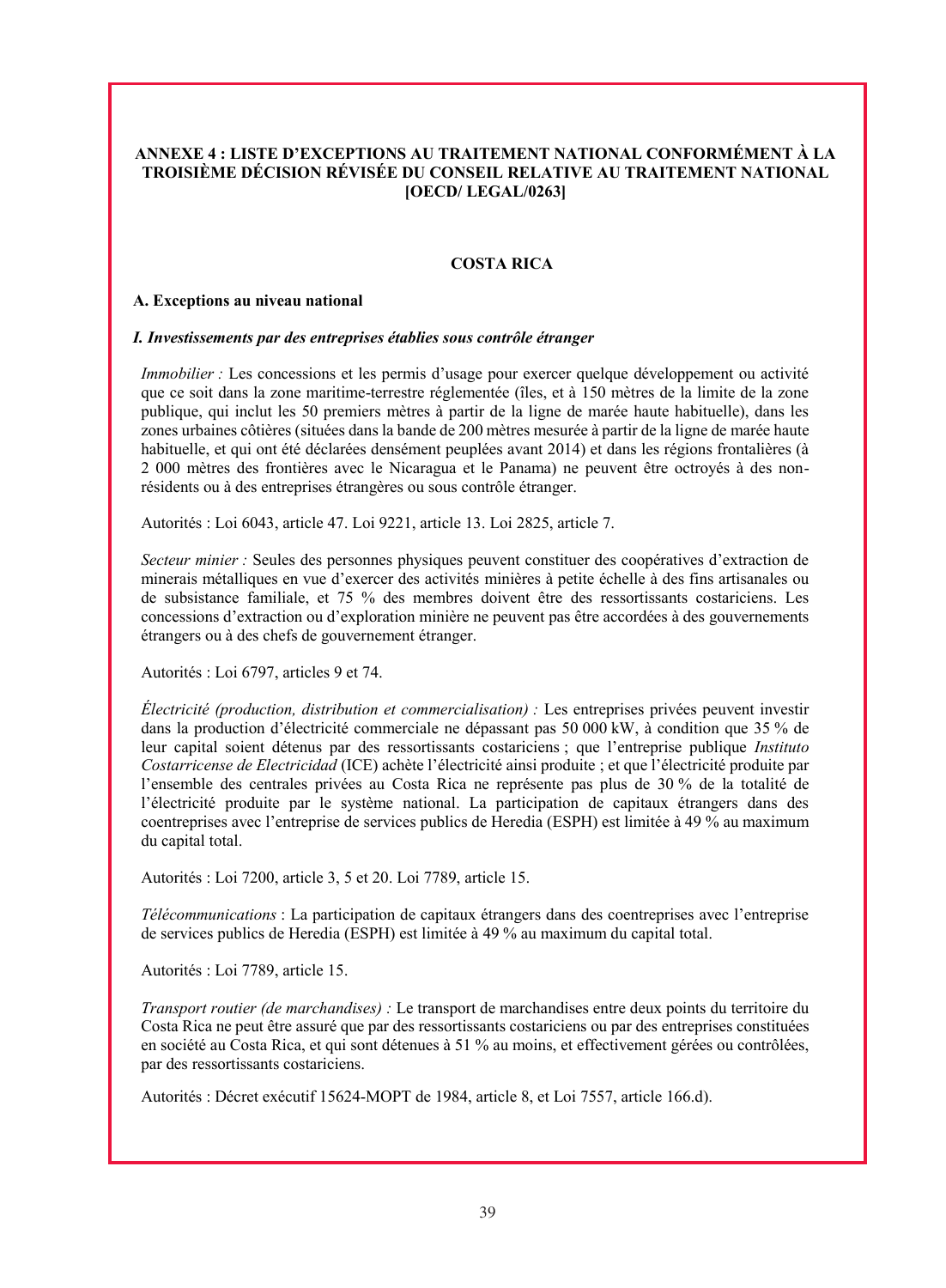*Private security, surveillance and investigation services, as well as private security training schools:* Firms must be owned by Costa Rican nationals, be incorporated locally either as enterprises or associations and all personnel responsible for their organization, operation and management must be residents.

Authority: Law 8395, articles 13, 14 and 45.

*Public accounting*: Enterprises providing these services must be locally incorporated and majority owned by professionals incorporated in Costa Rica as Certified Public Accountants. A minimum of five years of residence in the country prior to incorporation is required to register as a Certified Public Accountant.

Authority: Law 1038 of 1947, Executive Decree 13606 of 1982, Law 1038, article 3.f.

*Air transport:* The supply of domestic air transport services by foreign-owned enterprises requires incorporation in Costa Rica. Certificates of air transport for non-resident companies are subject to reciprocity, except for Adherents to the Codes of Liberalisation of Capital Movements and Codes of Liberalisation of Current Invisible Operations, subject to their compliance with the corresponding technical procedure.

Authority: Law 5150, article 150.

# *II. Official aids and subsidies*

None.

## *III. Tax obligations*

None.

## *IV. Government purchasing*

None.

# *V. Access to local finance*

*Mining:* Costa Rican banks, combined, may not finance more than 10% of the total investment of enterprises of foreign capital or with more than 50% foreign ownership, which are investing in mining exploration or exploitation.

Authority: Law 6797, article 70.

# **B. Exceptions by territorial subdivisions**

None.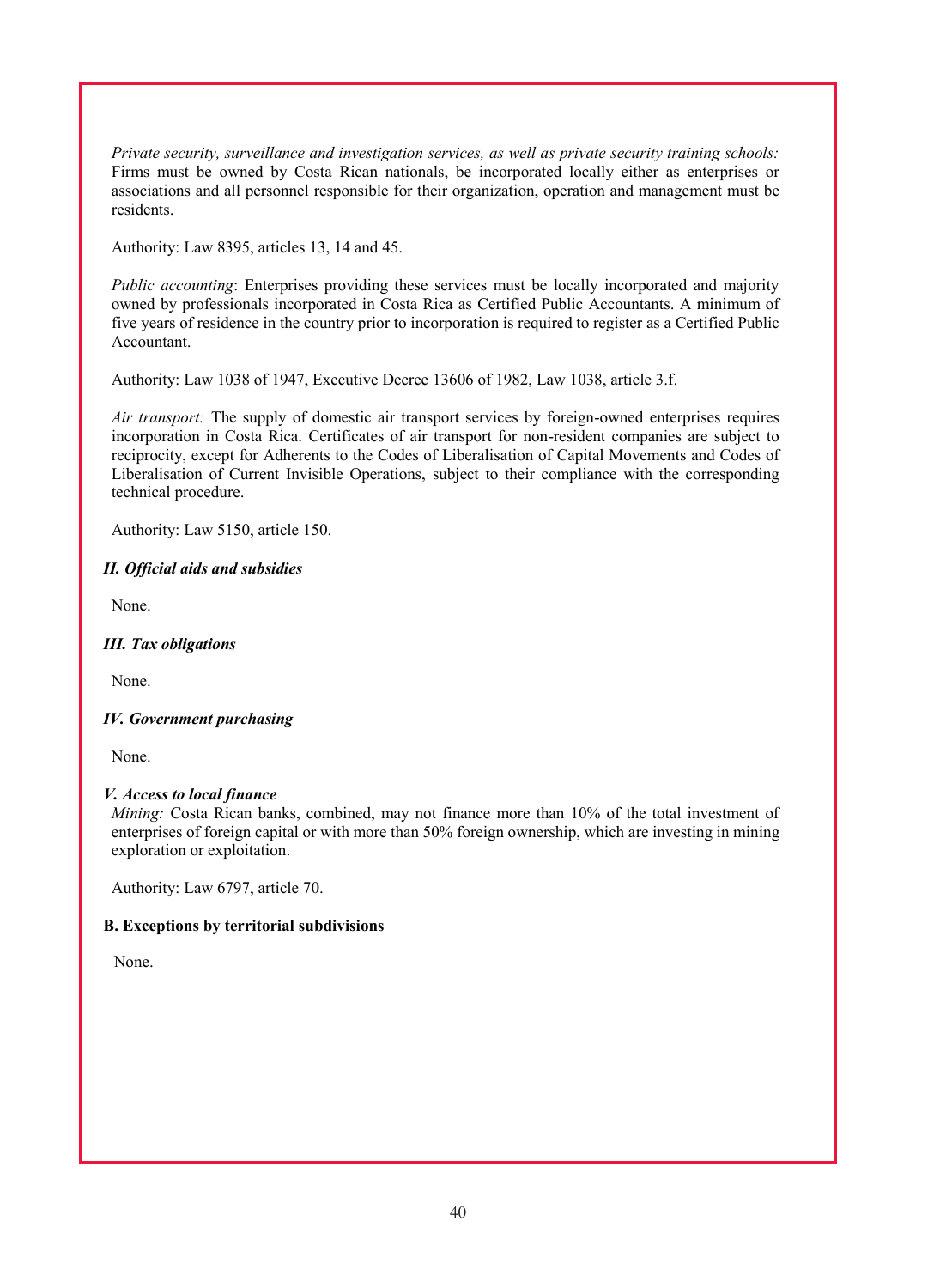*Services privés de sécurité, de surveillance et d'investigations, et écoles de formation à la sécurité privée :* Les entreprises doivent être détenues par des ressortissants costariciens et être constituées en société de droit local en tant qu'entreprise ou association, et tout le personnel responsable de leur organisation, de leurs activités et de leur administration doit être résident.

Autorités : Loi 8395, articles 13, 14 et 45.

*Experts-comptables* : Les entreprises offrant ces services doivent être constituées en société de droit local et majoritairement détenues par des professionnels agréés au Costa Rica en tant qu'expertscomptables. L'enregistrement en tant qu'expert-comptable au Costa Rica est soumis à une période préalable de résidence dans le pays d'au moins cinq ans.

Autorités : Loi 1038 de 1947, Décret exécutif 13606 de 1982, Loi 1038, article 3.f.

*Transport aérien :* La prestation de services de transport aérien intérieur par des entreprises étrangères nécessite la constitution en société au Costa Rica. L'octroi de certificats de transport aérien à des entreprises non résidentes est soumis au principe de réciprocité, sauf pour les adhérents au Code de la libération des mouvements de capitaux et au Code de la libération des opérations invisibles courantes, sous réserve qu'ils se conforment à la procédure technique adéquate.

Autorités : Loi 5150, article 150.

## *II. Aides et subventions publiques*

Aucune.

### *III. Obligations fiscales*

Aucune.

## *IV. Marchés publics*

Aucune.

## *V. Accès aux moyens de financement locaux*

*Secteur minier :* Les banques costariciennes ne peuvent pas, à elles toutes, financer plus de 10 % des investissements totaux des entreprises étrangères ou détenues à plus de 50 % par des investisseurs étrangers investissant dans l'exploration ou l'exploitation minière.

Autorités : Loi 6797, article 70.

## **B. Exceptions au niveau infranational**

Aucune.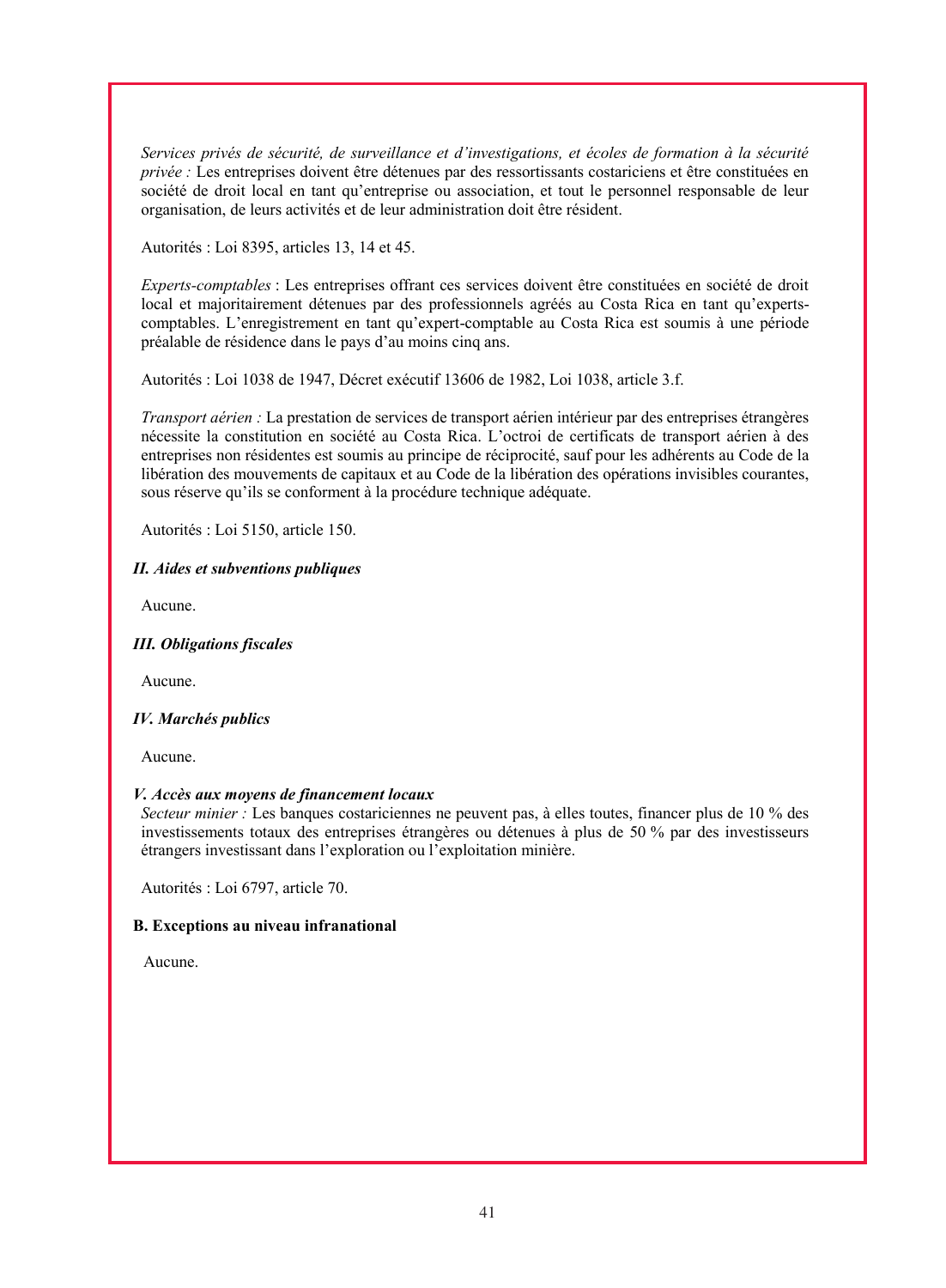# **ANNEX 5: LIST OF OPTIONAL ACTIVITIES AND BODIES FOR PARTICPATION BY COSTA RICA**

- Development Centre
- Global Forum on Transparency and Exchange of Information for Tax Purposes
- Programme for International Student Assessment (PISA)
- Chemicals Management Programme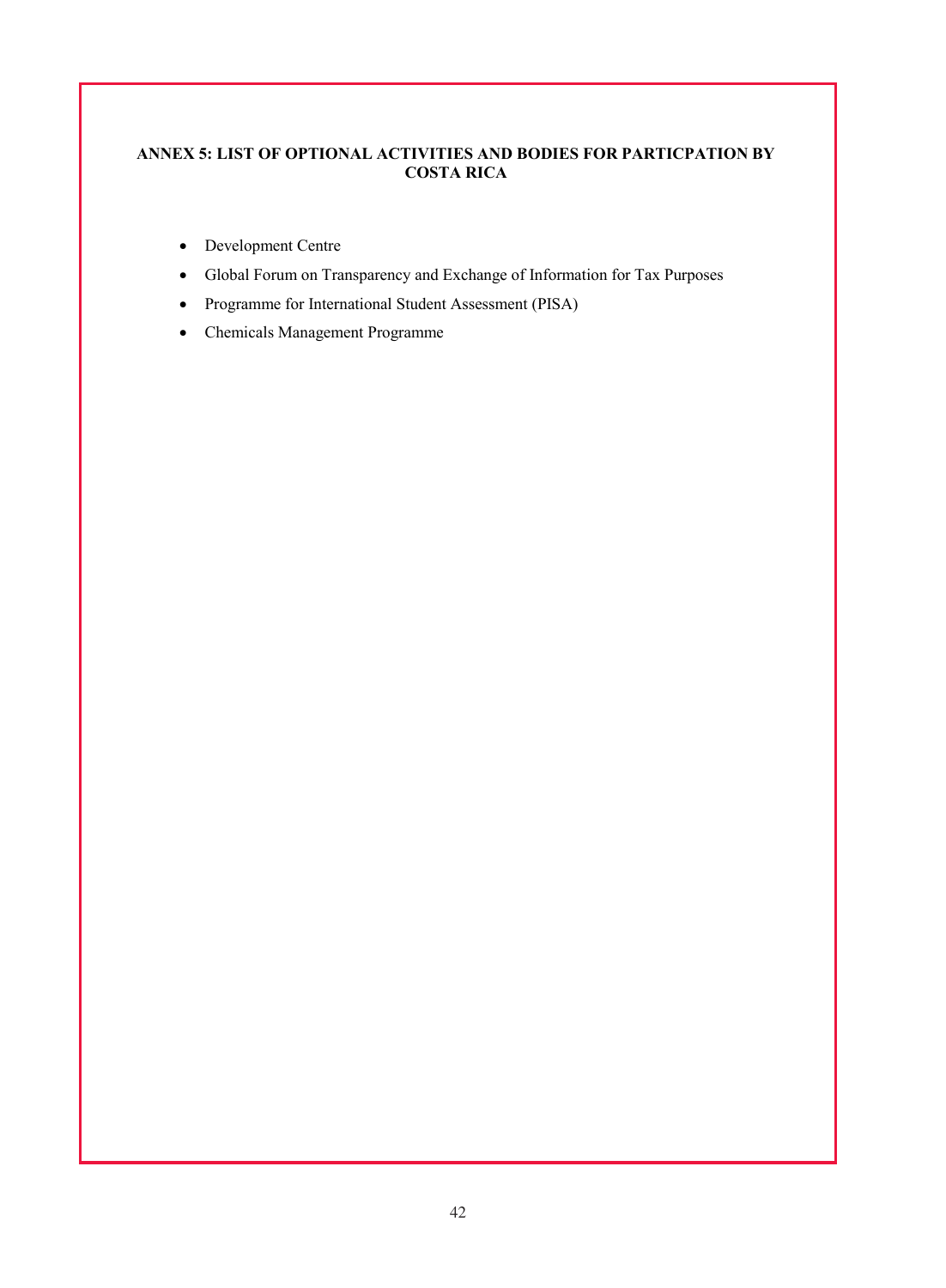# **ANNEXE 5 : LISTE D'ACTIVITÉS ET ORGANES À PARTICIPATION FACULTATIVE AUXQUELS LE COSTA RICA SOUHAITE PARTICIPER**

- Centre de développement
- Forum mondial sur la transparence et l'échange de renseignements à des fins fiscales
- Programme international pour le suivi des acquis des élèves (PISA)
- Programme sur la gestion des produits chimiques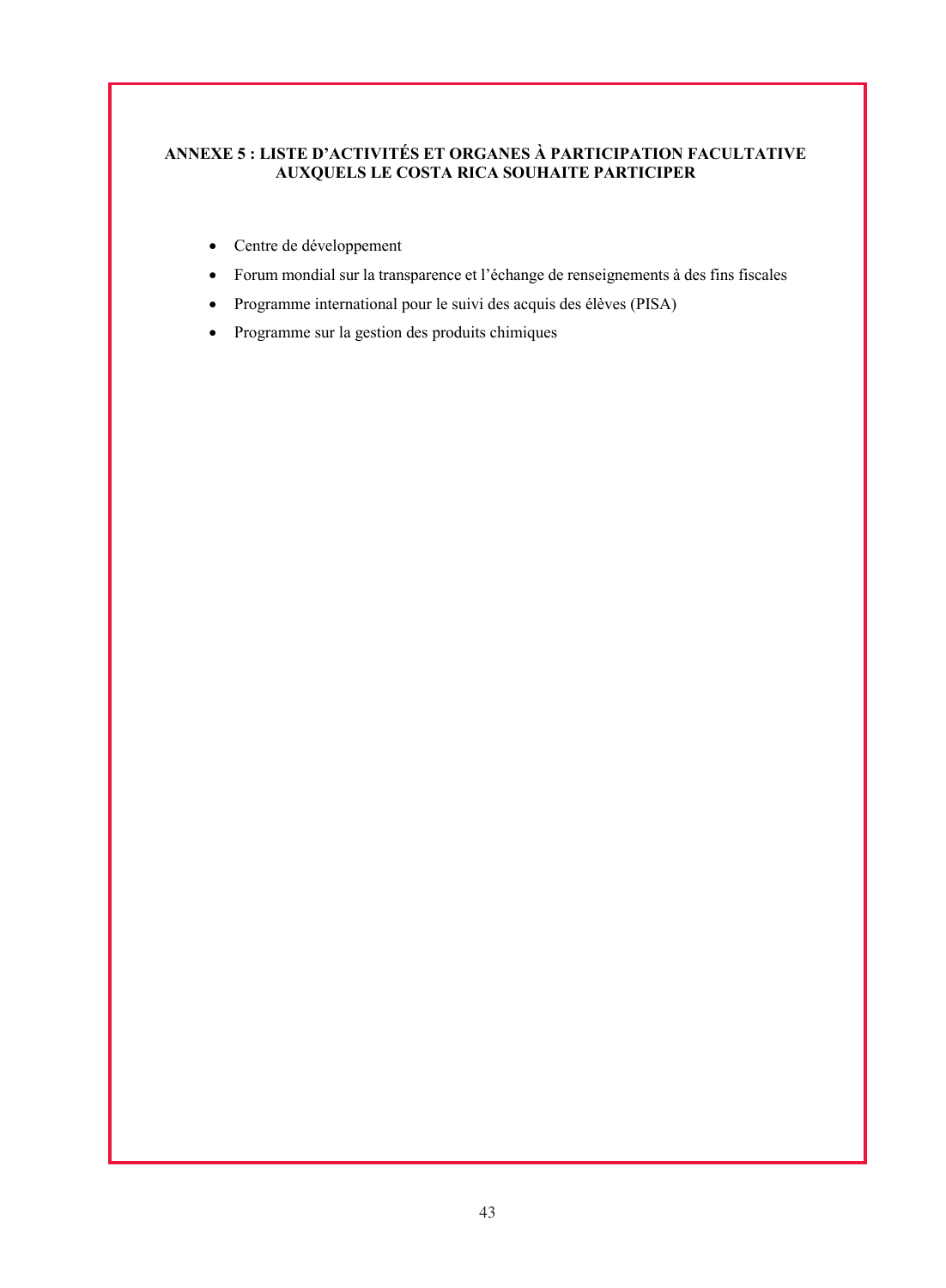# **DECISION OF THE COUNCIL TO INVITE THE REPUBLIC OF COSTA RICA TO ACCEDE TO THE CONVENTION ON THE OECD**

#### THE COUNCIL,

Having regard to the Convention on the Organisation for Economic Co-operation and Development of 14 December 1960 (hereinafter referred to as "the Convention") and, in particular to Articles 5 a) and 16;

Having regard to the decision of the Council on opening of accession discussions with Costa Rica in 2015, adopted on 9 April 2015 [C(2015)43/REV1; C/M(2015)8/REV1, Item 64];

Having regard to the Roadmap for the Accession of Costa Rica to the OECD Convention [C(2015)93/FINAL], adopted by Council on 8 July 2015, which sets out the terms, conditions and process for the accession of the Republic of Costa Rica to the Organisation for Economic Co-operation and Development (hereinafter referred to as "the Organisation");

Having regard to the Report by the Secretary-General on the Accession of Costa Rica to the Organisation [C(2020)41/REV1];

Having regard to the Final Statement by the Government of the Republic of Costa Rica dated 31 March 2020, concerning the acceptance by the Republic of Costa Rica of the obligations of membership of the Organisation [C(2020)42];

Having regard to the formal opinions of the OECD substantive committees listed in the Accession Roadmap [C(2020)43];

Having regard to the Note by the Secretary-General on the Position of Costa Rica on Legal Instruments not Reviewed by OECD Substantive Committees [C(2020)44];

Having regard to the Agreement between the Government of the Republic of Costa Rica and the Organisation for Economic Co-operation and Development on the Privileges, Immunities and Facilities Granted to the Organisation, which entered into force on 6 September 2018;

Considering that the Government of the Republic of Costa Rica is prepared to assume the obligations of membership of the Organisation;

DECIDES that:

- 1. The Republic of Costa Rica is invited to accede to the Convention on the terms proposed in the Final Statement by the Government of the Republic of Costa Rica [C(2020)42] and those set out below.
- 2. The Republic of Costa Rica shall be deemed to accept any legal instrument of the Organisation adopted between the date of the present Decision and the date of the accession of the Republic of Costa Rica to the Convention unless it states otherwise at the time of adoption by the OECD Council.
- 3. All prior agreements on the participation of the Republic of Costa Rica in OECD bodies as a non-Member shall be terminated as from the date of the accession of the Republic of Costa Rica to the Convention. As from that date, the Republic of Costa Rica will participate in those OECD bodies as a Member of the Organisation.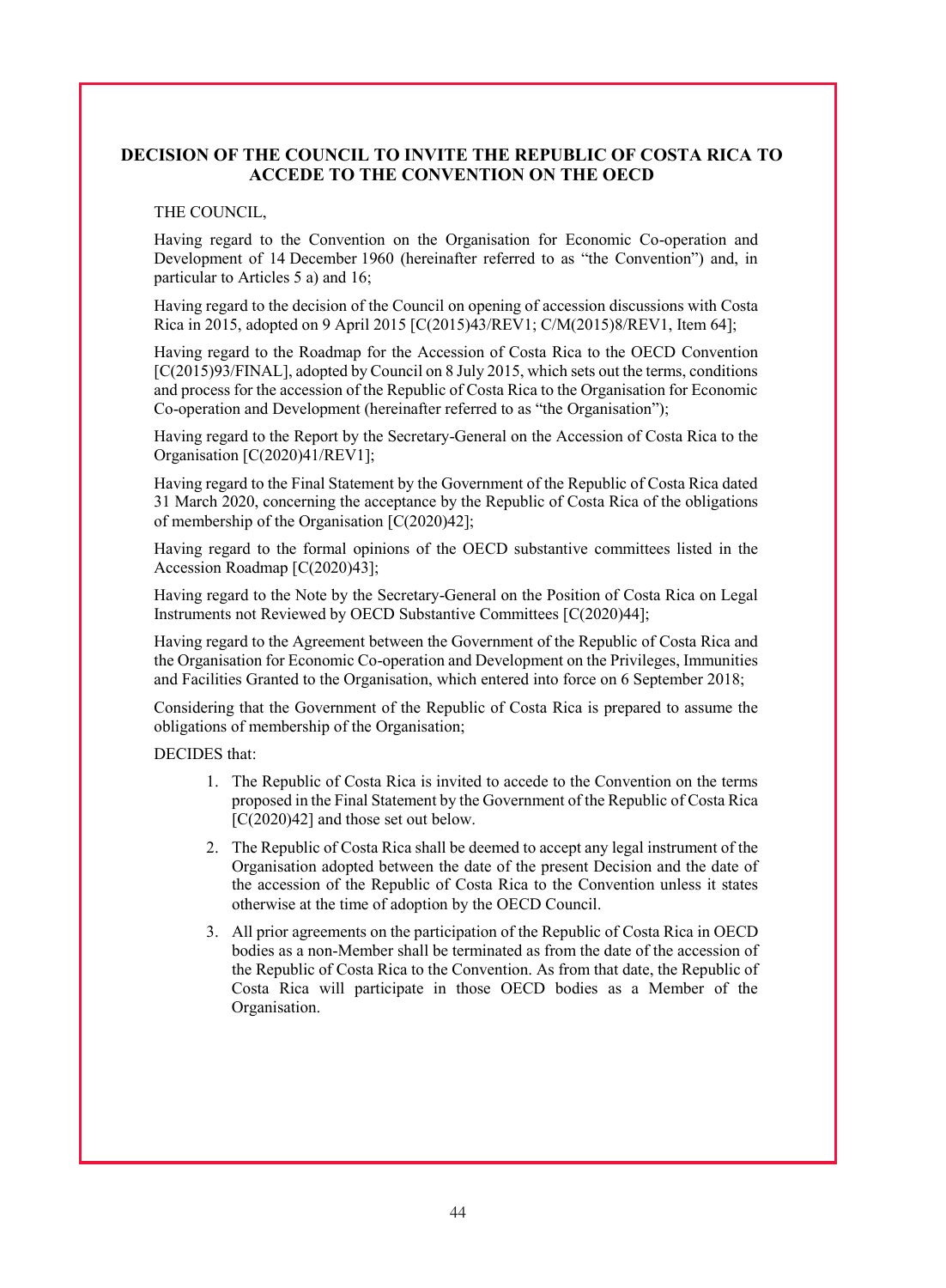# **DÉCISION DU CONSEIL INVITANT LA RÉPUBLIQUE DU COSTA RICA À ADHÉRER À LA CONVENTION RELATIVE À L'OCDE**

### LE CONSEIL,

Vu la Convention relative à l'Organisation de coopération et de développement économiques du 14 décembre 1960 (ci-après dénommée « la Convention »), en particulier ses articles 5a) et 16 ;

Vu la Décision du Conseil d'ouvrir des discussions d'adhésion avec le Costa Rica en 2015, adoptée le 9 avril 2015 [C(2015)43/REV1 ; C/M(2015)8/REV1, point 64] ;

Vu la Feuille de route pour l'adhésion du Costa Rica à la Convention relative à l'OCDE [C(2015)93/FINAL], adoptée par le Conseil le 8 juillet 2015, qui définit les modalités, les conditions et la procédure d'adhésion de la République du Costa Rica à l'Organisation de coopération et de développement économiques (désignée ci-après par « l'Organisation ») ;

Vu le Rapport du Secrétaire général sur l'adhésion du Costa Rica à l'Organisation [C(2020)41/REV1];

Vu la Déclaration finale du Gouvernement de la République du Costa Rica, en date du 31 mars 2020, relative à l'acceptation par la République du Costa Rica des obligations liées à la qualité de Membre de l'Organisation [C(2020)42] ;

Vu les avis formels des comités de substance de l'OCDE énumérés dans la Feuille de route pour l'adhésion [C(2020)43] ;

Vu la Note du Secrétaire général relative à la position du Costa Rica au regard des instruments juridiques non examinés par un comité de substance de l'OCDE [C(2020)44] ;

Vu l'Accord entre le gouvernement de la République du Costa Rica et l'Organisation de coopération et de développement économiques relatif aux privilèges, immunités et facilités accordés à l'Organisation, qui est entré en vigueur le 6 septembre 2018 ;

Considérant que le Gouvernement de la République du Costa Rica est prêt à assumer les obligations liées à la qualité de Membre de l'Organisation ;

DÉCIDE que :

- 1. La République du Costa Rica est invitée à adhérer à la Convention dans les conditions proposées dans la Déclaration finale du gouvernement de la République du Costa Rica [C(2020)42] et dans celles définies ci-après.
- 2. La République du Costa Rica est réputée accepter tous les instruments juridiques de l'Organisation adoptés entre la date de la présente Décision et la date de son adhésion à la Convention, sauf si elle en décide autrement au moment de leur adoption par le Conseil de l'OCDE.
- 3. Tous les accords précédents sur la participation de la République du Costa Rica aux organes de l'OCDE en qualité de non-Membre seront abrogés à la date de l'adhésion de la République du Costa Rica à la Convention. À compter de cette date, la République du Costa Rica participera aux organes de l'OCDE en qualité de Membre de l'Organisation.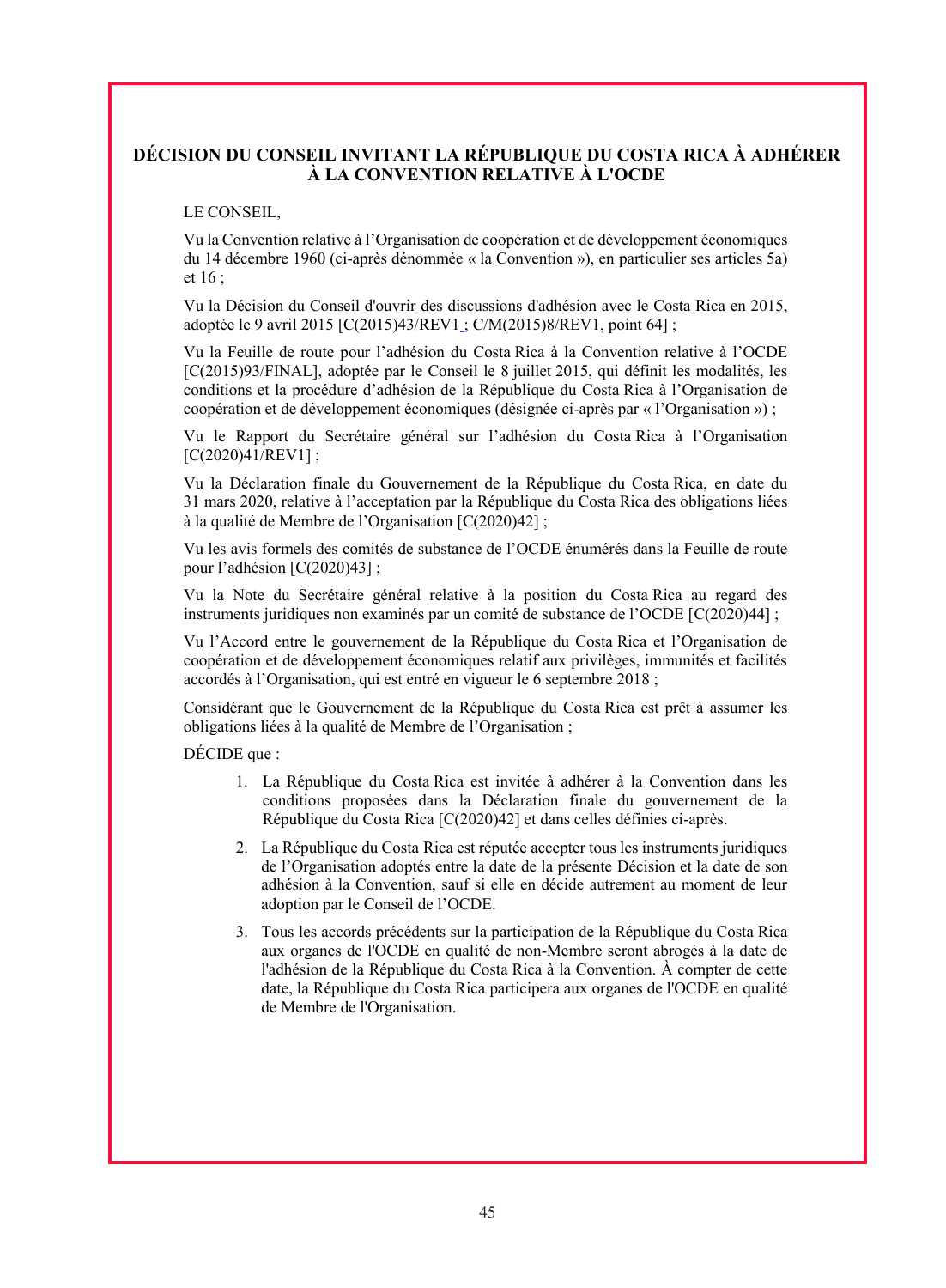- 4. The Republic of Costa Rica shall provide progress reports to OECD bodies after its accession to the Convention as follows:
	- Chemicals Committee: a progress report in 2024 and thereafter if required, on the further implementation of the eight legal instruments for which Costa Rica requested a timeframe;
	- Competition Committee: an annual progress report on the priority recommendations identified by the Committee;
	- Corporate Governance Committee: a progress report to the Working Party on State Ownership and Privatisation Practices by the end of 2021 and thereafter if required, on the implementation of the priority recommendations identified by the Committee;
	- Fisheries Committee: a progress report within two years after accession and thereafter if required, on the further implementation of the key recommendations identified by the Committee;
	- Environment Policy Committee: progress reports on the further implementation of the nine legal instruments for which Costa Rica requested a timeframe;
	- Public Governance Committee: a progress report two years after accession and thereafter if required, on the further implementation of the two legal instruments for which Costa Rica requested a timeframe.
- 5. The Republic of Costa Rica shall designate a high-level contact point responsible for the post-accession process.
- 6. The Republic of Costa Rica shall contribute financial resources to support the evaluation of the post-accession progress reports indicated above at the level of EUR 42,000 for each evaluation report presented by the Secretariat to one of these bodies, this amount being subject as from 1 January 2021 to automatic annual increases equal to the host country's inflation rate of the previous year, rounded to the nearest 100 euros.
- 7. An annual summary of Costa Rica's post-accession progress prepared by the Secretary-General shall be made public.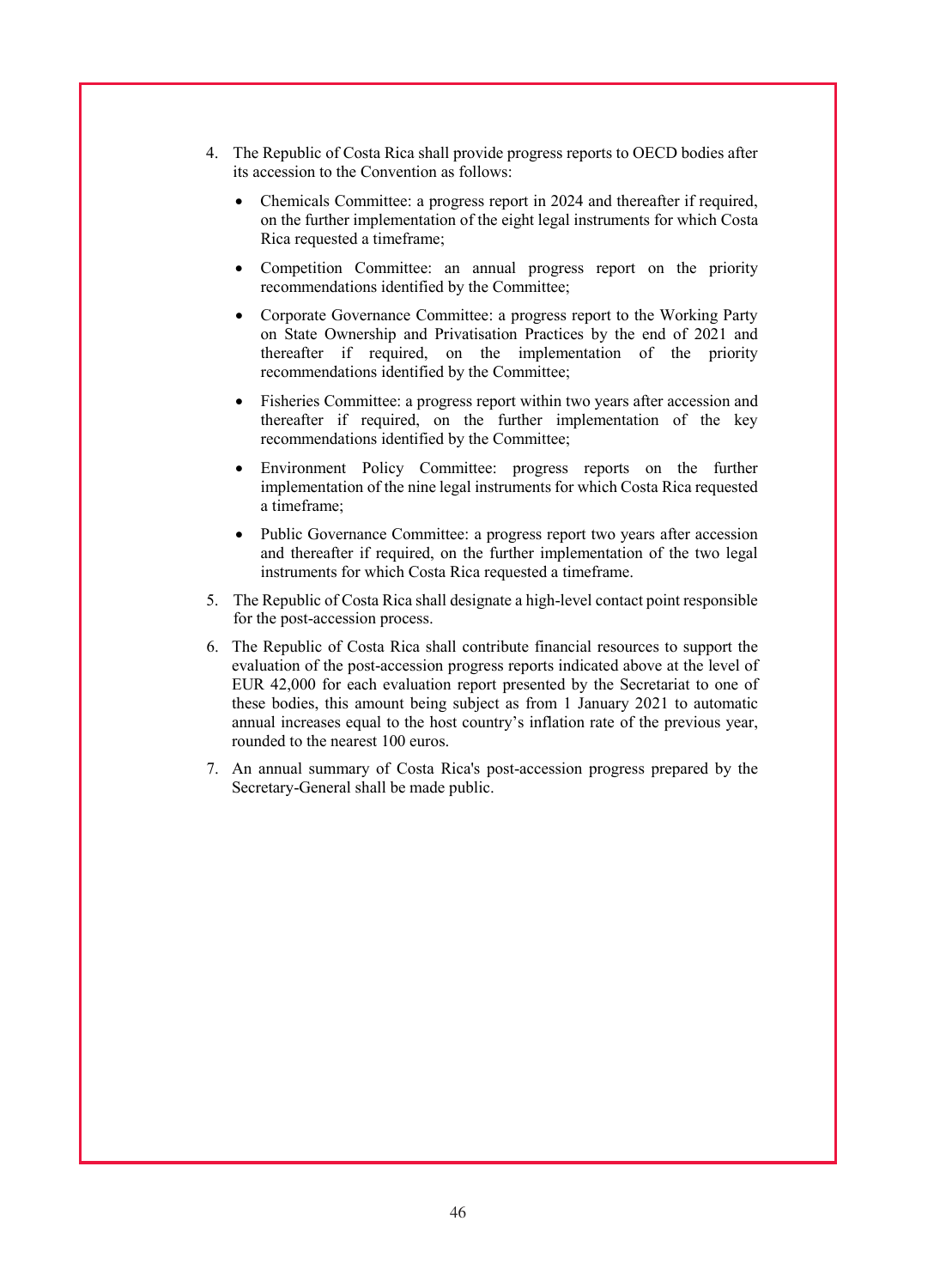- 4. Après son adhésion à la Convention, la République du Costa Rica communiquera aux organes de l'OCDE les rapports d'avancement suivants :
	- Comité des produits chimiques : un rapport d'avancement en 2024 et par la suite le cas échéant, sur la poursuite de la mise en œuvre des huit instruments juridiques pour lesquels le Costa Rica a demandé un délai ;
	- Comité de la concurrence : un rapport d'avancement annuel sur les recommandations prioritaires formulées par le Comité ;
	- Comité sur la gouvernance d'entreprise : un rapport d'avancement au Groupe de travail sur l'actionnariat public et la privatisation d'ici la fin 2021 et par la suite le cas échéant, sur la mise en œuvre des recommandations prioritaires formulées par le Comité ;
	- Comité des pêcheries : un rapport d'avancement dans les deux ans suivant l'adhésion et par la suite le cas échéant, sur la poursuite de la mise en œuvre des principales recommandations formulées par le Comité ;
	- Comité des politiques d'environnement : des rapports d'avancement sur la poursuite de la mise en œuvre des neuf instruments juridiques pour lesquels le Costa Rica a demandé un délai ;
	- Comité de la gouvernance publique : un rapport d'avancement deux après l'adhésion et par la suite le cas échéant, sur la poursuite de la mise en œuvre des deux instruments juridiques pour lesquels le Costa Rica a demandé un délai.
- 5. La République du Costa Rica désignera un point de contact à haut niveau responsable du processus post-adhésion.
- 6. La République du Costa Rica fournira des ressources financières pour faciliter l'évaluation des rapports d'avancement post-adhésion mentionnés ci-dessus à hauteur de 42 000 EUR par rapport d'évaluation présenté par le Secrétariat à l'un de ces organes, ce montant faisant l'objet, chaque année à compter du 1er janvier 2021, d'une augmentation automatique égale au taux d'inflation enregistré l'année précédente dans le pays hôte, arrondie à la centaine la plus proche.
- 7. Une synthèse annuelle des progrès accomplis par le Costa Rica depuis son adhésion, établie par le Secrétaire général, sera publiée.